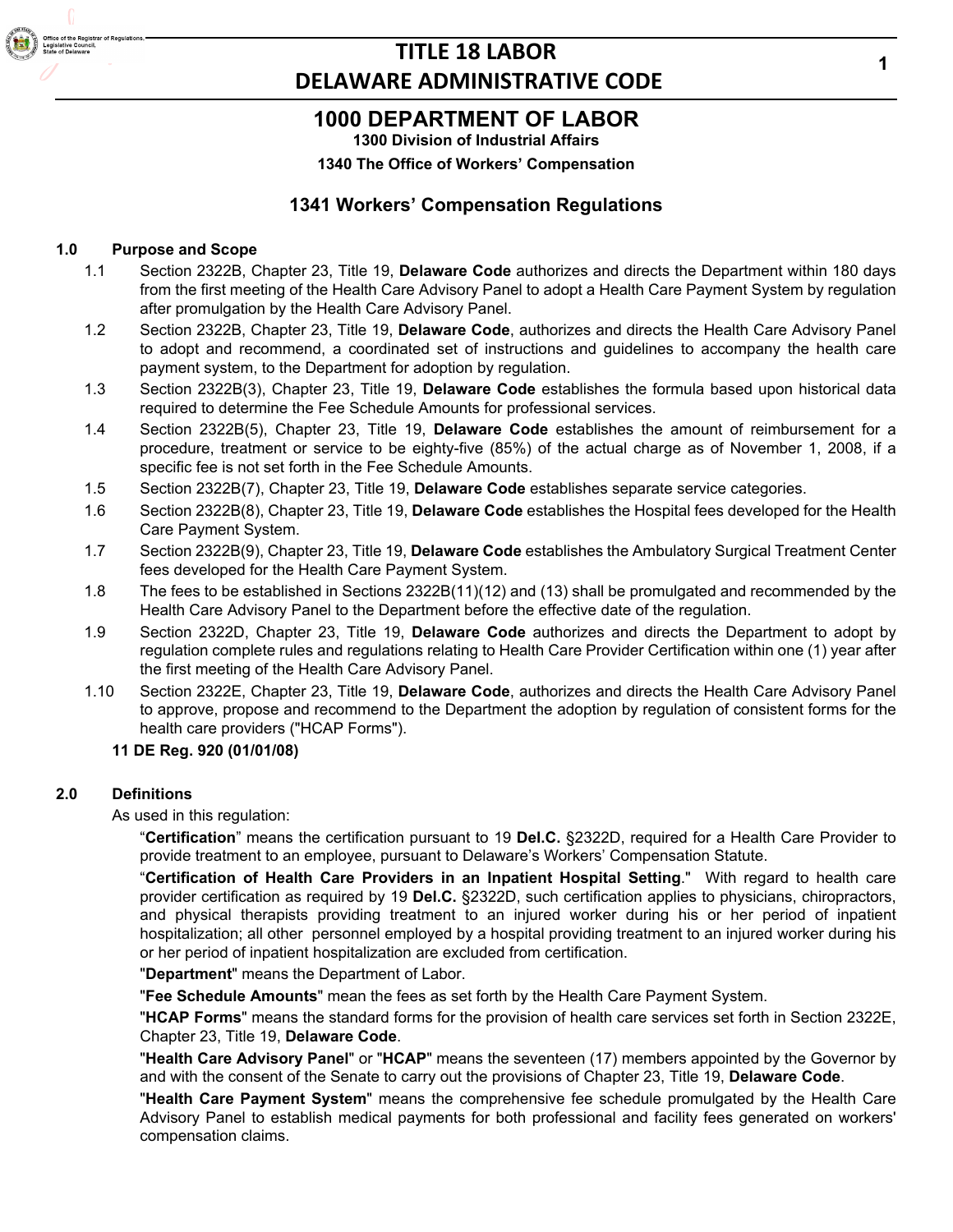"**Health Care Provider Application for Certification**" means the Department's approved application form which Health Care Providers must submit to the Department so that pre-authorization of each health care procedure, office visit or health care service to be provided to the employee is not required.

"**Utilization Review**" means the utilization review program and associated procedures to guide utilization of health care treatments in workers' compensation as set forth in Section 2322F(j), Chapter 23, Title 19, **Delaware Code.**

**13 DE Reg. 1558 (06/01/10)**

## **3.0 Health Care Provider Certification**

- 3.1 Section 2322D(a), Chapter 23, Title 19, **Delaware Code** establishes the minimum certification requirement to be certified as a Health Care Provider:
	- 3.1.1 With regard to the Certification of any hospital facility providing inpatient and/or outpatient services, the person completing and signing the Health Care Provider Application for Certification on behalf of the hospital shall have the authority to do so and must attest to and be responsible for the completion of all of the requirements set forth on the Health Care Provider Application for Certification.
	- 3.1.2 Services provided by an emergency department of a hospital pursuant to §2322B(8)(c) of Chapter 23, Title 19, **Delaware Code** shall not be subject to the requirement of Certification.
	- 3.1.3 The provisions of this section shall apply to all treatment of employees provided after the effective date of these rules and regulations regardless of the date of injury.
	- 3.1.4 In accordance with the provisions of 19 **Del.C.** §2322(D), certification is required for a health care provider to provide treatment to an employee, pursuant to Delaware's Workers' Compensation Statute, without the requirement that the health care provider first pre-authorize each health care procedure, office visit or health care service to be provided to the employee with the employer if self-insured, or the employer's insurance carrier. Pursuant to 19 **Del.C.** §2322B and F, for purposes of the Certification requirements of §2322D, "health care provider in an inpatient hospital setting" specifically includes physicians, chiropractors and physical therapists providing treatment to an injured worker during his/her period of inpatient hospitalization; all other personnel employed by a hospital providing treatment to an injured worker during his/her period of inpatient hospitalization are excluded from the Certification requirements of this Subsection. With regard to any hospital facility providing inpatient and/or outpatient services, to be Certified in accordance with the provisions of §2322D so that pre-authorization from the employer or insurance carrier for the employer is not required for each health care procedure, office visit or health care service provided to an injured employee, the person completing and signing the Health Care Provider Application for Certification on behalf of the hospital shall have the authority to do so and must attest to and be responsible for the completion of all of the requirements set forth on such Application. Services provided by an emergency department of a hospital pursuant to §2322B(8)(c) shall not be subject to the requirement of Certification. The provisions of §2322(D) shall apply to all treatments to employees provided after the effective date of the rule/regulation provided by this subsection and regardless of the date of injury. A health care provider shall be certified only upon meeting the following minimum certification requirements:
		- 3.1.4.1 Have a current license to practice, as applicable;
		- 3.1.4.2 Meet other general certification requirements for the specific provider type;
		- 3.1.4.3 Possess a current and valid Drug Enforcement Agency ("DEA") registration, unless not required by the provider's discipline and scope of practice;
		- 3.1.4.4 Have no previous involuntary termination from participation in Medicare, Medicaid or the Delaware workers' compensation system. Any such involuntary termination shall be considered to be inconsistent with certification;
		- 3.1.4.5 Have no felony convictions in any jurisdiction, under a federal-controlled substance act or for an act involving dishonesty, fraud or misrepresentation. A felony conviction in any jurisdiction under a federal-controlled substance act or for an act involving dishonesty, fraud or misrepresentation shall be considered to be inconsistent with certification;
		- 3.1.4.6 Provide proof of adequate, current professional malpractice and liability insurance.
	- 3.1.5 In addition to the above, the health care provider to be certified must agree to the terms and conditions set forth on the Health Care Provider Application for Certification, as follows:
		- 3.1.5.1 Comply with Delaware workers' compensation laws and rules;

**2**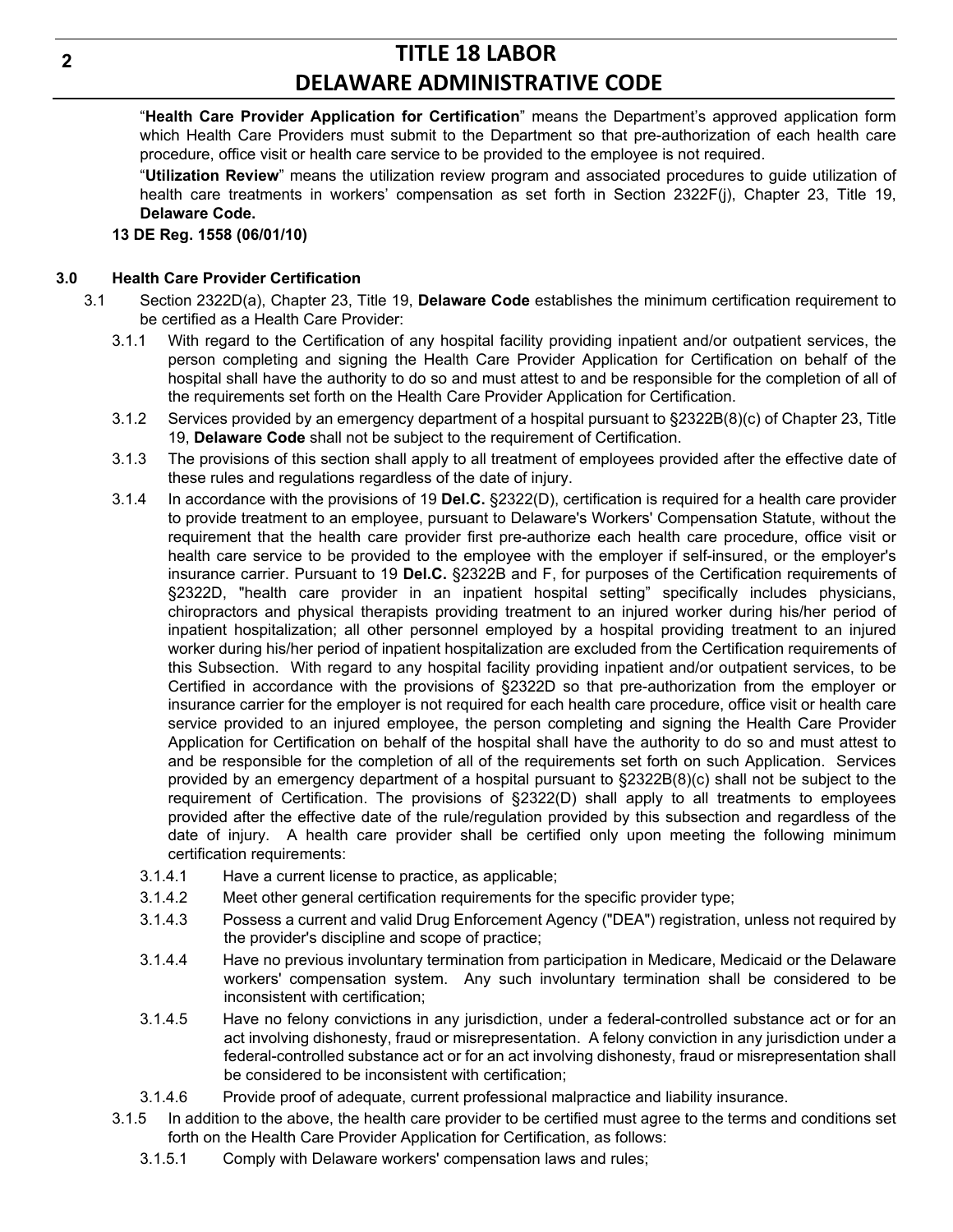- 3.1.5.2 Maintain acceptable malpractice coverage;
- 3.1.5.3 Complete state-approved continuing education courses in workers' compensation every two (2) years from the date of the health care provider's initial certification. A listing of continuing education courses in workers' compensation care approved by the State of Delaware, Department of Labor, Office of Workers' Compensation, will be posted on the Office of Workers' Compensation website. To maintain certification, every two (2) years from the initial date of certification the health care provider must provide written notification to the Office of Workers' Compensation of compliance with the continuing education course requirement noted above, setting forth the name of the course(s) completed and the date of completion;
- 3.1.5.4 Practice in a best-practices environment, complying with practice guidelines and Utilization Review Accreditation Council ("URAC") utilization review determinations;
- 3.1.5.5 Agree to bill only for services and items performed or provided, and medically necessary, costeffective and related to the claim or allowed condition;
- 3.1.5.6 Agree to inform an employee of his or her liability for payment of non-covered services prior to delivery;
- 3.1.5.7 Accept reimbursement for and not unbundle charges into separate procedure codes when a single procedure code is more appropriate;
- 3.1.5.8 Agree not to balance bill any employee or employer. Employees shall not be required to contribute a co-payment or meet any deductibles;
- 3.1.5.9 Agree to have knowledge of all statements authorized under the certified health care provider's signature and to be responsible for the content of all bills submitted pursuant to the provisions of 19 **Del.C.** §§2322B, C, E, F;
- 3.1.5.10 Agree to provide written notification to the Department of Labor, Office of Workers' Compensation, State of Delaware, of any relevant changes to the requirements set forth in the Certification Form within thirty (30) days of the health care provider's knowledge or receipt of notice of any and all such change(s).
- 3.1.6 Notwithstanding the provisions of §2322D of Chapter 23, Title 19, **Delaware Code**, any health care provider may provide services during one office visit, or other single instance of treatment, without first having obtained prior authorization from the employer if self insured, or the employer's insurance carrier, and receive reimbursement for reasonable and necessary services directly related to the employee's injury or condition at the health care provider's usual and customary fee, or the maximum allowable fee pursuant to fee schedule adopted pursuant to Section 2322B of Chapter 23, Title 19, **Delaware Code** whichever is less.
- 3.1.7 The allowance of reimbursement for the employee's first contact with any health care provider for treatment of the injury as described in 3.1.4 is further limited to instances when the health care provider believes in good faith, that the injury or occupational disease was suffered in the course of the employee's employment.
- 3.1.8 The provisions of this subsection, §2322(D), shall apply to all treatments to injured employees provided after the effective date of this subsection, and regardless of the date of injury.
- 3.2 Completed Certification should be mailed to:
	- Ms. Donna Forrest

State of Delaware Department of Labor

Office of Workers' Compensation

Wilmington, DE 19809-9954

3.3 Instructions and provisions for completing the Certification Form online will be published on the Office of Workers' Compensation website when available.

## **14 DE Reg. 1375 (06/01/11)**

## **4.0 Workers' Compensation Health Care Payment Rates for Physicians and Hospitals (the "Fee Schedule"). Instructions and Guidelines**

## Introduction and Purpose

The intent of the health care payment system developed pursuant to Delaware's Workers' Compensation Act ("Act") is not to establish a "pushdown" system, but is instead to establish a system that eliminates outlier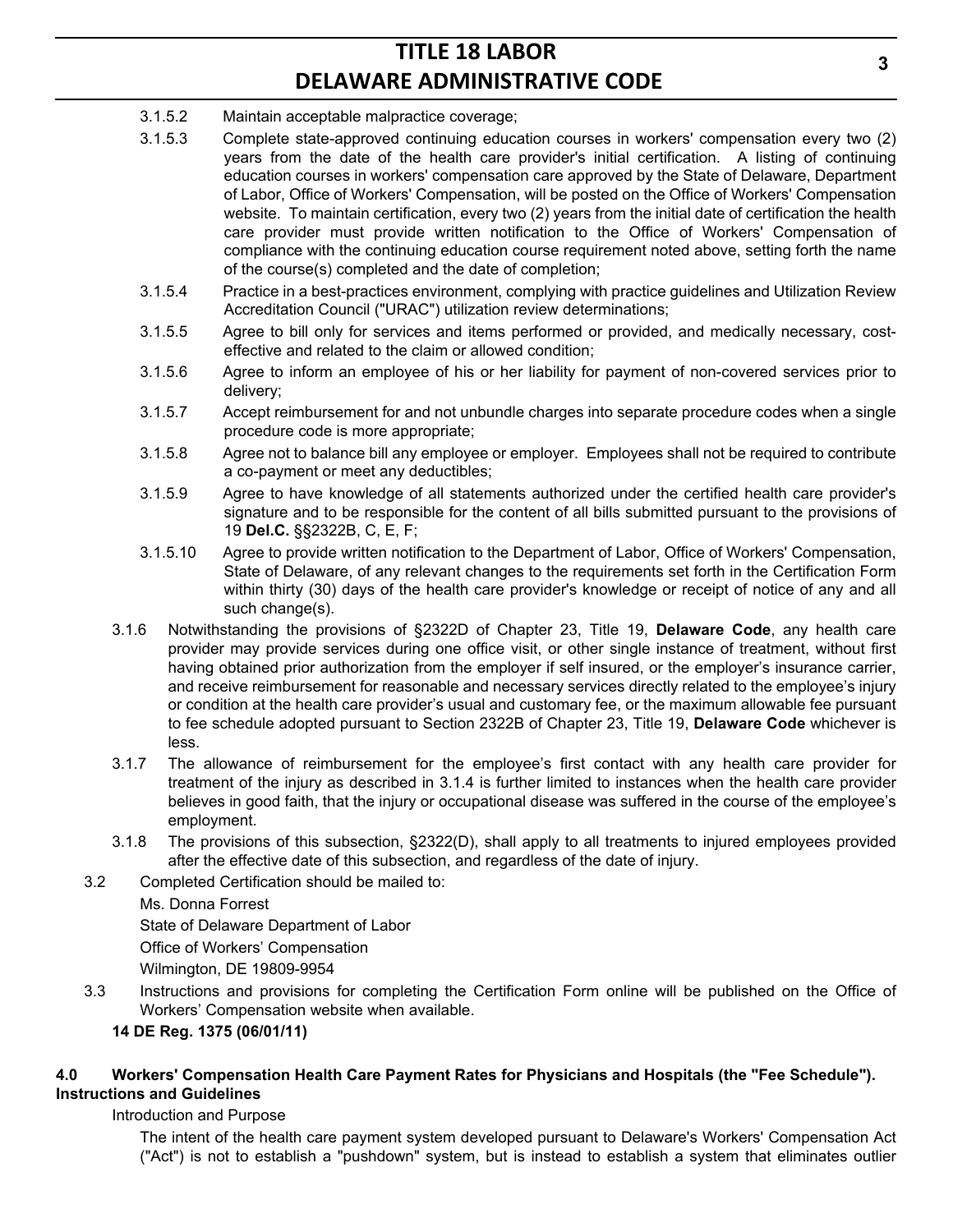charges and streamlines payments by creating a presumption of acceptability of charges implemented through a transparent process, involving relevant interested parties, that prospectively responds to the cost of maintaining a health care practice, eliminating cost shifting among health care service categories, and avoiding institutionalization of upward rate creep.

The maximum allowable payment for health care treatment and procedures covered under the Workers' Compensation Act shall be the lesser of the health care provider's actual charges or the fee set by the payment system. The payment system will set fees at ninety percent (90%) of the 75<sup>th</sup> percentile of actual charges within the geozip where the service or treatment is rendered, utilizing information contained in employers' and insurance carriers' national databases. For purposes of the Act, "geozip" means an area defined by reference to United States ZIP Codes; Delaware shall consist of one "197 geozip" (comprised of all areas within the State where the address has a ZIP Code beginning with the three digits 197 or 198), and one "199 geozip" (comprised of all areas within the State where the address has a ZIP Code beginning with the three digits 199). If a geozip does not have the necessary number of charges and fees to calculate a valid percentile for a specific procedure, treatment or service, the Health Care Advisory Panel created pursuant to 19 **Del.C.** §2322(A), in its discretion may combine data from Delaware's two geozips for a specific procedure, treatment, or service. In the event that the Health Care Advisory Panel determines that there is insufficient data to calculate a valid percentile for a procedure, treatment or service, or that data from a commercial vendor is not sufficiently reliable to implement a payment system for professional services for a specific procedure, treatment or service, then the Health Care Advisory Panel may recommend an alternative method for a payment system for professional charges.

Three (3) years after the effective date of the Act, January 17, 2007, the Health Care Advisory panel shall review the geozip reporting system and make a recommendation concerning whether the State should operate its workers' compensation health care payment system on a geozip basis or on a single statewide basis.

If an employer or an insurance carrier contracts with a provider for the purpose of providing services under the Act, the rate negotiated in any such contract shall prevail.

This document is intended to assist with fee schedule application, and to ensure correct billing and reimbursement on workers' compensation medical claims. This document is NOT intended, and should not be construed, as a utilization review guide or practice manual.

The general payment system will be adjusted yearly based on percentage changes to the Consumer Price Index-Urban, U.S. City Average, All Items, as published by the United States Bureau of Labor Statistics. The Hospital and Ambulatory Surgery Treatment Center (ASTC) payment system will be adjusted yearly based on percentage changes to the Consumer Price Index-Urban, U.S. City Average, Medical Care, as published by the United States Bureau of Labor Statistics.

The physician portion of the fee schedule includes fee amounts for specific medical services and procedures as identified using CPT numeric identifying codes and modifiers for reporting medical services and procedures as established by the 2008 Current Procedural Terminology (CPT), copyright American Medical Association (AMA). Any use or interpretation of CPT descriptions not specifically described herein shall be based on CPT 2008.

4.1 Format of the Fee Schedule

This fee schedule represents the maximum amount of reimbursement providers may receive for medical or surgical services for the treatment of work-related injuries and illnesses covered under the workers' compensation laws of the State of Delaware.

4.1.1 The maximum allowable reimbursement for CPT codes is generally separable into eight distinct sections based on the category or type of service rendered. Each category of service has separate instructions for the application of ground rules and modifier adjustments. The categories of service subject to this fee schedule are:

For each procedure, the fee schedule table includes the following details (if applicable):

- 4.1.1.1 New (*?*), changed descriptor (?), add-on (+), modifier 51 exempt (\*), or conscious sedation (K) icons
- 4.1.1.2 Five-digit CPT code number
- 4.1.1.3 CPT description
- 4.1.1.4 Maximum allowable reimbursement
- 4.1.1.5 Maximum reimbursement for professional component modifier 26
- 4.1.1.6 Maximum reimbursement for technical component modifier TC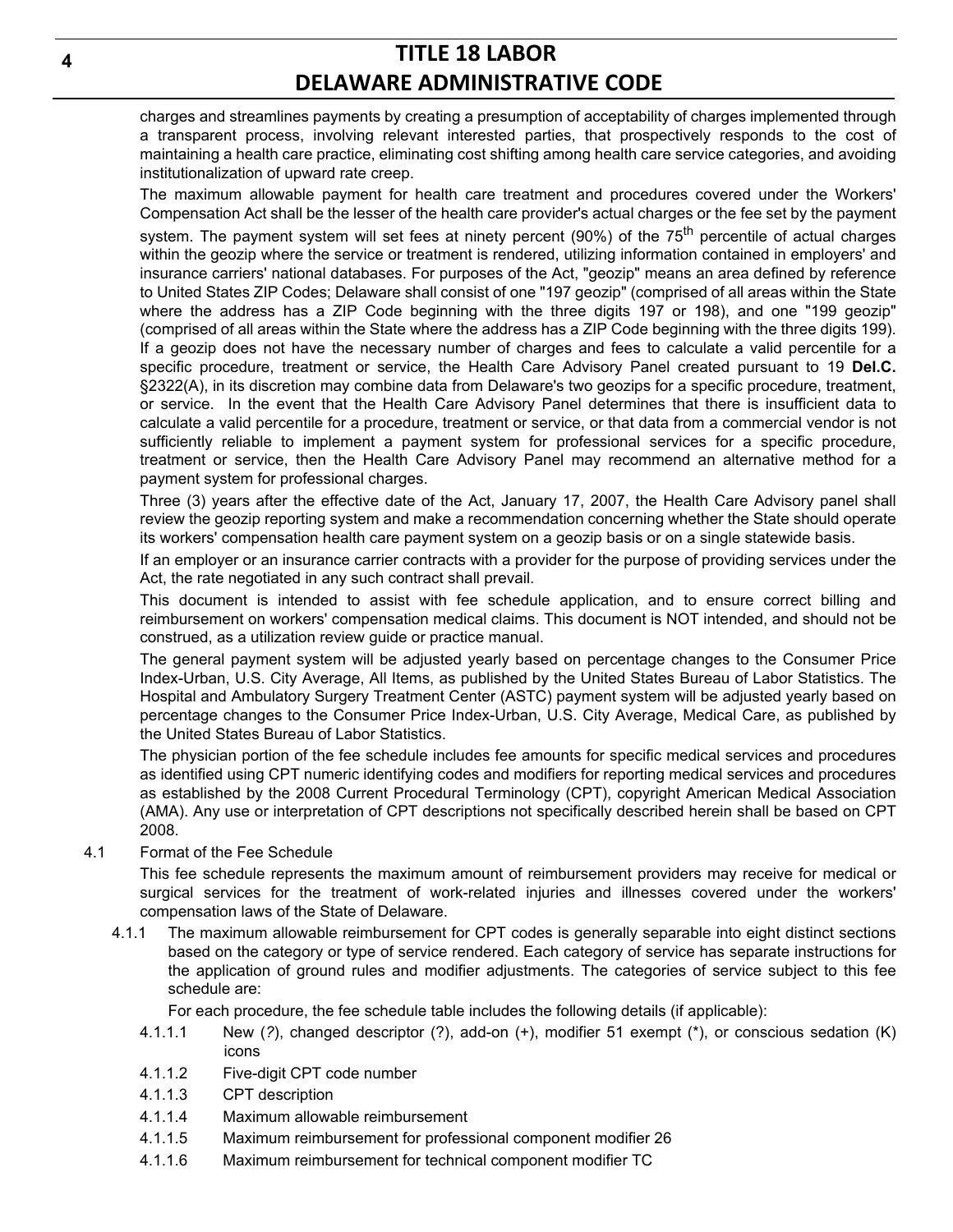## 4.1.1.7 Follow-up day limits in FUD column

- 4.1.2 The total maximum allowable reimbursement includes the professional component for a procedure and the technical component. Under no circumstances shall the maximum allowable reimbursement be more than the value of the technical component and the professional component combined for a procedure.
- 4.1.3 For anesthesia fee amounts, anesthesia services provided to employees pursuant to this chapter shall be paid at eighty-five percent (85%) of actual charges for such services as of October 31, 2006, subject to adjustment as provided in 19 **Del.C.** §2322B.
- 4.1.4 General Medical Services Categories CPT Codes

| Evaluation & Management  | 99201–99499                                                                 |
|--------------------------|-----------------------------------------------------------------------------|
| Anesthesia               | 00100-01999,<br>99100-99140                                                 |
|                          |                                                                             |
| Surgery                  | 10021-69990                                                                 |
| Radiology                | 70010-79999                                                                 |
| Pathology & Laboratory   | 80048-89356                                                                 |
| General Medicine         | 90281–96999.<br>97802–97804,<br>98960–99091.<br>99143-99199,<br>99500-99607 |
| <b>Physical Medicine</b> | 97001–97799.<br>97810–98943                                                 |
| <b>HCPCS</b>             | A0000-V9999                                                                 |

- 4.1.4.1 For anesthesia fee amounts, the table includes basic relative values. The Delaware workers' compensation health care payment system does not use relative values or conversion factors. Anesthesia is paid at eighty-five percent (85%) of actual charges for such services as of October 31, 2006, subject to adjustment as provided in 19 **Del.C.** §2322B.
- 4.1.4.2 Within each section, you will find definitions and medical terms that explain services provided. Also, in certain sections there is an index of procedures by CPT code identifiers. Use each specific section in addition to general ground rules for clarification of terms and services.
- 4.1.4.3 The fee schedule is designed to be an accurate and authoritative source of information about medical coding and reimbursement. Every reasonable effort has been made to verify its accuracy and all information is believed reliable at the time of publication. Absolute accuracy and completeness, however, is neither intended nor guaranteed. The rules and guidelines described herein cannot specifically refer to every payment contingency; 19 **Del.C.** §2322B(5) will govern treatment provided under unusual circumstances.

## **4.1.5 Reference Materials**

The health care payment system and fee schedule is in accordance with the following documents, including codes, guidelines and modifiers:

- *Current Procedural Terminology*, copyright, American Medical Association, 515 N. State St., Chicago, IL 60610, Chicago, 2006;
- *HCPCS Level II*, U.S. Department of Health and Human Services, Centers for Medicare and Medicaid Services, 7500 Security Blvd., Baltimore, MD 21244, Baltimore, 2006;
- *National Correct Coding Policy Manual in Comprehensive Code Sequence for Part B Medicare Carriers, Version 12.0,* U.S. Department of Health and Human Services, Centers for Medicare and Medicaid Services, 7500 Security Blvd., Baltimore, MD 21244, Baltimore, 2006;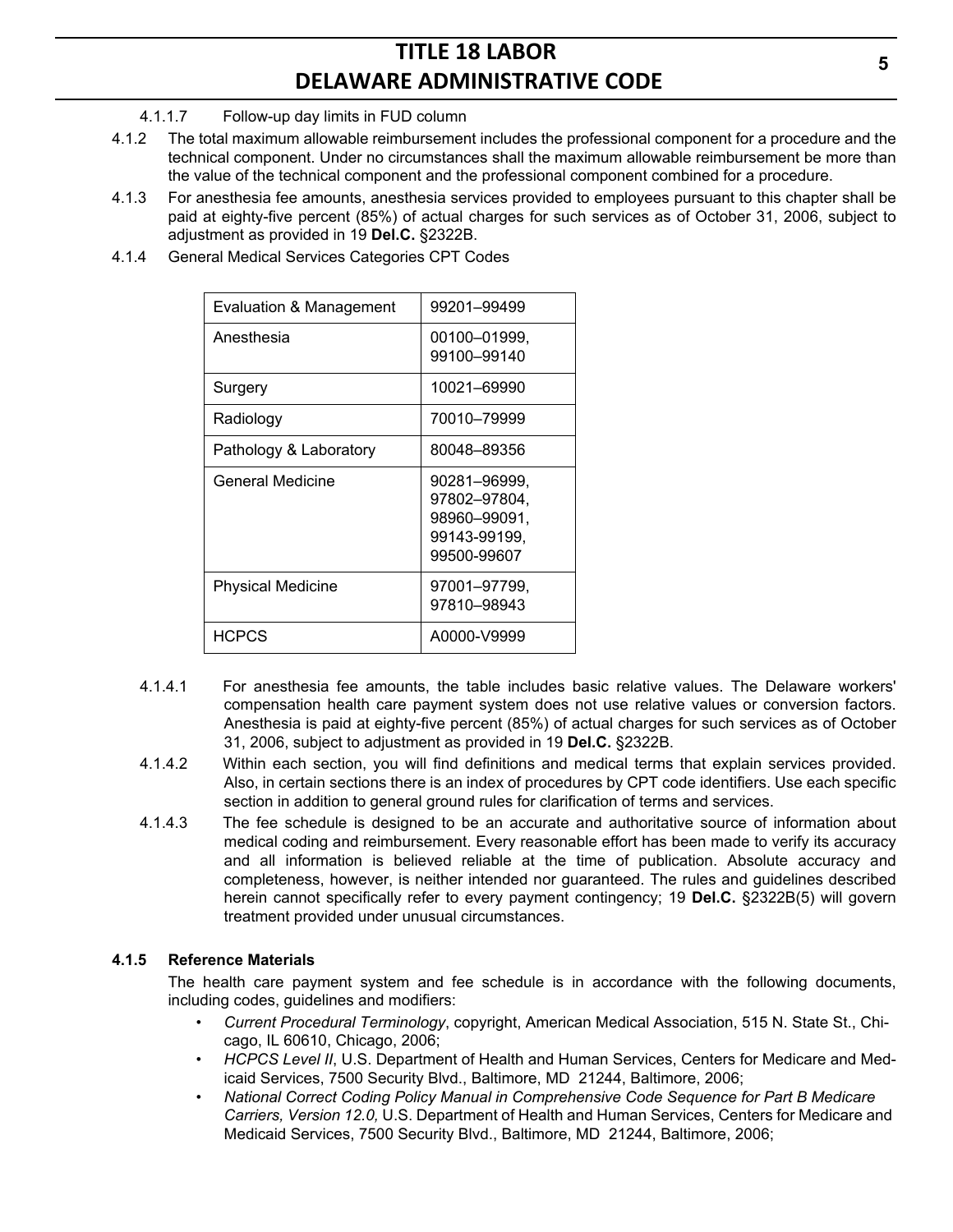- Diagnosis-Related Group (DRG) classification system, Centers for Medicare and Medicaid Services (CMS), *Federal Register*, Vol. 70, No. 155, August 2005.
- The follow up days for post-operative care that have been adopted by the Delaware Office of Workers' Compensation for their Fee Schedule and Guidelines have been established by reference to CMS (Centers for Medicare and Medicaid Services).
- 4.2 HCPCS (Healthcare Common Procedure Coding System) (Level II)

The health care payment system requires that services be reported with the Healthcare Common Procedural Coding System Level 2 ("HCPCS Level 2"), CPT (Current Procedural Terminology), or CDT (Current Dental Terminology) codes that most comprehensively describe the services performed. Proprietary bundling edits more restrictive than the National Correct Coding Policy Manual in Comprehensive Code Sequence for Part B Medicare Carriers, Version 12.0, U.S. Department of Health and Human Services, Centers for Medicare and Medicare Services, 7500 Security Boulevard, Baltimore, Maryland, 21244, 2009, no later dates or editions, shall be prohibited. Bundling edits is the process of reporting codes so that they most comprehensively describe the services performed.

- 4.3 Professional Services/CPT Code Set
	- 4.3.1 Unless otherwise specified herein, the payment system for professional services shall conform to the Current Procedural Terminology ("CPT"), American Medical Association, 515 North State Street, Chicago, Illinois, 60610, 2009, no later dates or editions.
	- 4.3.2 The fee schedule defers to guides and descriptions in the CPT Code Set in establishing the correct classification for health care services.
- 4.4 Physician/Health Care Provider Services
	- 4.4.1 The maximum allowable payment for health care treatment and procedures shall be the lesser of the health care provider's actual charges or ninety percent (90%) of the 75<sup>th</sup> percentile of actual charges within the geozip where the service or treatment is rendered, utilizing information contained in employers' and insurance carriers' national databases. If an employer or insurance carrier contracts with a provider for the purpose of providing services under the Act, the rate negotiated in such contract shall prevail.
	- 4.4.2 Whenever the health care payment system does not set a specific fee for a procedure, treatment or service in the schedule, the amount of reimbursement shall be eighty-five percent (85%) of actual charge ("POC 85"), which actual charge will be fixed as of 11/1/08 and subsequent to such date will be subject to verification, audit and/or review by the Department of Insurance. Reasonable costs of such review or audit shall be reimbursed to the Department of Insurance by the health care provider whose billing is audited. From the effective date of this regulation through and including 10/31/08, the "POC 85" charges, if contested, will be subject to review pursuant to Hearing to be conducted before the Industrial Accident Board.
	- 4.4.3 The payment system will be adjusted yearly pursuant to 19 **Del.C.** §2322B(14).
- 4.5 Modifiers

Modifiers augment CPT codes to more accurately describe the circumstances of services provided. When applicable, the circumstances should be identified by a modifier code: a two-digit number placed after the usual procedure code. If more than one modifier is needed, place modifier 99 after the procedure code to indicate that two or more modifiers will follow. Some modifier descriptions in this fee schedule have been changed from the CPT language.

- 4.6 Ambulatory Surgical Treatment
	- 4.6.1 Fees billed for services provided to injured workers pursuant to the Act by an Ambulatory Surgical Treatment Center ("ASTC") shall be reimbursed at a rate equal to eighty-five percent (85%) of each ASTC's actual charges for services as of October 31, 2006. Verification that such billing is performed in compliance with 19 **Del.C.** §2322B(9)(a) shall be provided by each ASTC to the Office of Workers' Compensation within sixty (60) days of the completion and issuance of audited financial statements to the ASTC by its independent financial auditors. Such verification shall be subject to further review or audit by the Department of Insurance. Reasonable costs of such review or audit for purposes of the abovereferenced section of the Act shall be reimbursed to the Department of Insurance by the ASTC whose billing is audited. The ASTC fee determination mechanism adopted pursuant to this subsection shall apply to all services provided after the effective date of the regulation implementing the fee schedule and regardless of the date of injury.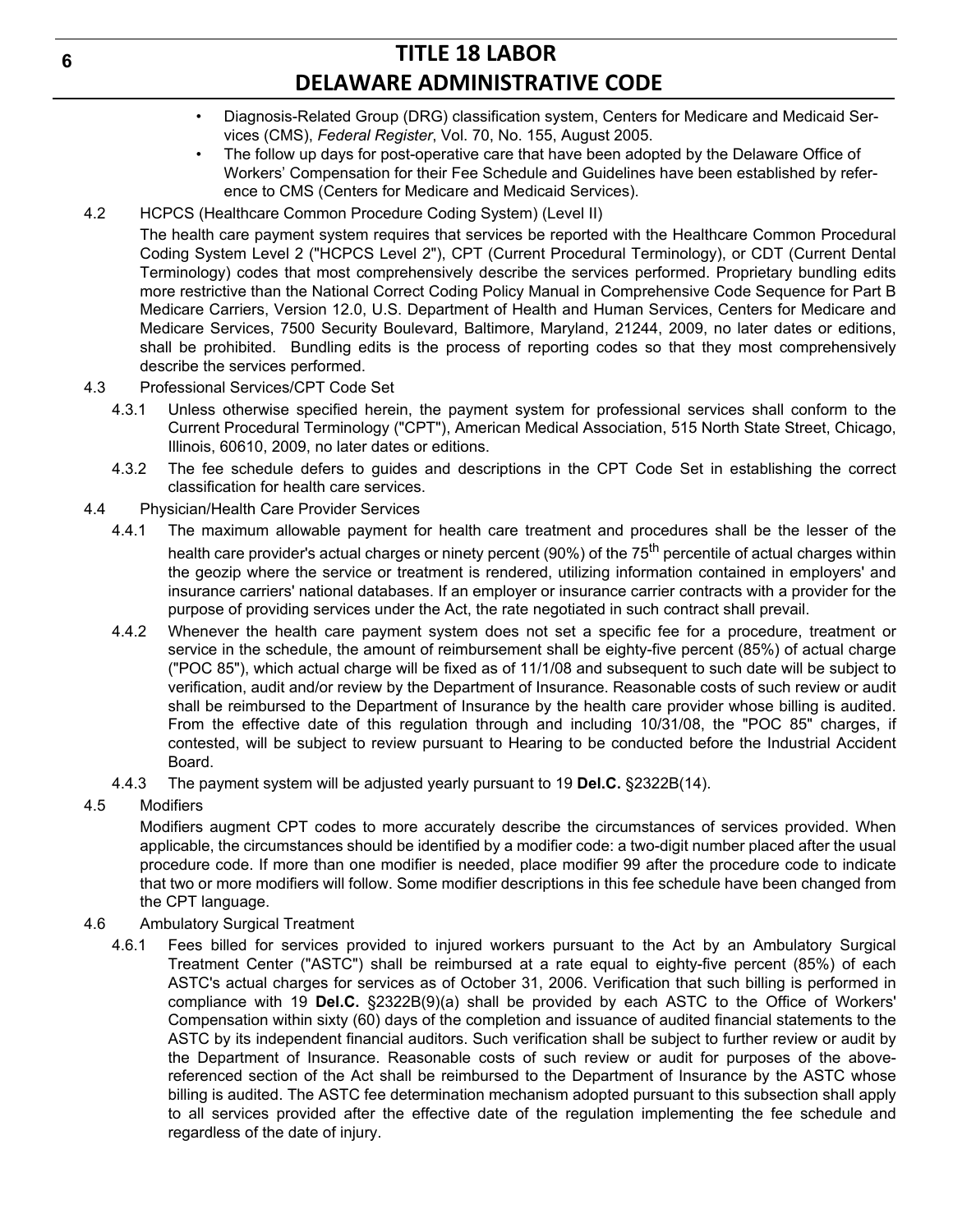- 4.6.2 The payment system will be adjusted yearly pursuant to 19 **Del.C.** §2322B(9)(b) for each ASTC's procedures, treatments or services in effect in January of that year. The adjustment factor referenced in 19 **Del.C.** §2322B shall be reviewed by the Health Care Advisory Panel three (3) years after the effective date of this section and the Panel shall make a recommendation concerning the continued use of the Consumer Price Index for Medical Care, or the adoption of a different index for cost adjustments in fees for ASTC services.
- 4.7 Dental Services
	- 4.7.1 Whenever the health care payment system does not set a specific fee for a dental treatment, procedure or service in the schedule, the amount of reimbursement shall be eighty-five percent (85%) of actual charge ("POC 85") for such service as of October 31, 2006, subject to verification, review and/or audit by the Department of Insurance. Reasonable costs of such review or audit shall be reimbursed to the Department of Insurance by the dental practitioner whose billing is audited.
	- 4.7.2 The payment system will be adjusted pursuant to 19 **Del.C.** §2322B(14) for a dental treatment procedure or service in effect in January of that year.
- 4.8 Emergency Department of a Hospital
	- 4.8.1 Services provided by an emergency department of a hospital, or any other facility subject to the Federal Emergency Medical Treatment and Active Labor Act, 42 United States Code §1395dd, et seq., and any emergency medical services provided in a pre-hospital setting by ambulance attendants and/or paramedics, shall be exempt from the healthcare payment system and shall not be subject to the requirement that a health care provider be certified pursuant to 19 **Del.C.** §2322D, requirements for preauthorization of services, or the health care practice guidelines adopted pursuant to 19 **Del.C.** §2322C.
	- 4.8.2 Upon admission to a hospital and discharge from an emergency department, hospital charges shall be subject to that which is set forth in the section below titled "Hospital".
- 4.9 Hospital
	- 4.9.1 Hospital fees billed for inpatient and outpatient services provided to injured workers pursuant to the Act shall be reimbursed at a rate equal to eighty-five percent (85%) of each hospital's actual charges for such services as of October 31, 2006, subject to adjustment as provided below. Verification that such billing is performed in compliance with the above and 19 **Del.C.** §2322B(8) shall be provided by each hospital to the Office of Workers' Compensation within sixty (60) days of the completion and issuance of audited financial statements to the hospital by its independent financial auditors. Such verification shall be subject to further review or audit by the Department of Insurance. Reasonable costs of such review or audit for purposes of this section shall be reimbursed to the Department of Insurance by the hospital whose billing is audited.
	- 4.9.2 The payment system will be adjusted yearly pursuant to 19 **Del.C.** §2322B(8)(b) for hospital reimbursement rates, as derived pursuant to 19 **Del.C.** §2322B(8), for procedures, treatments or services in effect in January of that year. The adjustment factor referenced in 19 **Del.C.** §2322B(8)(b) shall be reviewed by the Health Care Advisory Panel three (3) years after the effective date of the regulation implementing the fee schedule, and the Panel shall make a recommendation concerning the continued use of the Consumer Price Index for medical care, or the adoption of a different index for cost adjustments in fees for hospital services.
- 4.10 Allied Health Care Professional

An allied health care professional, such as a certified registered nurse anesthetist ("CRNA"), physician assistant ("PA") or nurse practitioner ("NP"), shall be reimbursed at the same rate as other health care professionals when the allied health care professional is performing, coding and billing for the same services as other health care professionals if a physician health care provider is physically present when the service or treatment is rendered, and shall be reimbursed at eight percent (80%) of the primary health care provider's rate if a physician health care provider is not physically present when the service or treatment is rendered.

- 4.11 Independently Operated Diagnostic Testing Facility
	- 4.11.1 Charges of an independently operated diagnostic testing facility shall be subject to the professional services and HCPCS Level II health care payment system where applicable. An independent diagnostic testing facility is an entity independent of a hospital or physician's office, whether a fixed location, a mobile entity, or an individual non-physician practitioner, in which diagnostic tests are performed by licensed or certified non-physician personnel under appropriate physician supervision.
	- 4.11.2 In the event that the professional services and HCPCS Level II health care payment system is inapplicable, the fee for reimbursement of independent diagnostic testing facility services shall be eight-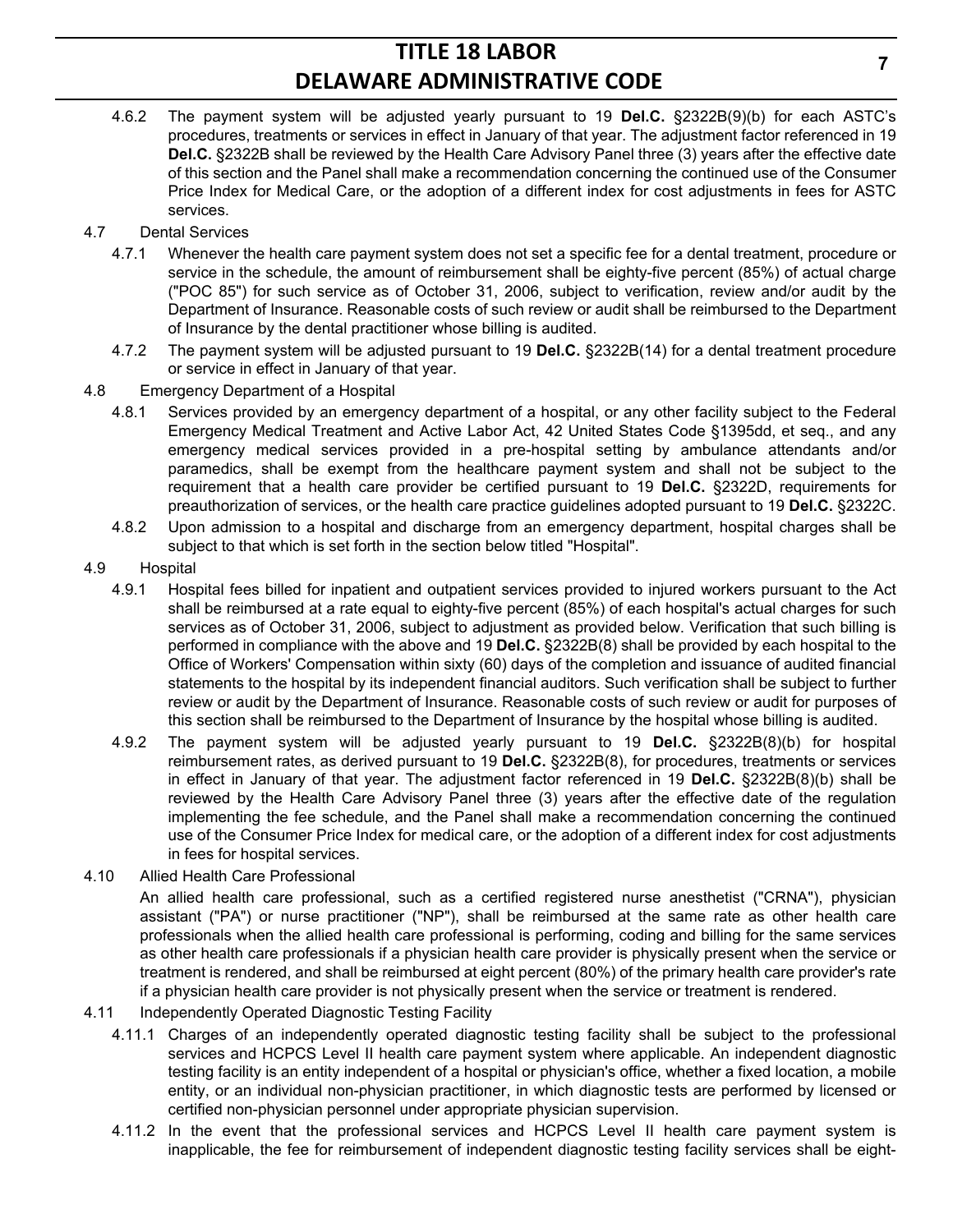five percent (85%) of actual charge ("POC 85") for such service as of October 31, 2006, subject to verification, review and/or audit by the Department of Insurance. Reasonable costs of such review or audit shall be reimbursed to the Department of Insurance by the health care provider whose billing is audited.

4.11.3 The payment system will be adjusted yearly pursuant to 19 **Del.C.** §2322B(14) for a procedure, treatment or service in effect in January of that year.

### 4.12 Pathology

- 4.12.1 The maximum allowable payment for pathology services and procedures shall be the lesser of the health care provider's actual charges or ninety percent (90%) of the 75<sup>th</sup> percentile of actual charges within the geozip where the pathology service or procedure is rendered, utilizing information contained in employers' and insurance carriers' national databases. If an employer or insurance carrier contracts with a provider for the purpose of providing services under the Act, the rate negotiated in such contract shall prevail.
- 4.12.2 Whenever the health care payment system does not set forth a specific fee for a pathology service or procedure in the schedule, the amount of reimbursement shall be eighty-five percent (85%) of actual charge ("POC 85") for such service or procedure as of October 31, 2006, subject to verification, review and/or audit by the Department of Insurance. Reasonable costs of such review or audit shall be reimbursed to the Department of Insurance by the health care provider whose billing is audited.
- 4.12.3 The payment system will be adjusted yearly pursuant to 19 **Del.C.** §2322B(14) for a procedure, treatment or service in effect in January of that year.

### 4.13 Pharmacy

- 4.13.1 Reimbursement for pharmacy services, prescription drugs and other pharmaceuticals is 100% of the Average Wholesale Price (AWP) as of the date of service, or the actual charge, whichever is less. Verification that such billing is performed in compliance with the above and 19 **Del.C.** §2322B is subject to review or audit by the Department of Insurance. Reasonable costs of such review or audit for purposes of the above shall be reimbursed to the Department of Insurance by the provider whose billing is audited.
- 4.13.2 A prescription drug formulary has been adopted and recommended by the Health Care Advisory Panel which designates preferred prescription drugs and encourages the use of generic drugs over name brand drugs.
- 4.14 Total Component/Professional Component, Technical Component
	- 4.14.1 A total fee includes both the professional component and the technical component needed to accomplish the procedure. Explanations of the professional component and the technical component are listed below. The values listed in the Amount column represent the total reimbursement. Under no circumstance shall the combined amounts of the professional and technical components exceed the amount of the total component.
	- 4.14.2 Professional Component: The professional component represents the reimbursement allowance of the professional services of the physician and is identified by the use of modifier 26. This includes examination of the patient when indicated, performance or supervision of the procedure, interpretation and written report of the examination, and consultation with the referring physician. Values in the PC Amount column are intended for the services of the professional for the professional component only and do not include any other charges. To identify a charge for a professional component only, use the five-digit code followed by modifier 26.
	- 4.14.3 Technical Component: The technical component includes charges made by the institution or clinic to cover the services of the facilities. To identify a charge for a technical component only, use of the five-digit code followed by HCPCS Level II modifier TC.

### 4.15 Billing and Payment for Health Care Services

4.15.1 Pursuant to 19 **Del.C.** §2322F**,** charges for medical evaluation, treatment and therapy, including all drugs, supplies, tests and associated chargeable items and events, shall be submitted to the employer or insurance carrier along with a bill or invoice for such charges, accompanied by records or notes, concerning the treatment or services submitted for payment, documenting the employee's condition and the appropriateness of the evaluation, treatment or therapy, with reference to the health care practice guidelines adopted pursuant to 19 **Del.C.** §2322C, or documenting the preauthorization of such evaluation, treatment or therapy. The initial copy of the supporting notes or records shall be produced without separate or additional charge to the employer, insurance carrier or employee.

**8**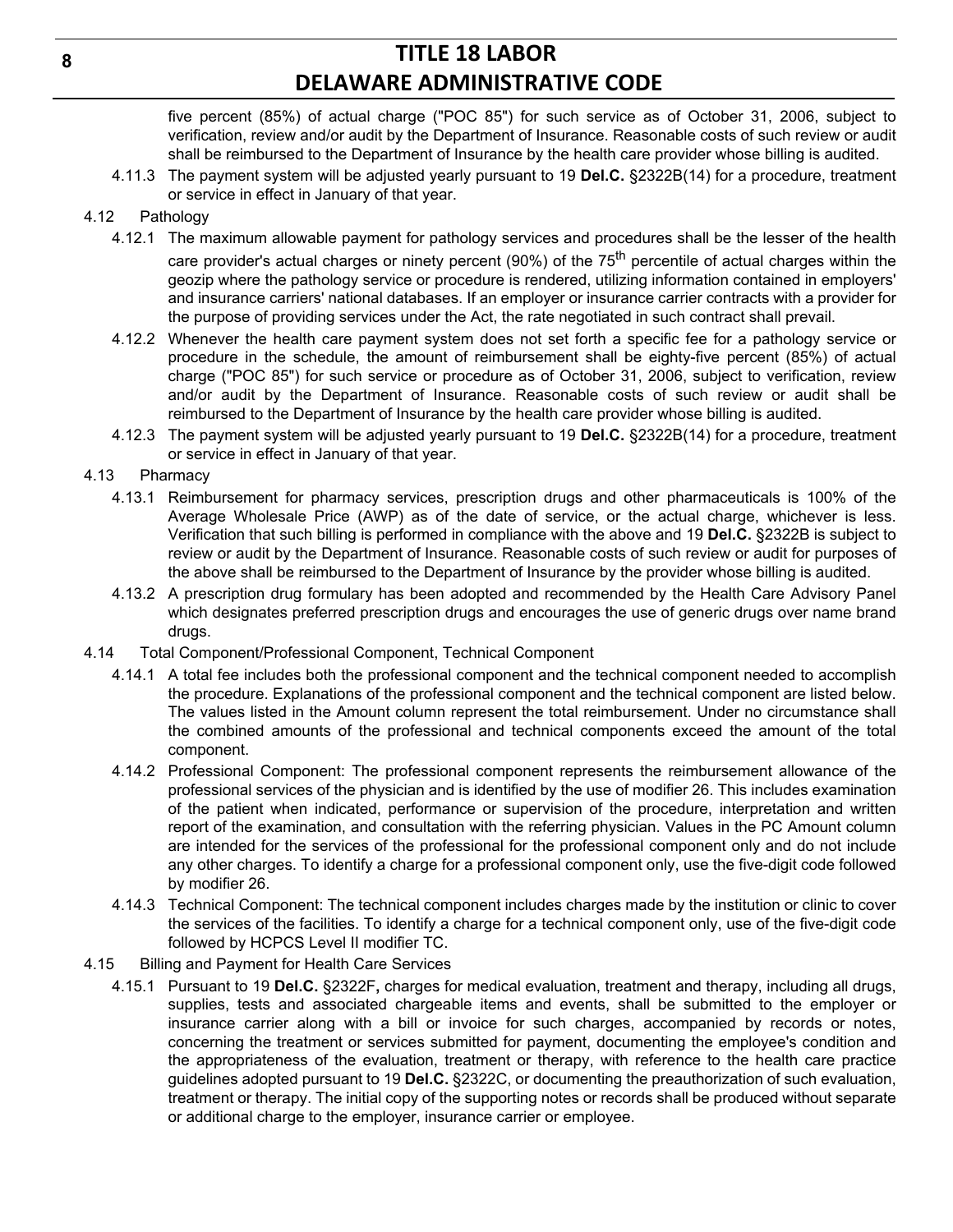- 4.15.2 Those healthcare providers who obtained certification pursuant to 19 **Del.C.** §2322D are not required to first preauthorize each health care procedure, office visit or health care service to be provided to an injured employee with the employer or insurance carrier.
- 4.15.3 Charges for hospital services and items supplied by a hospital, including all drugs, supplies, tests and associated chargeable items and events, shall be submitted to the employer or insurance carrier along with a bill or invoice which shall be documented in a nationally recognized uniform billing code format and as reference above, in sufficient detail to document the services or items provided, and any preauthorization of the services and items shall also be documented. The initial copy of the supporting medical notes or records shall be produced without separate or additional charge to the employer, insurance carrier or employee.
- 4.15.4 Payment for hospital services, including payment for invoices rendered for emergency department services, shall be made within thirty (30) days of the submission of a "clean claim" accompanied by notes documenting the employee's condition and the appropriateness of the evaluation, treatment or therapy.
- 4.15.5 Preauthorized evaluations, treatments or therapy shall be paid at the agreed fee within thirty (30) days of the date of submission of the invoice, unless the compliance with the preauthorization is contested, in good faith, pursuant to the utilization review system set forth in 19 **Del.C.** §2322F(j) [see the rules and regulation regarding Utilization Review].
- 4.15.6 Treatments, evaluations and therapy provided by a certified health care provider shall be paid within thirty (30) days of receipt of the health care provider's bill or invoice together with records or notes as provided above and pursuant to 19 **Del.C.** §2322F, unless compliance with the health care payment system or practice guidelines adopted pursuant to 19 **Del.C.** §§2322B or 2322C is contested, in good faith, pursuant to the utilization review system as referenced above.
- 4.15.7 Denial of payment of health care services provided pursuant to the Act, whether in whole or in part, shall be accompanied with written explanation for reason for denial.
- 4.15.8 In the event that a portion of a health care invoice is contested, the uncontested portion shall be paid without prejudice to the right to contest the remainder. The time limits set forth above and in §2322F shall apply to payment of all uncontested portions of health care payments.
- 4.15.9 An employer or insurance carrier shall be required to pay a health care invoice within thirty (30) days of receipt of the invoice as long as the claim contains substantially all the required data elements necessary to adjudicate the invoice, unless the invoice is contested in good faith. If the contested invoice pertains to an acknowledged compensable claim and the denial is based upon compliance with the health care payment system and/or health care practice guidelines, it shall be referred to utilization review. Unpaid invoices shall incur interest at a rate of one percent (1%) per month payable to the provider. A provider shall not hold an employee liable for costs related to non-disputed services for a compensable injury and shall not bill or attempt to recover from the employee the difference between the provider's charge and the amount paid by the employer or insurance carrier on a compensable injury.
- 4.15.10 If, following a hearing, the Industrial Accident Board determines that an employer, an insurance carrier, or health care provider failed in its responsibilities under 19 **Del.C.** §§2322B, 2322C, 2322D, 2322E or 2322F, it shall assess a fine of not less than \$1,000.00 nor more than \$5,000.00 for violations of said sections, such fines shall be payable to the Workers' Compensation Fund.
- 4.15.11 Payment Rates for Physicians and Hospitals (Fee Schedule)

**http://regulations.state.de.us/AdminCode/title19/1000/1300/1340/feeschedule.pdf Fee Schedule**

- 4.16 Fees for Non-Clinical Services
	- 4.16.1 Pursuant to 19 **Del.C.** §2322B(13), fees for certain non-clinical services are set as follows, and will be periodically revised upon recommendation of the Health Care Advisory Panel to reflect changes in the cost of providing such services:
		- 4.16.1.1 Retrieving, copying and transmitting existing medical reports and records, to include copying of medical notes and/or records supporting a bill or invoice for charges for treatment or services:
			- \$25.00 for search and retrieval
			- \$1.25 per page for first 20 pages
			- \$.90 per page for pages 21 through 60
			- \$.30 per page for pages 61 and thereafter
		- 4.16.1.2 Testimony by a physician for non-video deposition shall not exceed \$2,000.00; for video deposition: \$500.00 additional;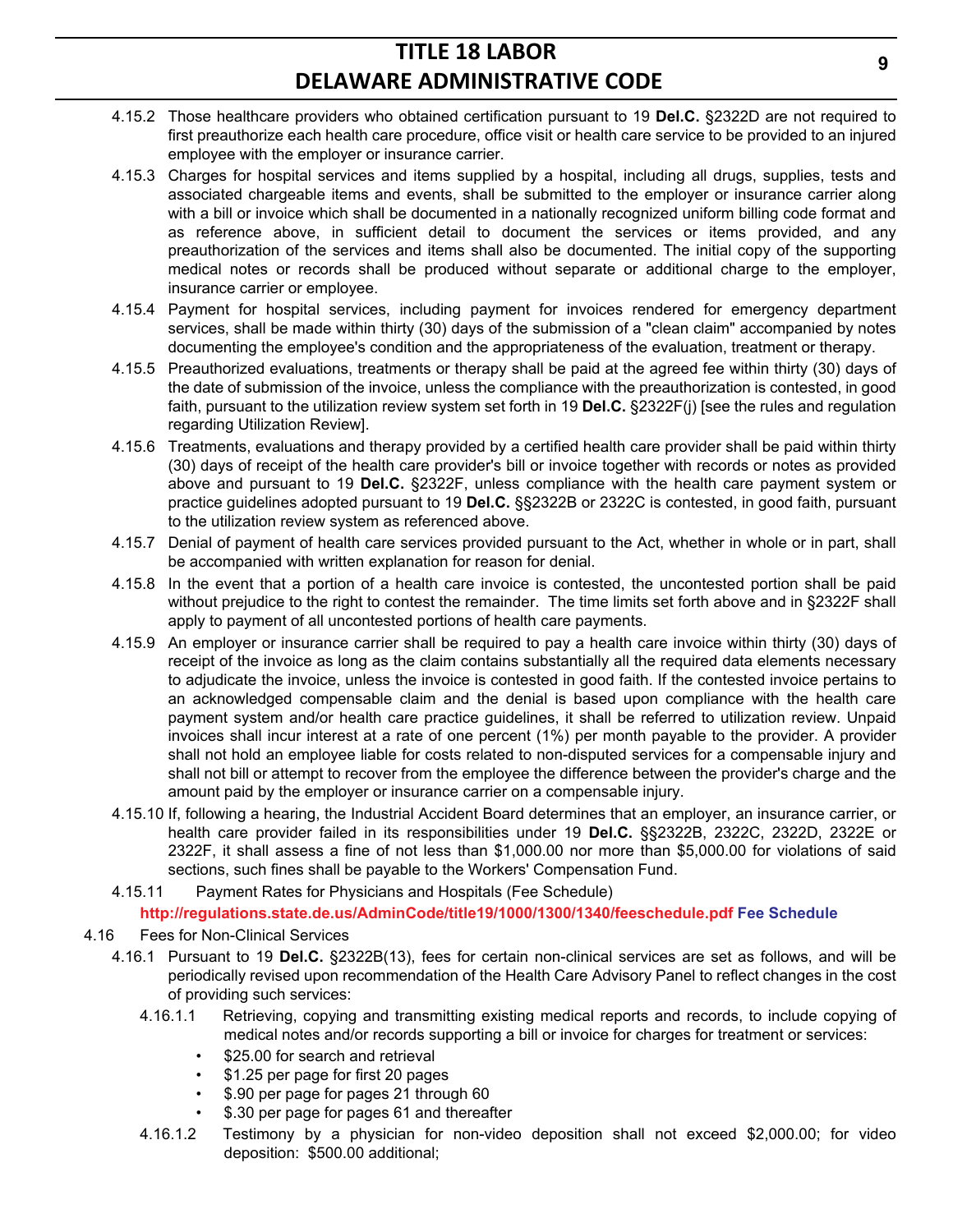- 4.16.1.3 Live testimony by a physician at any hearing or proceeding shall not exceed \$3,500.00;
- 4.16.1.4 Completion and transmission of any Statutorily required report, form or document by a physician/ health care provider: \$30.00.

## 4.17 Effective Date

- 4.17.1 The health care payment system shall apply to all services provided after the effective date of the health care payment system regulations and regardless of date of injury.
- 4.17.2 The Department of Labor of the State of Delaware reserves the authority to determine applicability of all rules of the fee schedule. Any physician, other medical professional, or other entity having questions regarding applicability to their individual reimbursement as it applies to the fee schedule, should direct any such question to the Department of Labor or to such other authority as directed by the Department of Labor.

#### 4.18 General Rules

4.18.1 Definitions

"**Adjust"** means that a payer or a payer's agent reduces or otherwise alters a health care provider's request for payment.

"**Appropriate care**" means health care that is suitable for a particular patient, condition, occasion, or place. "**Bill**" means a claim submitted by a provider to a payer for payment of health care services provided in connection with a covered injury or illness.

"**Bill adjustment**" means a reduction of a fee on a provider's bill, or other alteration of a provider's bill.

"**Carrier**" means any stock company, mutual company, or reciprocal or inter-insurance exchange authorized to write or carry on the business of Workers' Compensation Insurance in this State, or selfinsured group, or third-party payer, or self-insured employer, or uninsured employer.

"**CMS-1500**" means the CMS-1500 form and instructions that are used by non institutional providers and suppliers to bill for outpatient services. Use of the most current CMS-1500 form is required.

"**Case**" means a covered injury or illness occurring on a specific date and identified by the worker's name and date of injury or illness.

"**Consultation**" means a service provided by a physician whose opinion or advice regarding evaluation and/or management of a specific problem is requested by another physician or other appropriate source. If a consultant, subsequent to the first encounter, assumes responsibility for management of the patient's condition, that physician becomes a treating physician. The first encounter is a consultation and shall be billed and reimbursed as such. A consultant shall provide a written report of his/her findings. A second opinion is considered a consultation.

"**Critical care**" means care rendered in a variety of medical emergencies that requires the constant attention of the practitioner, such as cardiac arrest, shock, bleeding, respiratory failure, postoperative complications, and is usually provided in a critical care unit or an emergency department.

### "**Day**" means a continuous 24-hour period.

"**Diagnostic procedure**" means a service that helps determine the nature and causes of a disease or injury.

"**Durable medical equipment (DME)**" means specialized equipment designed to stand repeated use, appropriate for home use, and used solely for medical purposes.

"**Expendable medical supply**" means a disposable article that is needed in quantity on a daily or monthly basis.

"**Follow-up care**" means the care which is related to the recovery from a specific procedure and which is considered part of the procedure's maximum reimbursement allowance, but does not include complications.

"**Follow-up days**" are the days of care following a surgical procedure which are included in the procedure's maximum reimbursement allowance amount, but which do not include complications. The follow-up day period begins on the day of the surgical procedure(s).

"**Independent procedure**" means a procedure that may be carried out by itself, completely separate and apart from the total service that usually accompanies it.

"**Inpatient services**" means services rendered to a person who is admitted as an inpatient to a hospital.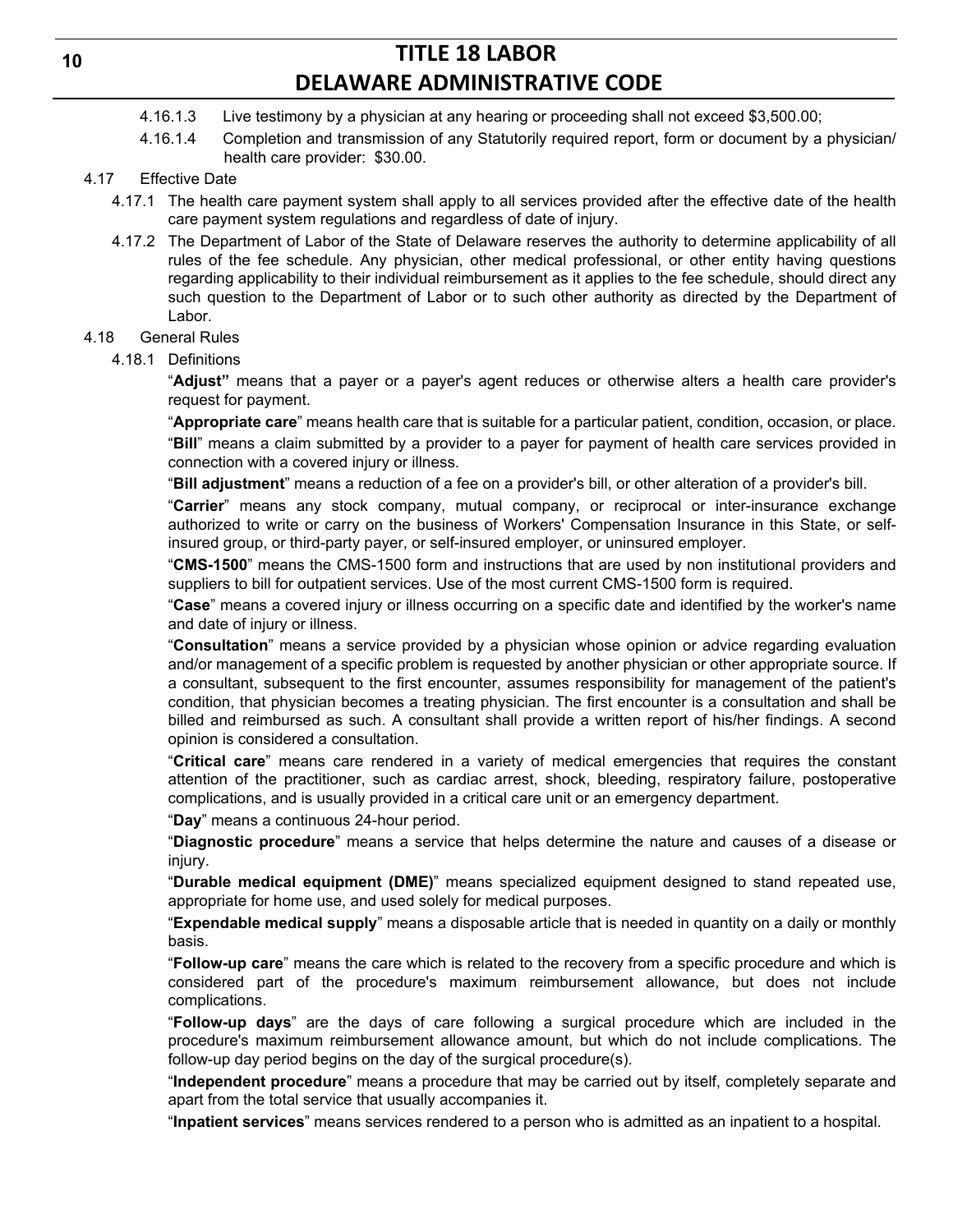"**Medical record**" means a record in which the medical service provider records the subjective findings, objective findings, diagnosis, treatment rendered, treatment plan, and return to work status and/or goals and impairment rating as applicable.

"**Medical supply**" means either a piece of durable medical equipment or an expendable medical supply.

"**Observation services**" means services rendered to a person who is designated or admitted as observation status.

"**Operative report**" means the practitioner's written description of the surgery and includes all of the following:

- A preoperative diagnosis;
- A postoperative diagnosis;
- A step-by-step description of the surgery;
- A description of any problems that occurred in surgery; and
- The condition of the patient upon leaving the operating room.

"**Optometrist**" means an individual licensed to practice optometry.

"**Orthotic equipment**" means an orthopedic apparatus designed to support, align, prevent, or correct deformities, or improve the function of a moveable body part.

"**Orthotist**" means a person skilled in the construction and application of orthotic equipment.

"**Outpatient service**" means services provided to patients at a time when they are not hospitalized as inpatients.

"**Payer**" means the employer or self-insured employed group, carrier, or third-party administrator (TPA) who pays the provider billings.

"**Pharmacy**" means the place where the science, art, and practice of preparing, preserving, compounding, dispensing, and giving appropriate instruction in the use of drugs is practiced.

"**Physician Specialty**". The rules and reimbursement allowances in the Delaware Workers' Compensation Medical Fee Schedule do not address physician specialization within a specialty. Payment is not based on the fact that a physician has elected to treat patients with a particular/specific problem. Reimbursement to qualified physicians is the same amount regardless of specialty.

"**Procedure code**" means a five-digit numerical sequence or a sequence containing an alpha character and preceded or followed by four digits, which identifies the service performed and billed.

"**Prosthesis**" means an artificial substitute for a missing body part.

"**Prosthetist**" means a person skilled in the construction and application of prostheses.

"**Provider**" means a facility, health care organization, or a practitioner who provides medical care or services.

"**Secondary procedure**" means a surgical procedure performed during the same operative session as the primary surgery but considered an independent procedure that may not be performed as part of the primary surgery.

- 4.18.2 Injections
	- 4.18.2.1 Reimbursement for injections includes charges for the administration of the drug and the cost of the supplies to administer the drug. Medications are charged separately.
	- 4.18.2.2 The description must include the name of the medication, strength, and dose injected.
	- 4.18.2.3 When multiple drugs are administered from the same syringe, reimbursement will be for a single injection.
	- 4.18.2.4 Reimbursement for anesthetic agents such as Xylocaine and Carbocaine, when used for infiltration, is included in the reimbursement for the procedure performed and will not be separately reimbursed.
	- 4.18.2.5 Anesthetic agents for local infiltration must not be billed separately; this is included in the reimbursement for the procedure.
	- 4.18.2.6 Reimbursement for intra-articular and intra-bursal injections (steroids and anesthetic agents) may be separately billed. The description must include the name of the medication, strength, and volume given.
- 4.18.3 General Ground Rules
	- 4.18.3.1 Multiple Procedures. It is appropriate to designate multiple procedures that are rendered on the same date by separate entries. For Example, if a level three established patient office visit (99213)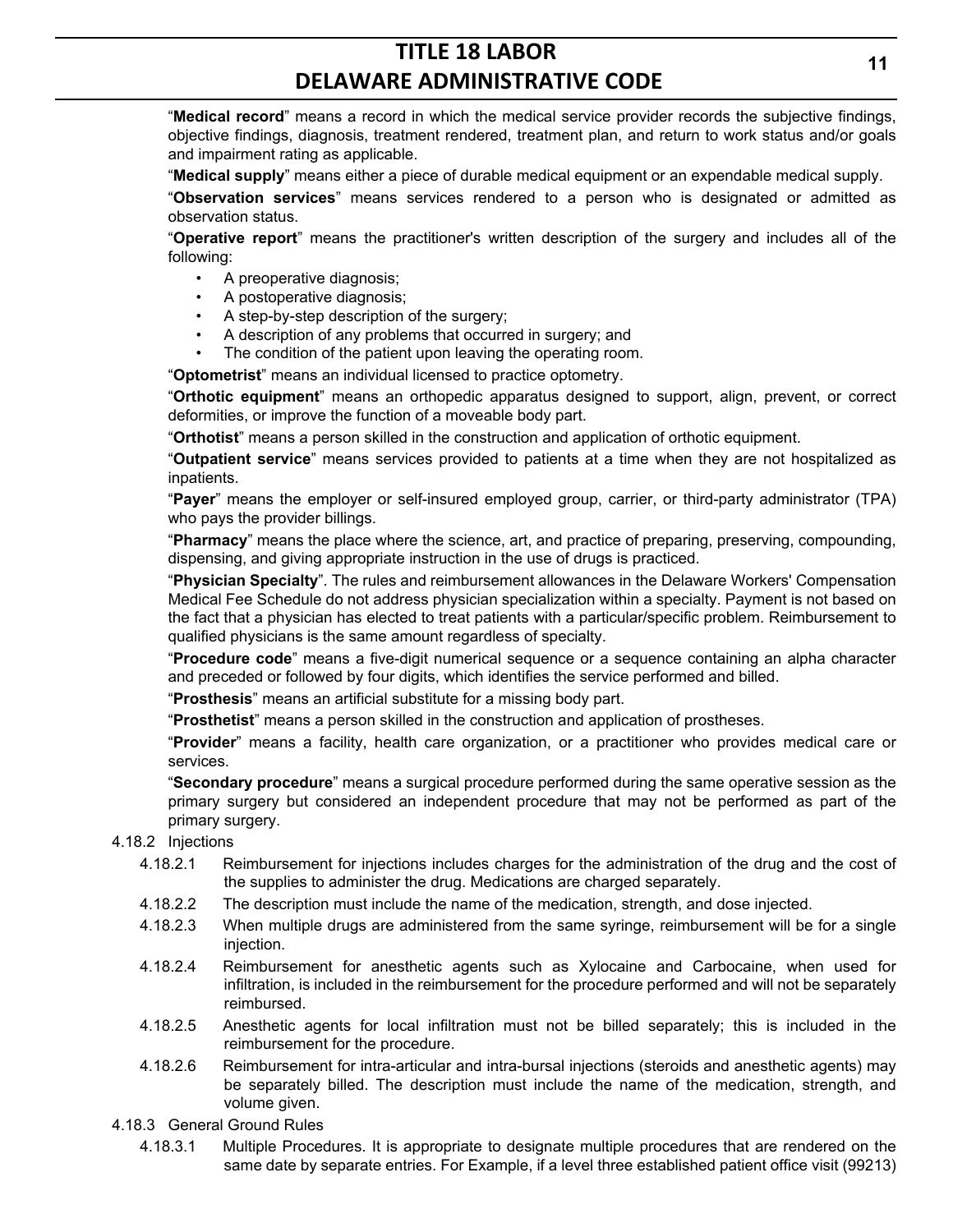and an ECG (93000) are performed during the visit, it is appropriate to designate both the established patient office visit and the ECG. In this instance both 99213 and 93000 would be reported.

- 4.18.3.2 Materials Supplied by Physician. Supplies and equipment used in conjunction with medication administration should be billed with the appropriate HCPCS codes and shall be reimbursed according to the Fee Schedule.
- 4.18.3.3 Separate Procedures
	- 4.18.3.3.1 Some of the procedures or services listed in the CPT codebook that are commonly carried out as an integral component of a total service or procedure have been identified by the inclusion of the term "separate procedure." The codes designated as "separate procedure" should not be reported in addition to the code for the total procedure or service of which it is consider an integral component.
	- 4.18.3.3.2 However, when a procedure or service that is designated as a "separate procedure" is carried out independently or considered to be unrelated or distinct from other procedure/services provided at that time, it may be reported by itself, or in addition to other procedures/services by appending modifier 59 to the specific "separate procedure" code to indicate that the procedure is not considered to be a component of another procedure, but is a distinct, independent procedure. This may represent a different session, different procedure or surgery, different site or organ system, separate incision/excision, separate lesion, or separate injury (or area of injury in extensive injuries).
- 4.18.3.4 Concurrent/Coordinating Care. Providing similar service (e.g., hospital visits by more than one physician) to the same injured employee on the same day for treatment of the same illness is concurrent care. When concurrent care is provided, no special reporting is required. Duplicate services, however, (e.g., visit by a physician of the same subspecialty for the same illness which is not a second opinion) will not be reimbursed. The authorized treating physician should coordinate care by all specialists.
- 4.18.3.5 Alternating Physicians. When physicians of similar skills alternate in the care of a patient (e.g., partners, groups, or same facility covering for another physician on weekends or vacation periods), each physician shall bill individually for the services each personally rendered and in accordance with the Medical Fee Schedule.
- 4.18.3.6 Ground Rules for Physician Assistants (PA) and Nurse Practitioners (NP)
	- 4.18.3.6.1 Physician Supervision
		- Definition of Supervision

The term "supervise," for billing purposes, encompasses the following supervision requirement:

Direct personal supervision in the office setting does not mean that the physician must be present in the same room with a PA or NP. However, the physician must be present in the office suite and immediately available to provide assistance and direction throughout the time the PA or NP is performing the services. In this instance, reimbursement should be made at the normal physician payment level as if the physician had provided the service. If the PA or NP provides care to the injured worker and the supervising physician is not immediately available, the reimbursements will be at 80% of the fee schedule rate.

- 4.18.3.6.2 Billing for PA or NP Service. The physician must render the bill for care, with the ensuing payment for the PA or NP service made directly to the physician employer.
- 4.18.3.6.3 Management of a New or Established Patient with a New Workers' Compensation Problem If the physician supervises the physician assistant's or nurse practitioner's evaluation, payment should be made at the physician's normal Workers' Compensation level for PA or NP services rendered in an outpatient setting.

Where on-site direct physician supervision is not available and the physician assistant or nurse practitioner providing patient care is only able to communicate with a physician supervisor by telephone or other effective means of communication, payment for this service should be made at 80% of the Physician Payment Schedule.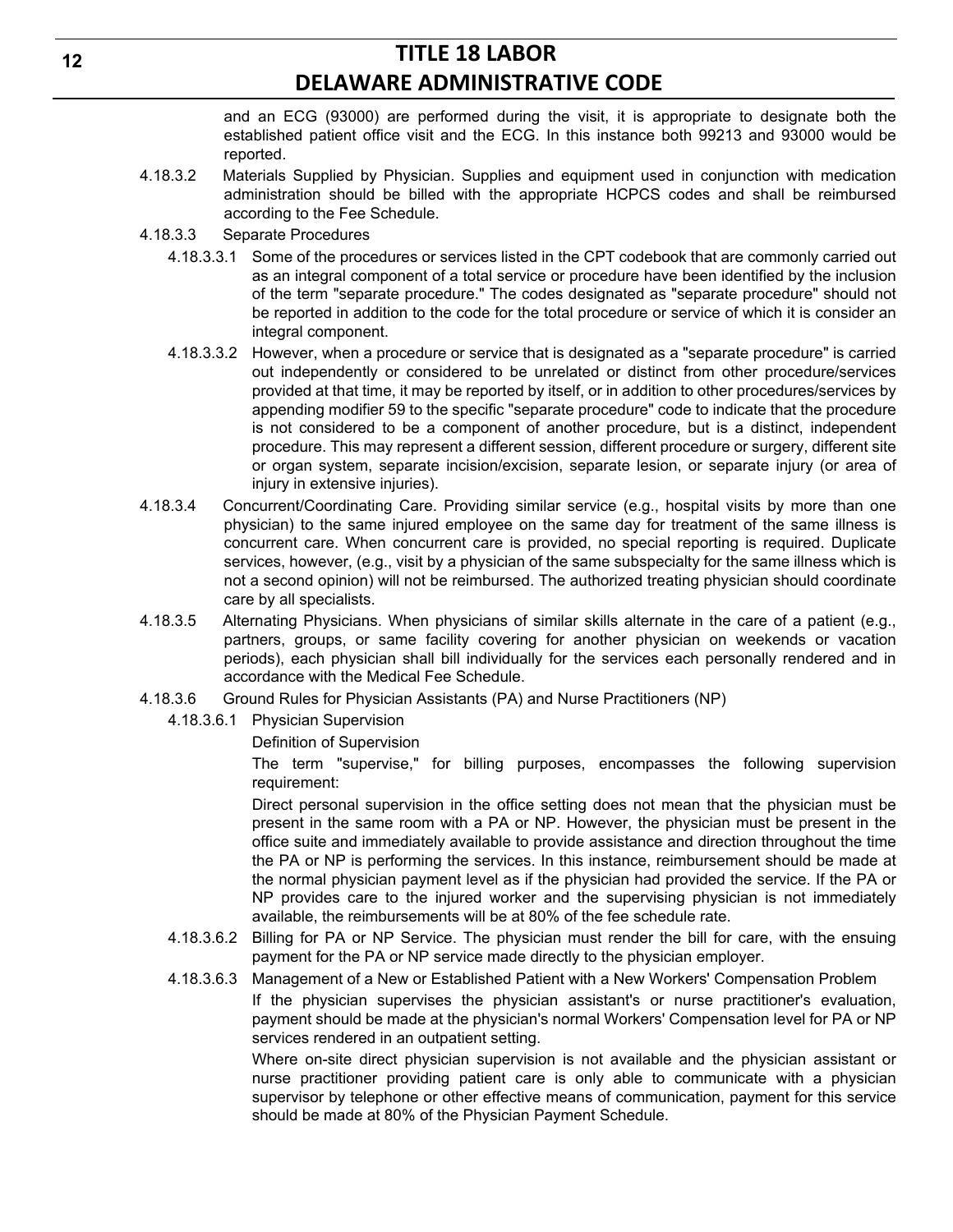Physician assistants and nurse practitioners acting in the capacity of an assistant at surgery will receive 20% percent of the total allowance for the surgical procedures. Payment will be made to the physician assistant's or nurse practitioner's employer (the physician).

- 4.18.3.6.4 Follow-up Care of an Existing Patient with a Compensable Problem. If the physician supervises the physician assistant's or nurse practitioner's evaluation, payment should be made at the physician's normal reimbursement level for the PA or NP services rendered in the outpatient setting.
- 4.18.3.6.5 Modifiers for Physician Assistant and Nurse Practitioner Services. When a physician assistant (PA) or nurse practitioner (NP) bills for services other than assistant at surgery, modifiers "PA" or "NP" are used. Modifier 83, AS, is used to identify assistant at surgery services provided by a physician assistant or nurse practitioner.
- 4.18.3.7 Add-On Procedures

| 01953 | 01968 | 01969 | 11001 | 11008 | 11101 | 11201 | 11732 | 11922 | 13102 |
|-------|-------|-------|-------|-------|-------|-------|-------|-------|-------|
| 13122 | 13133 | 13153 | 15003 | 15005 | 15101 | 15111 | 15116 | 15121 | 15131 |
| 15136 | 15151 | 15152 | 15156 | 15157 | 15171 | 15176 | 15201 | 15221 | 15241 |
| 15261 | 15301 | 15321 | 15331 | 15336 | 15341 | 15361 | 15366 | 15401 | 15421 |
| 15431 | 15787 | 15847 | 16036 | 17003 | 17312 | 17314 | 17315 | 19001 | 19126 |
| 19291 | 19295 | 19297 | 20930 | 20931 | 20936 | 20937 | 20938 | 20985 | 22103 |
| 22116 | 22208 | 22216 | 22226 | 22328 | 22522 | 22525 | 22527 | 22534 | 22585 |
| 22614 | 22632 | 22840 | 22841 | 22842 | 22843 | 22844 | 22845 | 22846 | 22847 |
| 22848 | 22851 | 26125 | 26861 | 26863 | 27358 | 27692 | 31620 | 31632 | 31633 |
| 31637 | 32501 | 33141 | 33225 | 33257 | 33258 | 33259 | 33508 | 33517 | 33518 |
| 33519 | 33521 | 33522 | 33523 | 33530 | 33572 | 33768 | 33884 | 33924 | 33961 |
| 34806 | 34808 | 34813 | 34826 | 35306 | 35390 | 35400 | 35500 | 35572 | 35600 |
| 35681 | 35682 | 35683 | 35685 | 35686 | 35697 | 35700 | 36218 | 36248 | 36476 |
| 36479 | 37185 | 37186 | 37206 | 37208 | 37250 | 37251 | 38102 | 38746 | 38747 |
| 43273 | 43635 | 44015 | 44121 | 44128 | 44139 | 44203 | 44213 | 44701 | 44955 |
| 47001 | 47550 | 48400 | 49326 | 49435 | 49568 | 49905 | 51797 | 56606 | 57267 |
| 58110 | 58611 | 59525 | 60512 | 61316 | 61517 | 61609 | 61610 | 61611 | 61612 |
| 61641 | 61642 | 61795 | 61797 | 61799 | 61800 | 61864 | 61868 | 62148 | 62160 |
| 63035 | 63043 | 63044 | 63048 | 63057 | 63066 | 63076 | 63078 | 63082 | 63086 |
| 63088 | 63091 | 63103 | 63295 | 63308 | 63621 | 64472 | 64476 | 64480 | 64484 |
| 64623 | 64627 | 64727 | 64778 | 64783 | 64787 | 64832 | 64837 | 64859 | 64872 |
| 64874 | 64876 | 64901 | 64902 | 65757 | 66990 | 67225 | 67320 | 67331 | 67332 |
| 67334 | 67335 | 67340 | 69990 | 74301 | 75774 | 75946 | 75964 | 75968 | 75993 |
| 75996 | 76125 | 76802 | 76810 | 76812 | 76814 | 76937 | 77001 | 77051 | 77052 |
| 78020 | 78478 | 78480 | 78496 | 78730 | 83901 | 87187 | 87904 | 88155 | 88185 |
| 88311 | 88312 | 88313 | 88314 | 90466 | 90468 | 90472 | 90474 | 92547 | 92608 |
| 92627 | 92973 | 92974 | 92978 | 92979 | 92981 | 92984 | 92996 | 92998 | 93320 |
| 93321 | 93325 | 93352 | 93571 | 93572 | 93609 | 93613 | 93621 | 93622 | 93623 |
| 93662 | 94645 | 95873 | 95874 | 95920 | 95962 | 95967 | 95973 | 95975 | 95979 |
| 96361 | 96366 | 96367 | 96368 | 96370 | 96371 | 96375 | 96376 | 96411 | 96415 |
| 96417 | 96423 | 96570 | 96571 | 97546 | 97811 | 97814 | 99100 | 99116 | 99135 |

## **Appendix D from the American Medical Association's 2009 CPT Codes Summary of CPT Add-on Codes**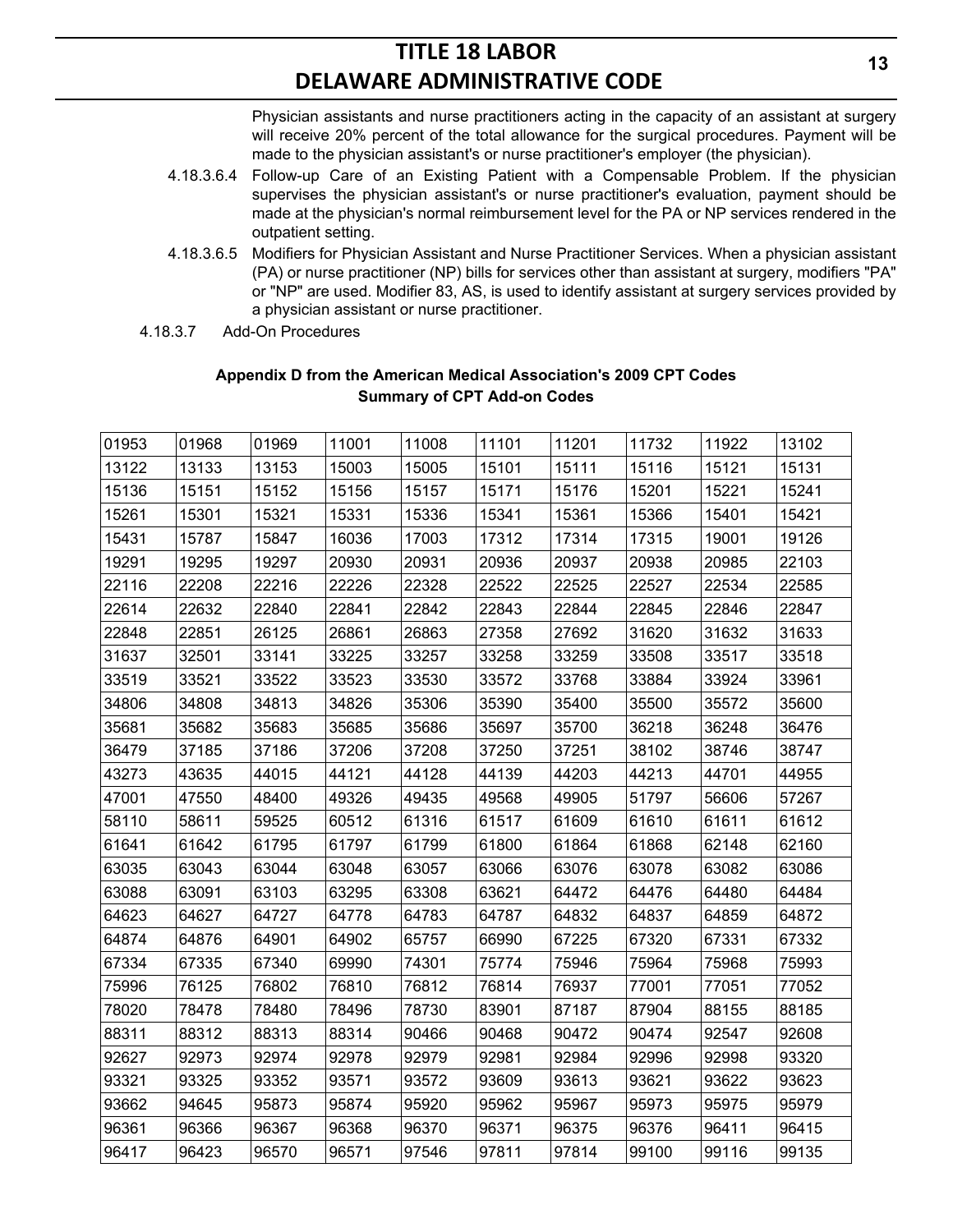| 99140  | 99145 | 99150  | 99292  | 99354  | 99355     | 99356  | 99357  | 99358               | 99359 |
|--------|-------|--------|--------|--------|-----------|--------|--------|---------------------|-------|
| 99467  | 99602 | 99607  | 10054T | 10055T | 00631     | 10076T | 0079T  | $0081$ <sup>-</sup> | 0092T |
| 0095T  | 0098T | 10151T | 10159T | 10163T | $ 0164$ T | 10165T | 10172T | 10173T              | 0174T |
| 10189T | 0190T | 0196T  |        |        |           |        |        |                     |       |

4.18.3.8 Exempt from Modifier 51 Codes

- 4.18.3.8.1 The (\*) symbol is used to identify CPT codes that are exempt from the use of modifier 51, but have NOT been designated as CPT add-on procedures/services. As the description implies, modifier 51 exempt procedures are not subject to multiple procedure rules and as such modifier 51 does not apply. Fee schedule amounts for modifier 51 exempt codes are not subject to reduction and should be reimbursed at the lesser of 100 percent of the listed value or the billed amount.
- 4.18.3.8.2 Modifier 51 exempt services and procedures can be found in Appendix E of CPT 2009 and include the following CPT codes:

## **Appendix E from the American Medical Association's 2009 CPT Codes Summary of CPT Codes Exempt from Modifier 51**

**Note:** Procedures on this list are often performed with another procedure or may be performed alone.

| 17004 | 20697 | '20974 | '20975 | 31500 | 36620 | 44500 | 61107 | 93503 | 93539  |
|-------|-------|--------|--------|-------|-------|-------|-------|-------|--------|
| 93540 | 93544 | 93545  | 93555  | 93556 | 93600 | 93602 | 93603 | 93610 | 93612  |
| 93615 | 93616 | 93618  | 93631  | 94610 | 95900 | 95903 | 95904 | 95992 | 199143 |
| 99144 |       |        |        |       |       |       |       |       |        |

#### 4.18.3.9 Modifiers

Modifiers augment CPT codes to more accurately describe the circumstances of services provided. When applicable, the circumstances should be identified by a modifier code: a two-digit number placed after the usual procedure code. If more than one modifier is needed, place modifier 99 after the procedure code to indicate that two or more modifiers will follow. Some modifier descriptions in this fee schedule have been changed from the CPT language.

**21 Prolonged Evaluation and Management Services**: When the face-to-face or floor/unit service(s) provided is prolonged or otherwise greater than that usually required for the highest level of evaluation and management service within a given category, it may be identified by adding modifier 21 to the evaluation and management code number. A report may also be appropriate.

**22 Unusual Procedural Services**: When the service(s) provided is greater than that usually required for the listed procedure, it may be identified by adding modifier 22 to the usual procedure number. A report may also be appropriate. Add an additional 20% to the value of the code when billed with this modifier.

**23 Unusual Anesthesia**: Occasionally, a procedure, which usually requires either no anesthesia or local anesthesia, because of unusual circumstances must be done under general anesthesia. This circumstance may be reported by adding modifier 23 to the procedure code of the basic service.

**24 Unrelated Evaluation and Management Services by the Same Physician During a Postoperative Period**: The physician may need to indicate that an evaluation and management service was performed during a postoperative period for a reason(s) unrelated to the original procedure. This circumstance may be reported by adding modifier 24 to the appropriate level of E/ M service.

**25 Significant, Separately Identifiable Evaluation and Management Service by the Same Physician on the Same Day of the Procedure or Other Service**: It may be necessary to indicate that on the day a procedure or service identified by a CPT code was performed, the patient's condition required a significant, separately identifiable E/M service provided above or beyond the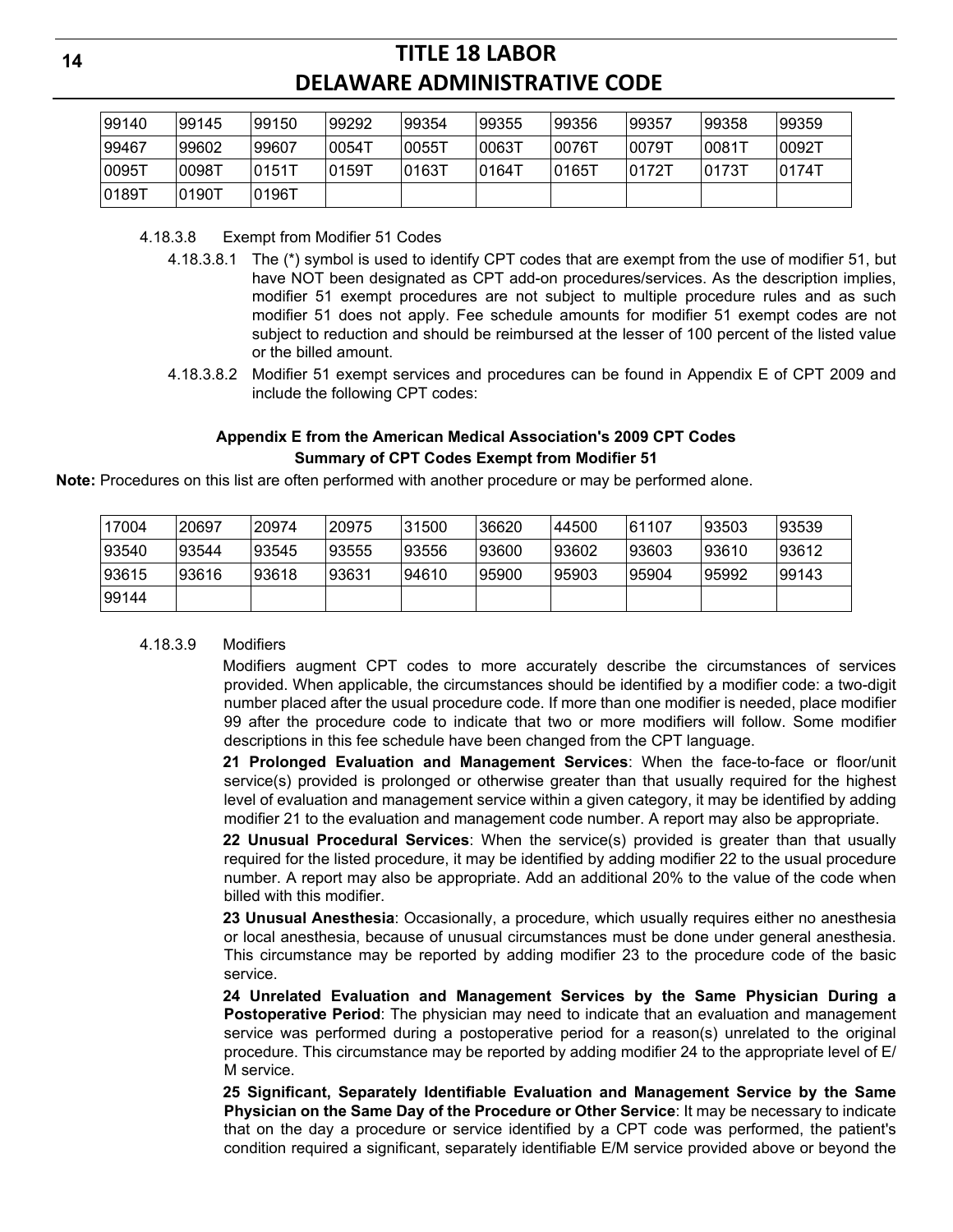usual preoperative and postoperative care associated with the procedure that was performed. A significant, separately E/M service is defined or substantiated by documentation that satisfies the relevant criteria for the respective E/M service to be reported (see Evaluation and Management Services Guidelines for I instructions on determining level of E/M service). The E/M service may be prompted by the symptom or condition for which the procedure and/or service was provided. As such, different diagnoses are not required for reporting of the E/M service on the same date. This circumstance may be reported adding modifier 25 to the appropriate level E/M code. Note: This modifier is not used to report and E/M service that resulted in a decision to perform surgery. See modifier 57. For significant, separately identifiable non-E/M services, see modifier 59.

**26 Professional Component**: Certain procedures are a combination of a physician component and a technical component. When the physician component is reported separately, the service may be identified by adding modifier 26 to the usual procedure number.

**TC Technical Component**: Certain procedures are a combination of a physician component and a technical component. When the technical component is reported separately, the service may be identified by adding modifier TC to the usual procedure number.

**27 Multiple Outpatient Hospital E/M Encounters on the Same Date**: (This CPT modifier is for use by Ambulatory Surgery Center (ASC) and Hospital Outpatient Settings Only.) For hospital outpatient reporting purposes, utilization of hospital resources related to separate and distinct E/M encounters performed in multiple outpatient hospital settings on the same date may be reported by adding modifier 27 to each appropriate level outpatient and/or emergency department E/M code(s). This modifier provides a means of reporting circumstances involving evaluation and management services provided by physician(s) in more than one (multiple) outpatient hospital setting(s) (e.g., hospital emergency department, clinic). Note: This modifier is not to be used for physician reporting of multiple E/M services performed by the same physician on the same date. For physician reporting of all outpatient evaluation and management services provided by the same physician on the same date and performed in multiple outpatient setting(s) (e.g., hospital emergency department, clinic), see Evaluation and Management, Emergency Department, or Preventive Medicine Services codes.

**32 Mandated Services**: Services related to mandated consultation and/or related services (e.g., PRO, third-party payer, governmental, legislative, or regulatory requirement) may be identified by adding modifier 32 to the basic procedure.

**47 Anesthesia by Surgeon**: Regional or general anesthesia provided by the surgeon may be reported by adding modifier 47 to the basic service. (This does not include local anesthesia.) Note: Modifier 47 would not be used as a modifier for the anesthesia procedures 00100-01999.

**50 Bilateral Procedure**: Unless otherwise identified in the listings, bilateral procedures that are performed at the same operative session should be identified by adding modifier 50 to the appropriate five-digit code.

**51 Multiple Procedures**: When multiple procedures, other than Evaluation and Management Services, are performed at the same session by the same provider, the primary procedure or service may be reported as listed. The additional procedure(s) or service(s) may be identified by appending modifier 51 to the additional procedure or service code(s). Note: This modifier should not be appended to designated "add-on" codes or modifier 51 exempt codes (See CPT Appendix D.)

**52 Reduced Services**: Under certain circumstances a service or procedure is partially reduced or eliminated at the physician's discretion. Under these circumstances the service provided can be identified by its usual procedure number and the addition of modifier 52, signifying that the service is reduced. This provides a means of reporting reduced services without disturbing the identification of the basic service. Note: For hospital outpatient reporting of a previously scheduled procedure/service that is partially reduced or cancelled as a result of extenuating circumstances or those that threaten the well-being of the patient prior to or after administration of anesthesia, see modifiers 73 and 74 (see modifiers approved for ASC hospital outpatient use).

**53 Discontinued Procedure**: Under certain circumstances the physician may elect to terminate a surgical or diagnostic procedure. Due to extenuating circumstances or those that threaten the wellbeing of the patient, it may be necessary to indicate that a surgical or diagnostic procedure was started but discontinued. This circumstance may be reported by adding modifier 53 to the code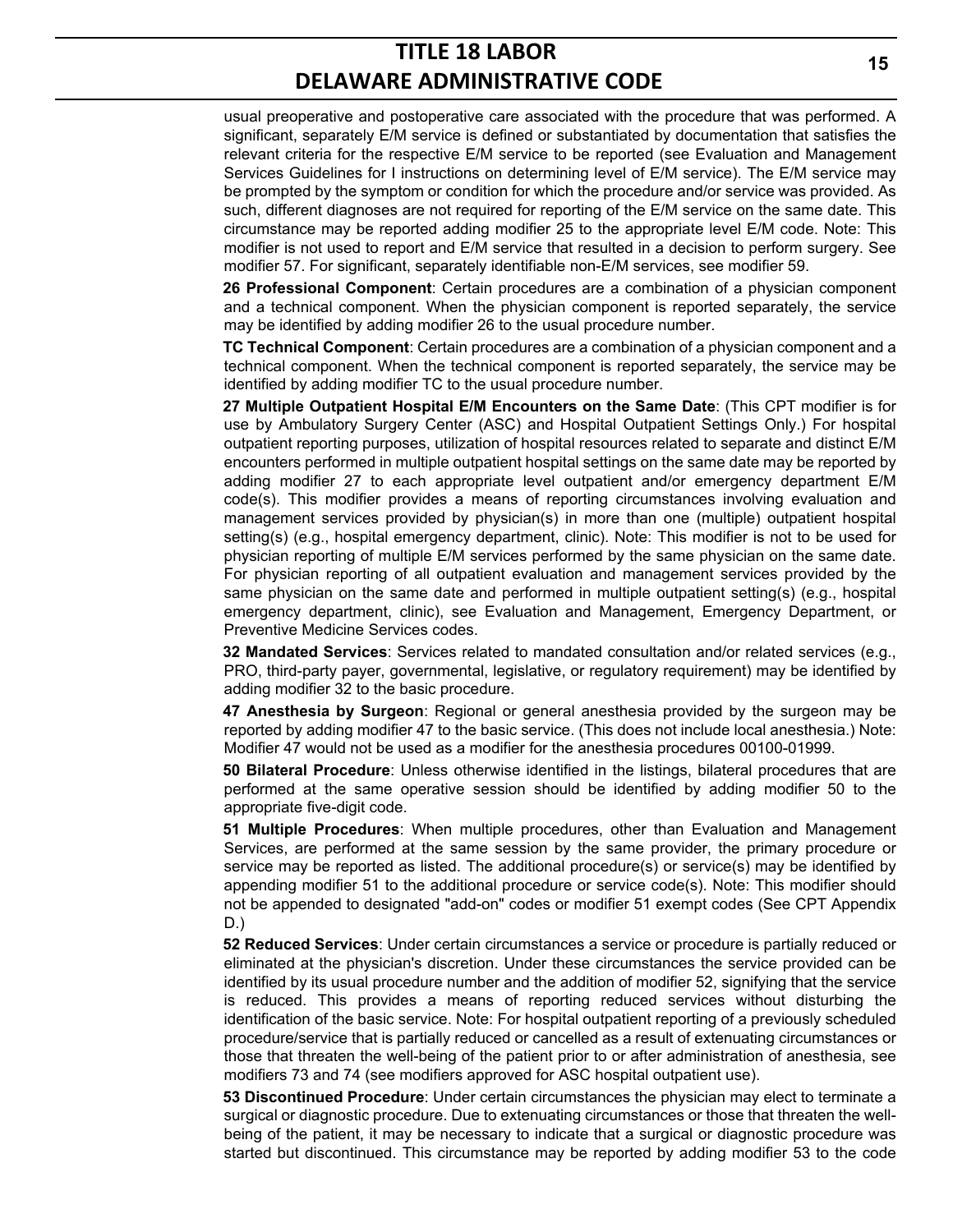reported by the physician for the discontinued procedure. Note: This modifier is not used to report the elective cancellation of a procedure prior to the patient's anesthesia induction and/or surgical preparation in the operating suite. For outpatient hospital/ambulatory surgery center (ASC) reporting of a previously scheduled procedure/service that is partially reduced or cancelled as a result of extenuating circumstances or those that threaten the well-being of the patient prior to or after administration of anesthesia, see modifiers 73 and 74 (see modifiers approved for ASC hospital outpatient use).

**54 Surgical Care Only**: When one physician performs a surgical procedure and another provides preoperative and/or postoperative management, surgical services may be identified by adding modifier 54 to the usual procedure number.

**55 Postoperative Management Only**: When one physician performs the postoperative management and another physician has performed the surgical procedure, the postoperative component may be identified by adding modifier 55 to the usual procedure number.

**56 Preoperative Management Only**: When one physician performs the preoperative care and evaluation and another physician performs the surgical procedure, the preoperative component may be identified by adding modifier 56 to the usual procedure number.

**57 Decision for Surgery**: An evaluation and management service that resulted in the initial decision to perform the surgery may be identified by adding modifier 57 to the appropriate level of E/M service.

**58 Staged or Related Procedure or Service by the Same Physician During the Postoperative Period**: The physician may need to indicate that the performance of a procedure or service during the postoperative period was: a) planned prospectively at the time of the original procedure (staged); b) more extensive than the original procedure; or c) for therapy following a diagnostic surgical procedure. This circumstance may be reported by adding modifier 58 to the staged or related procedure. Note: This modifier is not used to report the treatment of a problem that requires a return to the operating room. See modifier 78.

**59 Distinct Procedural Service**: Under certain circumstances, the physician may need to indicate that a procedure or service was distinct or independent from other services performed on the same day. Modifier 59 is used to identify procedures/services that are not normally reported together, but are appropriate under the circumstances. This may represent a different session or patient encounter, different procedure or surgery, different site or organ system, separate incision/ excision, separate lesion, or separate injury (or area of injury in extensive injuries) not ordinarily encountered or performed on the same day by the same physician. However, when another already established modifier is appropriate, it should be used rather than modifier 59. Only if no more descriptive modifier is available, and the use of modifier 59 best explains the circumstances, should modifier 59 be used.

**62 Two Surgeons**: When two surgeons work together as primary surgeons performing distinct part(s) of a procedure, each surgeon should report his/her distinct operative work by adding modifier 62 to the procedure code and any associated add-on code(s) for that procedure as long as both surgeons continue to work together as primary surgeons. Each surgeon should report the co-surgery once using the same procedure code. If additional procedure(s) (including add-on procedure(s)) are performed during the same surgical session, separate code(s) may be reported with modifier 62 added. Note: If a co-surgeon acts as an assistant in the performance of an additional procedure(s) during the same surgical session, that service(s) may be reported using separate procedure code(s) with modifier 80 or modifier 81 added, as appropriate.

**66 Surgical Team**: Under some circumstances, highly complex procedures (requiring the concomitant services of several physicians, often of different specialties, plus other highly skilled, specially trained personnel, various types of complex equipment) are carried out under the "surgical team" concept. Such circumstances may be identified by each participating physician with the addition of modifier 66 to the basic procedure number used for reporting services.

**76 Repeat Procedure by the Same Physician**: The physician may need to indicate that a procedure or service was repeated subsequent to the original procedure or service. This circumstance may be reported by adding modifier 76 to the repeated procedure/service.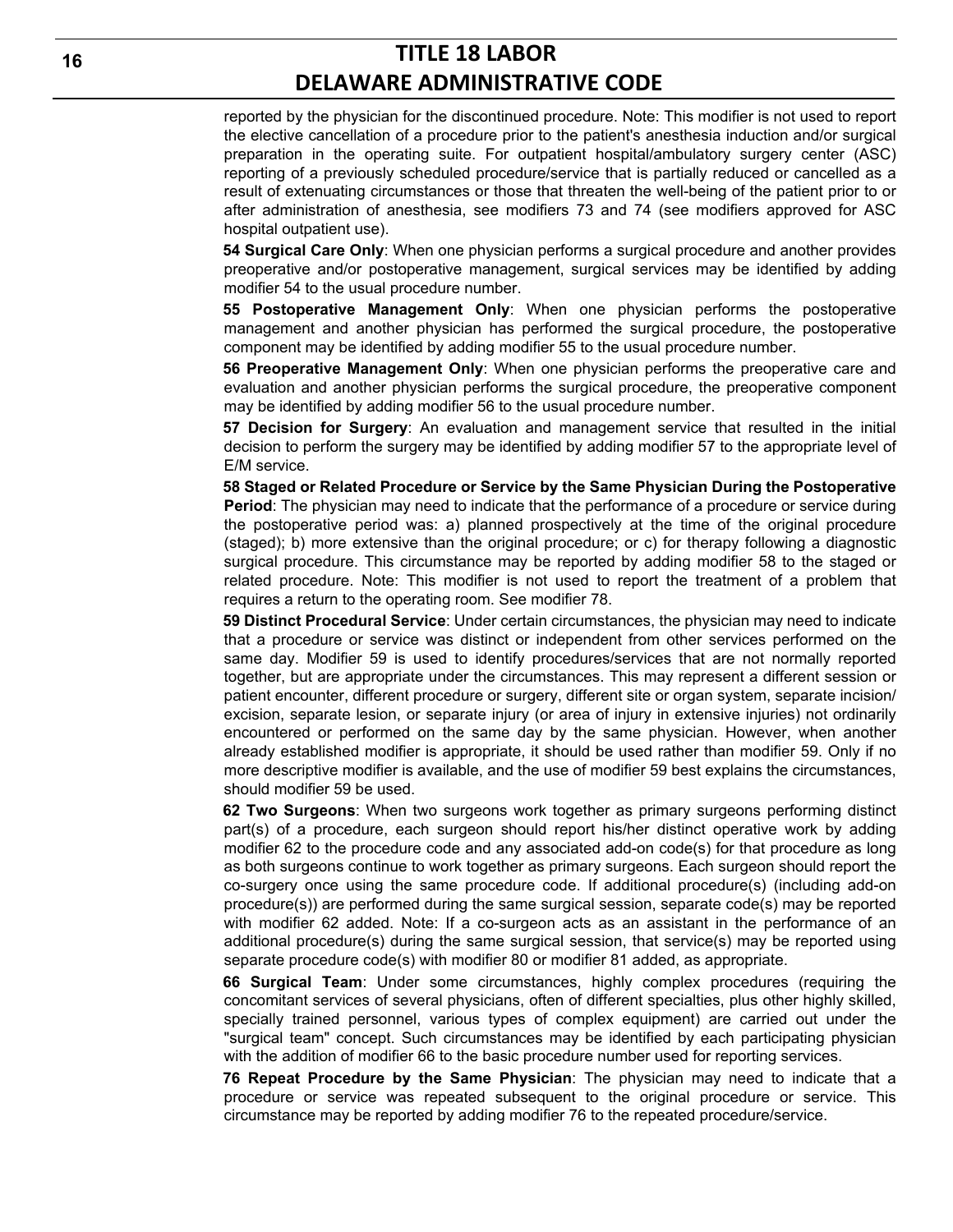**77 Repeat Procedure by Another Physician**: The physician may need to indicate that a basic procedure or service performed by another physician had to be repeated. This situation may be reported by adding modifier 77 to the repeated procedure/service.

**78 Return to the Operating Room for a Related Procedure During the Postoperative Period** The physician may need to indicate that another procedure was performed during the postoperative period of the initial procedure. When this subsequent procedure is related to the first, and requires the use of the operating room, it may be reported by adding modifier 78 to the related procedure. (For repeat procedures on the same day, see modifier 76.)

**79 Unrelated Procedure or Service by the Same Physician During the Postoperative Period**: The physician may need to indicate that the performance of a procedure or service during the postoperative period was unrelated to the original procedure. This circumstance may be reported by using modifier 79. (For repeat procedures on the same day, see modifier 76.)

**80 Assistant Surgeon**: Surgical assistant services may be identified by adding modifier 80 to the usual procedure number(s).

**81 Minimum Assistant Surgeon**: Minimum surgical assistant services are identified by adding modifier 81 to the usual procedure number.

**82 Assistant Surgeon (when qualified resident surgeon not available)**: The unavailability of a qualified resident surgeon is a prerequisite for use of modifier 82 appended to the usual procedure code number(s).

**83 Physician Assistant or Nurse Practitioner as Assistant Surgeon**: When a physician assistant or nurse practitioner performs services for assistants at surgery, identify the services by adding modifier 83 to the usual procedure code. Services of a physician assistant or nurse practitioner are reimbursed at 20 percent of the listed value of the surgical code and payable to the employing physician. This modifier is valid for surgery only.

**90 Reference (Outside) Laboratory**: When laboratory procedures are performed by a party other than the treating or reporting physician, the procedure may be identified by adding modifier 90 to the usual procedure number.

**91 Repeat Clinical Diagnostic Laboratory Test**: In the course of treatment of the patient, it may be necessary to repeat the same laboratory test on the same day to obtain subsequent (multiple) test results. Under these circumstances, the laboratory test performed can be identified by its usual procedure number with the addition of modifier 91. Note: This modifier may not be used when tests are rerun to confirm initial results due to testing problems with specimens or equipment, or for any other reason when a normal, one-time, reportable result is all that is required. This modifier may not be used when other code(s) describe a series of test results (e.g., glucose tolerance tests). This modifier may only be used for laboratory test(s) performed more than once on the same day on the same patient.

**92 Alternative Laboratory Platform Testing**: When laboratory testing is being performed using a kit or transportable instrument that wholly or in part consists of a single use, disposable analytical chamber, the service may be identified by adding modifier 92 to the usual laboratory procedure code (HIV testing 86701-86703). The test does not require permanent dedicated space, hence by its design may be hand carried or transported to the vicinity of the patient for immediate testing at that site, although location of the testing is not in itself determinative of the use of this modifier.

**99 Multiple Modifiers**: Under certain circumstances two or more modifiers may be necessary to completely delineate a service. In such situations modifier 99 should be added to the basic procedure, and other applicable modifiers may be listed as part of the description of the service.

**PA Services Performed by a Physician Assistant**: When services of a physician assistant are performed, identify the services by adding modifier PA to the usual procedure code.

**NP Services Performed by a Nurse Practitioner**: When services of a nurse practitioner are performed, identify the services by adding modifier NP to the usual procedure code.

- 4.19 Evaluation and Management
	- 4.19.1 Payment Ground Rules for E/M Category
		- 4.19.1.1 General Guidelines

The E/M section is divided into broad categories such as office visits, hospital visits, and consultations. Most of the categories are further divided into two or more subcategories of E/M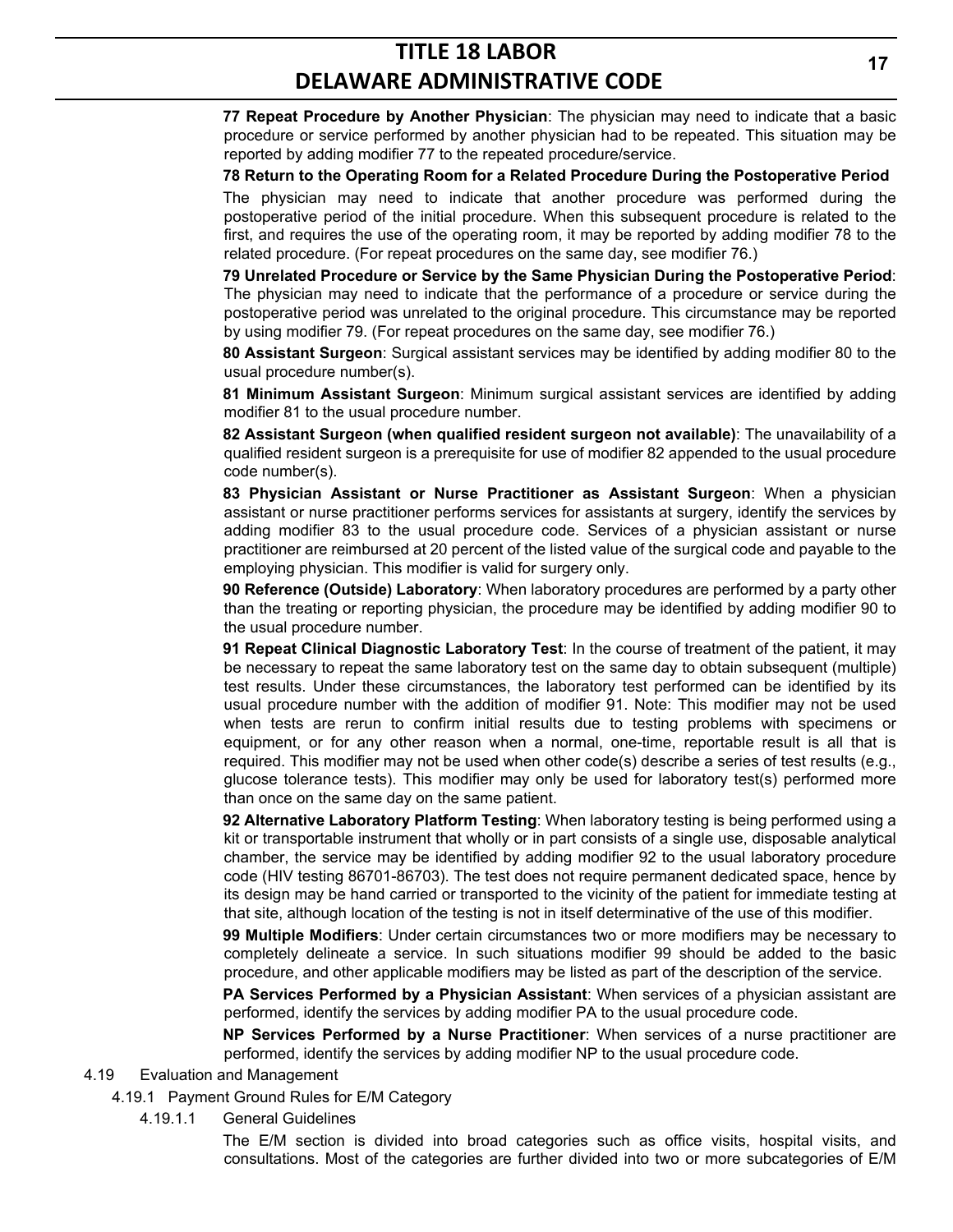services. For example, there are two subcategories of office visits (new patient and established patient) and there are two subcategories of hospital visits (initial and subsequent). The subcategories of E/M services are further classified into levels of E/M services that are identified by specific codes. This classification is important because the nature of a physician's work varies by type of service, place of service, and the injured employee's status.

Physicians should include CPT codes for specific performance of diagnostic tests/studies for which specific CPT codes are available. These CPT codes should be reported separately, in addition to the appropriate E/M code.

#### 4.19.1.2 Definitions

Certain key words and phrases are used throughout the E/M section. The following definitions are intended to reduce the potential for differing interpretations and to increase the consistency of reporting by physicians in differing specialties.

#### 4.19.1.2.1 New and Established Patient

Solely for the purposes of distinguishing between a new and established patients, professional services are those face-to-face services rendered by a physician and reported by a specific CPT code(s). A new patient is one who has not received any professional services from the physician or another physician of the same specialty who belongs to the same group practice, with in the past three years.

An established patient is one who has received professional services from a physician or another physician of the same specialty who belongs to the same group practice, with the past three years.

#### 4.19.1.2.2 On-Call or Substitute Physician

In the instance where a physician is on call for or is covering for the authorized treating physician, the injured employee's encounter will be classified as it would have been by the physician who is not available.

#### 4.19.1.2.3 Emergency Situation

No distinction is made between new and established patients in the emergency room. Emergency room services should be reported for any patient (new or established) who presents for treatment in the emergency department.

#### 4.19.1.2.4 Concurrent Care

Concurrent care is the provision of similar service (e.g., hospital visits) to the same patient by more than one physician on the same day. When concurrent care is provided, no special reporting is required.

#### 4.19.1.2.5 Counseling

Counseling is a discussion with an injured employee and/or family concerning one or more of the following areas:

- Diagnostic results, impressions, and/or recommended diagnostic studies
- **Prognosis**
- Risks and benefits of management (treatment) options
- Instructions for management (treatment) and/or follow-up
- Importance of compliance with chosen management (treatment) options
- Risk factor reduction
- Injured employee and family education.

#### 4.19.1.2.6 Consultations

As defined in the CPT book, consultation is a type of service provided by a physician whose opinion or advice regarding evaluation and/or management of a specific problem is requested by another physician or appropriate source. Consultations are reimbursable only to physicians with the appropriate specialty for the services provided. A consulting physician shall only initiate diagnostic and/or therapeutic services with approval from the authorized treating physician. Following a consultation, if the consulting physician assumes responsibility for management of all or any part of the injured employee's condition(s), the injured employee becomes an "established patient" (rather than follow-up consultation) under the care of the consulting physician.

**18**

## 4.19.1.2.7 Time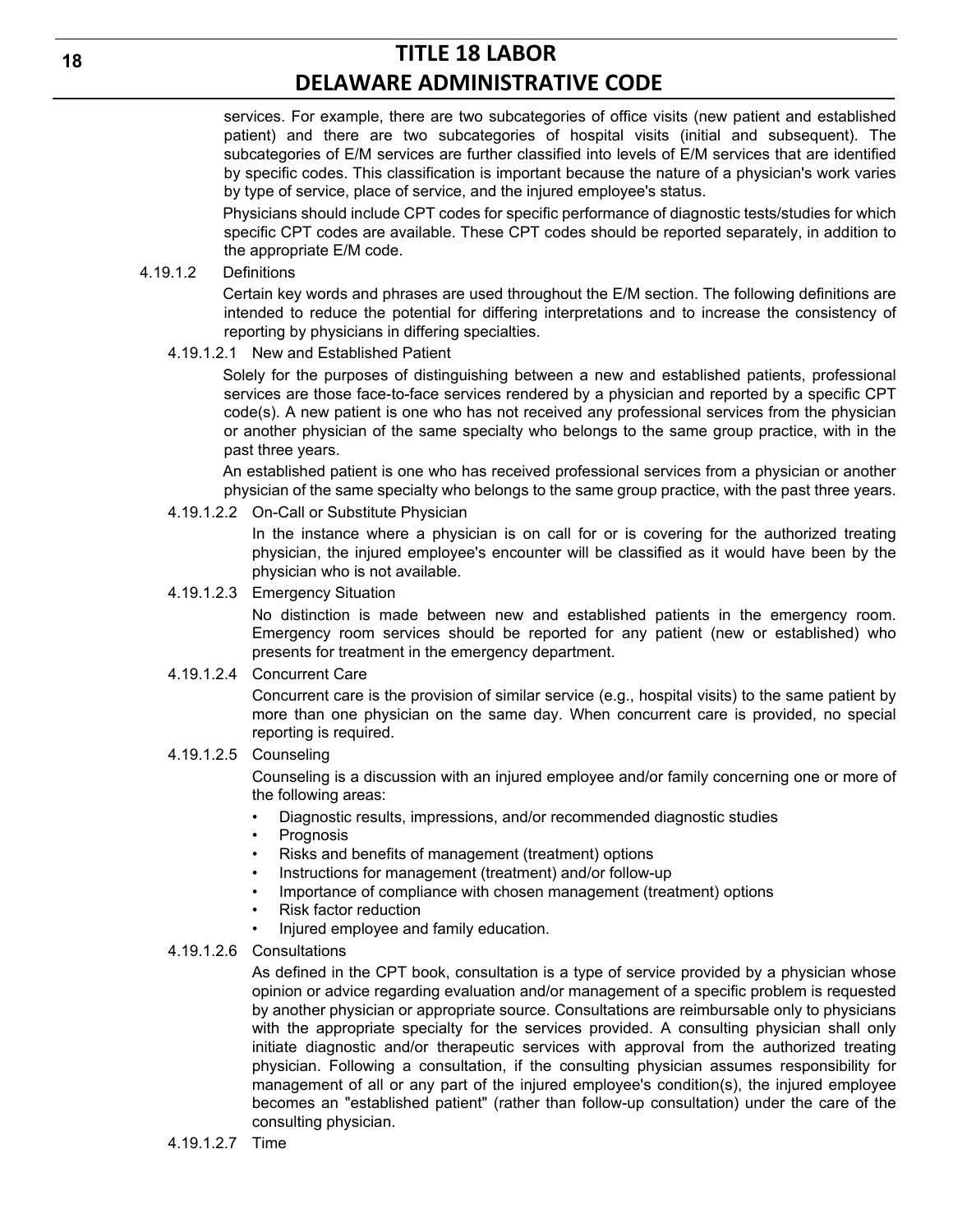The amount of time spent with a patient is a factor to be taken into consideration when selecting the appropriate E&M code. CPT guidelines are to be followed.

#### 4.19.2 Payment Modifiers for E/M Category

A modifier indicates that a service or procedure performed has been altered by some specific circumstance but has not changed its definition or code. The modifying circumstance shall be identified by the appropriate modifier following the procedure code. The two-digit modifier should be placed after the usual procedure number. If more than one modifier is used, place the "Multiple Modifiers" code 99 immediately after the procedure code. This indicates that one or more additional modifier codes will follow. Only certain modifiers in each of the categories (Evaluation and Management, Anesthesia, Surgery, Pathology/Laboratory, Radiology, General Medicine, and Physical Medicine) will be recognized for reimbursement purposes. It is understood that modifiers not only clarify the services performed, but that the fee may be adjusted accordingly based on the increase or decrease in service.

The modifiers listed below may differ from those published by the American Medical Association. Medical providers submitting workers' compensation billing shall use only the modifiers set out in the fee schedule. The following modifiers will be recognized for reimbursement by the fee schedule for Evaluation and Management (E/M) codes:

**24 Unrelated Evaluation and Management Service by the Same Physician during a Postoperative Period**: The physician may need to indicate that an E/M service was performed during a postoperative period for a reason(s) unrelated to the original procedure. This circumstance may be reported by adding modifier 24 to the appropriate level of E/M service.

**25 Significant, Separately Identifiable Evaluation and Management Service by the Same Physician on the Same Day of the Procedure or Other Service**: It may be necessary to indicate that on the day a procedure or service identified by a CPT code was performed, the patient's condition required a significant, separately identifiable E/M service provided or beyond the usual preoperative and postoperative care associated with the procedure that was performed. A significant, separately E/M service is defined or substantiated by documentation that satisfies the relevant criteria for the respective E/M service to be reported (see Evaluation and Management Services Guidelines for instructions on determining level of E/ M service). The E/M service may be prompted by the symptom or condition for which the procedure and/or service was provided. As such, different diagnoses are not required for reporting of the E/M service. Note: This modifier is not used to report and E/M service that resulted in a decision to perform surgery. See modifier 57. For significant, separately identifiable non-E/M services, see modifier 59.

**52 Reduced Services**: Under certain circumstances, a service or procedure is partially reduced or eliminated at the physician's election. Under these circumstances, the service provided can be identified by its usual procedure number and the addition of modifier 52, signifying that the service is reduced. This provides a means of reporting reduced services without disturbing the identification of the basic service. Note: For hospital outpatient reporting of a previously scheduled procedure/service that is partially reduced or canceled as a result of extenuating circumstances or those that threaten the well-being of the patient prior to or after administration of anesthesia, see modifiers 73 and 74 (see modifiers approved for ASC hospital outpatient use). When reporting a reduced service, it is expected that the billed amount will be reduced by the provider. The amount of the reduction is at the discretion of the provider, but should reflect a level of reimbursement commensurate with the actual work done.

**53 Discontinued Procedure**: Under certain circumstances, the physician may elect to terminate a surgical or diagnostic procedure. Due to extenuating circumstances or those that threaten the well being of the patient, it may be necessary to indicate that a surgical or diagnostic procedure was started but discontinued. This circumstance may be reported by adding modifier 53 to the code reported by the physician for the discontinued procedure. Note: This modifier is not used to report the elective cancellation of a procedure prior to the patient's anesthesia induction and/or surgical preparation in the operating suite. For outpatient hospital/ambulatory surgery center (ASC) reporting of a previously scheduled procedure/ service that is partially reduced or canceled as a result of extenuating circumstances or those that threaten the well-being of the patient prior to or after administration of anesthesia, see modifiers 73 and 74 (see modifiers approved for ASC hospital outpatient use).

**57 Decision for Surgery**: An evaluation and management service that resulted in the initial decision to perform the surgery may be identified by adding modifier 57 to the appropriate level of E/M service.

**59 Distinct Procedural Service**: Under certain circumstances, it may be necessary to indicate that a procedure or service was distinct or independent from other non-E/M services, that are not normally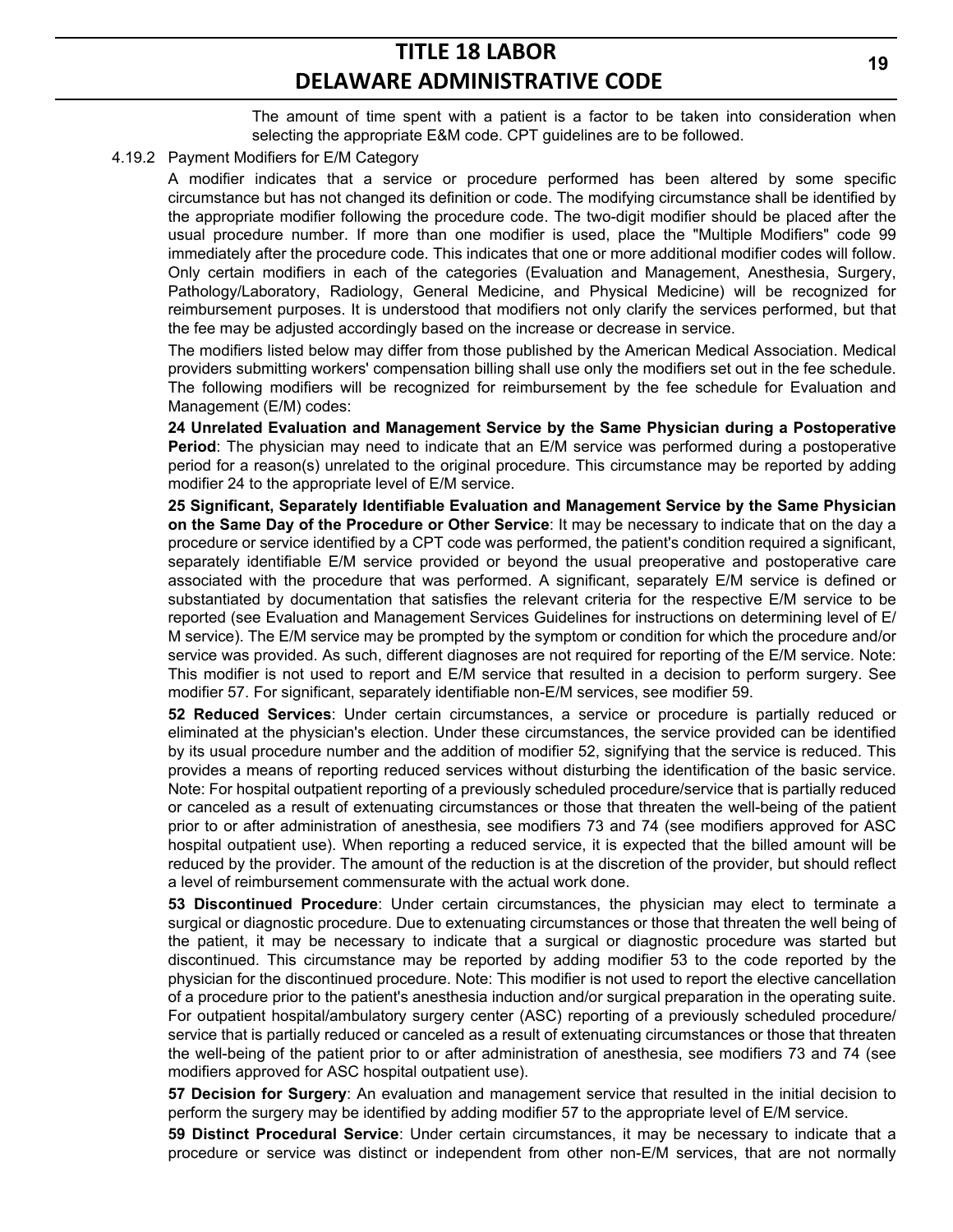reported together but are appropriate under the circumstances. Documentation must support a different session, different procedure or surgery, different site or organ system, separate incision or excision, separate lesion, organ system, separate incision or excision, separate lesion, or separate injury (or area of injury in extensive injuries) not ordinarily encountered or performed on the same day by the same individual. However, when another already established modifier is appropriate it should be used rather than modifier 59. Only if no more descriptive modifier available and use of modifier 59 best explains the circumstances should modifier 59 be used. Note: Modifier 59 should not be appended to an E/M service. To report a separate and distinct E/M service with a non-E/M service performed on the same date, see modifier 25.

## 4.20 Anesthesia

4.20.1 Introduction

- 4.20.1.1 Anesthesia services provided to employees pursuant to this chapter shall be paid at eighty-five percent (85%) of actual charges for such services as of October 31, 2006, subject to adjustment as provided in 19 **Del.C.** §2322B.
- 4.20.1.2 The health care payment system as to Anesthesia will be adjusted yearly pursuant to 19 **Del.C.**  §2322B for anesthesia treatment, procedures and/or services in effect in January of that year.

4.20.2 Special Circumstances

4.20.2.1 Physical Status Modifiers

Physical status modifiers are represented by the initial letter P followed by a single digit from one (1) to six (6) defined below:

Status Description Base Units

- P1 A normal healthy patient 0
- P2 A patient with mild systemic disease 0
- P3 A patient with severe systemic disease 1
- P4 A patient with severe systemic disease that is a constant threat to life 2
- P5 A moribund patient who is not expected to survive without the operation 3
- P6 A patient declared brain-dead whose organs are being removed for donor purposes 0

The above six levels are consistent with the American Society of Anesthesiologists' (ASA) ranking of patient physical status. Physical status is included in the CPT book to distinguish between various levels of complexity of the anesthesia service provided.

### 4.20.2.2 Qualifying Circumstances

4.20.2.2.1 More than one qualifying circumstance may be selected.

Many anesthesia services are provided under particularly difficult circumstances, depending on factors such as extraordinary condition of patient, notable operative conditions, and/or unusual risk factors. This section includes a list of important qualifying circumstances that significantly affect the character of the anesthesia service provided. These procedures would not be reported alone but would be reported as additional procedure numbers qualifying an anesthesia procedure or service.

**99100** Anesthesia for patient of extreme age, younger than one year and older than seventy (List separately in addition to code for primary anesthesia procedure) 1

**99116** Anesthesia complicated by utilization of total body hypothermia (List separately in addition to code for primary anesthesia procedure) 5

**99135** Anesthesia complicated by utilization of controlled hypotension (List separately in addition to code for primary anesthesia procedure) 5

**99140** Anesthesia complicated by emergency conditions (specify conditions) (List separately in addition to code for primary anesthesia procedure) (An emergency is defined as existing when delay in treatment of a patient would lead to a significant increase in the threat to life or body part.) 2

- 4.20.2.2.2 Payers must utilize their medical consultants when there is a question regarding modifiers and/or special circumstances for anesthesia charges.
- 4.20.3 Monitored Anesthesia Care

Monitored anesthesia care occurs when the attending physician requests that an anesthesiologist be present during a procedure. This may be to insure compliance with accepted procedures of the facility.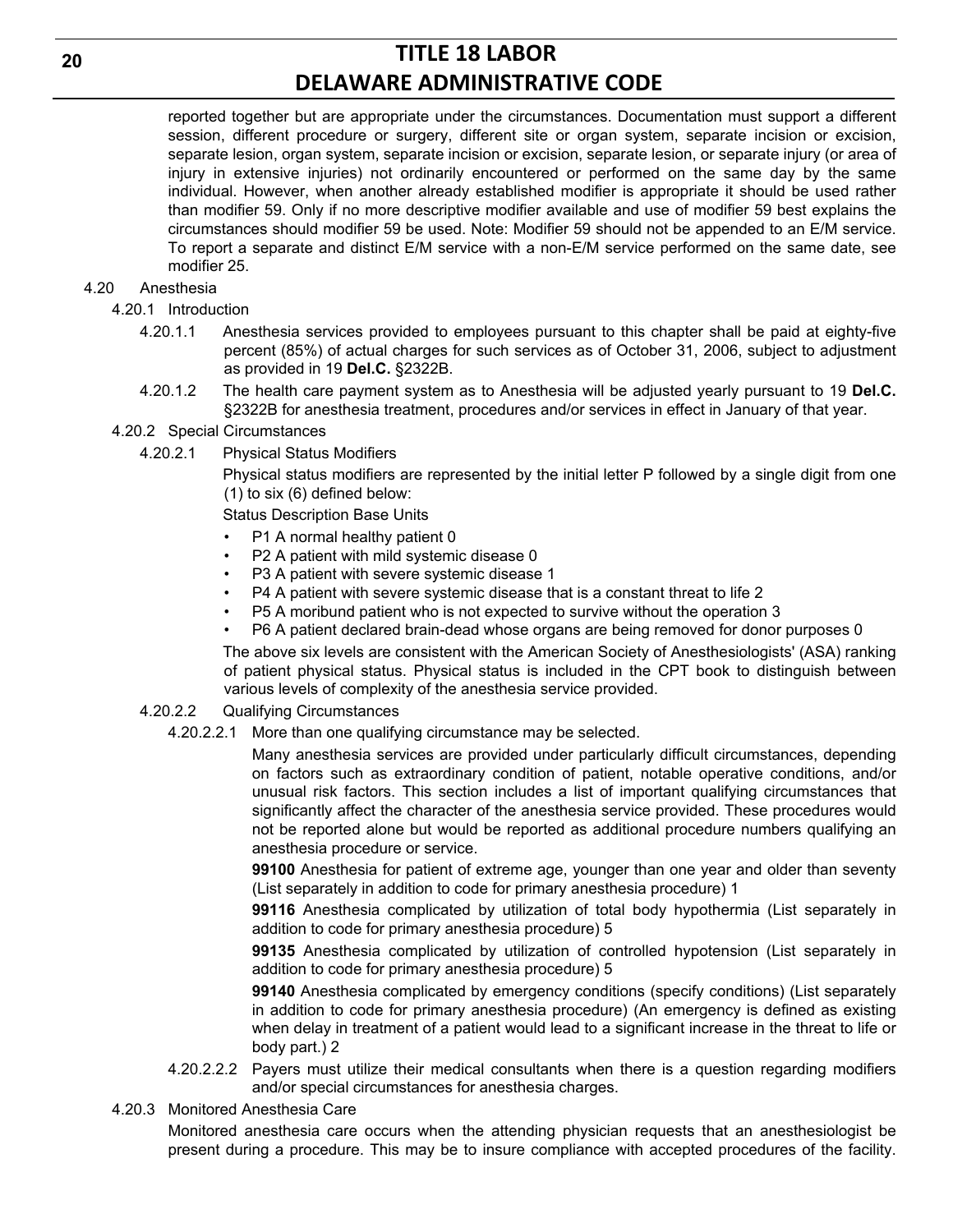Monitored anesthesia care includes pre-anesthesia exam and evaluation of the patient. The anesthesiologist must participate or provide medical direction for the plan of care. The anesthesiologist, resident, or nurse anesthetist must be in continuous physical presence and provide diagnosis and treatment of emergencies. This will also include noninvasive monitoring of cardiocirculatory and respiratory systems with administration of oxygen and/or intravenous administration of medications. Reimbursement will be the same as if general anesthesia had been administered.

- 4.20.4 Reimbursement for Anesthesia Services
	- 4.20.4.1 Criteria for Reimbursement

Anesthesia services may be billed for any one of the three following circumstances:

- 4.20.4.1.1 An anesthesiologist provides total and individual anesthesia service.
- 4.20.4.1.2 An anesthesiologist directs a CRNA or AA.
- 4.20.4.1.3 Anesthesia provided by a CRNA or AA working independent of an anesthesiologist's supervision is covered under the following conditions:
	- The service falls within the CRNA's or AA's scope of practice and scope of license as defined by law.
	- The service is supervised by a licensed health care provider who has prescriptive authority in accordance with the clinical privileges individually granted by the hospital or other health care organization.

#### 4.20.4.2 Reimbursement

- 4.20.4.2.1 Reimbursement includes the usual pre- and postoperative visits, the care by the anesthesiologist during surgery, the administration of fluids and/or blood, and the usual monitoring services. Unusual forms of monitoring, such as central venous, intra-arterial, and Swan-Ganz monitoring, may be reimbursed separately.
- 4.20.4.2.2 When an unlisted service or procedure is provided, the value should be substantiated with a report. Unlisted services are identified in this Fee Schedule as by report.
- 4.20.4.2.3 When it is necessary to have a second anesthesiologist, the necessity should be substantiated.
- 4.20.4.2.4 Payment for covered anesthesia services is as follows:
	- When the anesthesiologist provides an anesthesia service directly, payment will be made in accordance with the billing reimbursement rules of this Fee Schedule.
	- When an anesthesiologist provides medical direction to the CRNA or AA providing the anesthesia service, then the reimbursement will be divided between the two of them at fifty percent (50%).
	- When the CRNA or AA provides the anesthesia service directly, then payment will be the lesser of the billed charge or eighty percent (85%) of the maximum allowable listed in the Fee Schedule for that procedure.
- 4.20.4.2.5 Anesthesiologists, CRNAs, and AAs must bill their services with the appropriate modifiers to indicate which one provided the service. Bills NOT properly coded may cause a delay or error in reimbursement by the payer. Application of the appropriate modifier to the bill for service is the responsibility of the provider, regardless of the place of service. Modifiers are as follows:

**AA** Anesthesiologist services performed personally by an anesthesiologist

**AD** Medical supervision by a physician: more than four concurrent anesthesia procedures

**QK** Medical direction of two, three, or four concurrent anesthesia procedures involving qualified individuals (CRNA or AA) by an anesthesiologist

**QX** CRNA or AA service: with medical direction by an anesthesiologist

**QY** Medical direction of one certified registered nurse anesthetist (CRNA or AA) by an anesthesiologist

**QZ** CRNA service: without medical direction by an anesthesiologist

### 4.20.5 Anesthesia Modifiers

All anesthesia services are reported by using the anesthesia five-digit procedure codes. The fee for most procedures may be modified under certain circumstances as listed below. When applicable, the modifying circumstances should be identified by the addition of the appropriate modifier (including the hyphen) after the usual anesthesia code. Certain modifiers require a special report for clarification of services provided.

**21**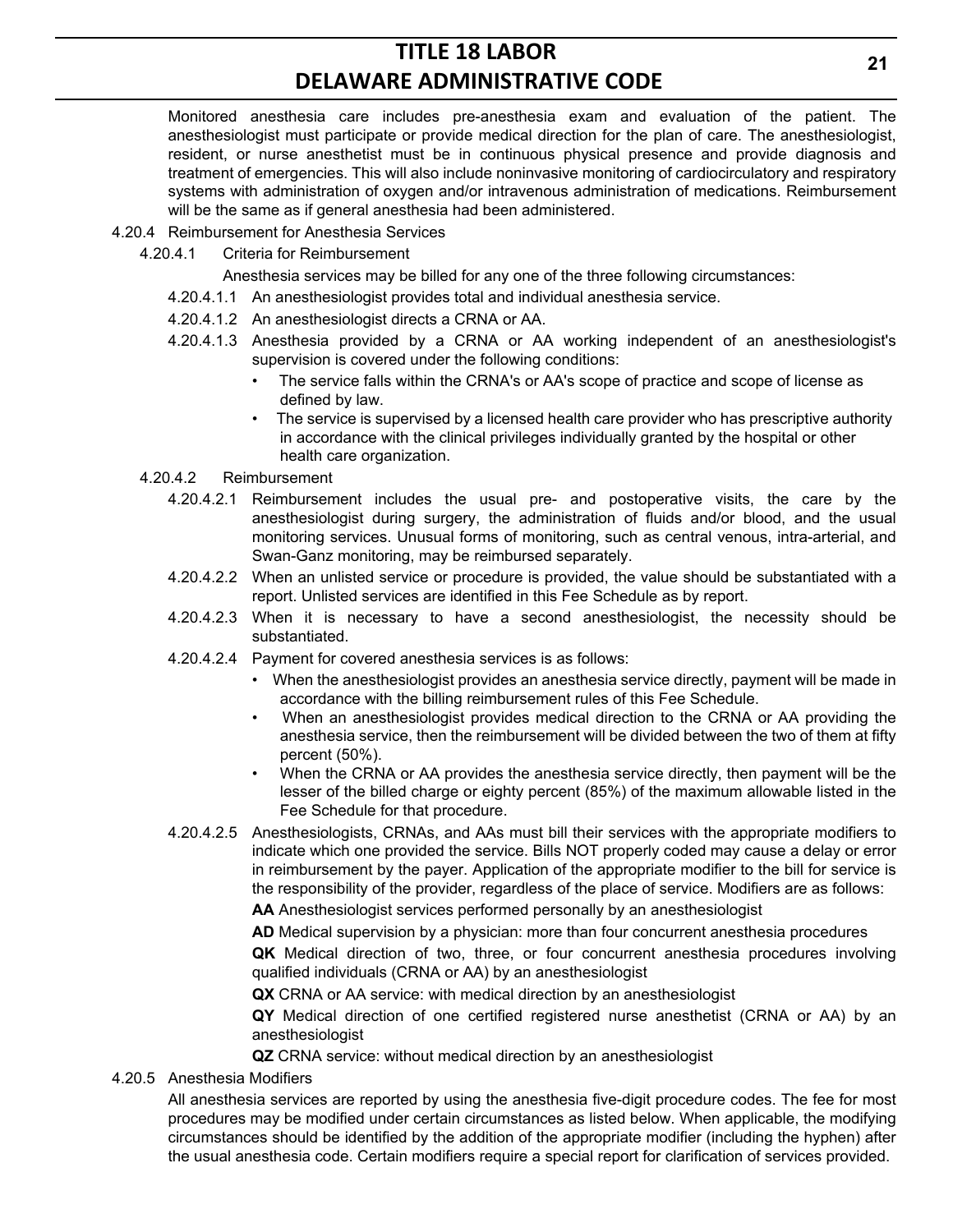Modifiers commonly used in anesthesia are as follows:

**22 Unusual Procedural Services**: When the service(s) provided is greater than that usually required for the listed procedure, it may be identified by adding modifier 22 to the usual procedure number. A report may also be appropriate.

**23 Unusual Anesthesia**: Occasionally, a procedure, which usually requires either no anesthesia or local anesthesia, because of unusual circumstances must be done under general anesthesia. This circumstance may be reported by adding modifier 23 to the procedure code of the basic service.

**32 Mandated Services**: Services related to mandated consultation and/or related services (eg, third-party payer, governmental, legislative, or regulatory requirement) may be identified by adding modifier 32 to the basic procedure.

**53 Discontinued Procedure**: Under certain circumstances the physician may elect to terminate a surgical or diagnostic procedure. Due to extenuating circumstances or those that threaten the well-being of the patient, it may be necessary to indicate that a surgical or diagnostic procedure was started but discontinued. This circumstance may be reported by adding modifier 53 to the code reported by the physician for the discontinued procedure. Note: This modifier is not used to report the elective cancellation of a procedure prior to the patient's anesthesia induction and/or surgical preparation in the operating suite.

**59 Distinct Procedural Service**: Under certain circumstances, it may be necessary to indicate that a procedure or service was distinct or independent from other non-E/M services that are not normally reported together but are appropriate under the circumstances. Documentation must support a different session, different procedure or surgery, different site or organ system, separate incision or excision, separate lesion, organ system, separate incision or excision, separate lesion, or separate injury (or area of injury in extensive injuries) not ordinarily encountered or performed on the same day by the same individual. However, when another already established modifier is appropriate it should be used rather than modifier 59. Only if no more descriptive modifier available and use of modifier 59 best explains the circumstances should modifier 59 be used. Note: Modifier 59 should not be appended to an E/M service with a non-E/M service with a non-E/M service performed on the same date, see modifier 25.

**AA Anesthesia Services Performed Personally by the Anesthesiologist**: Report modifier AA when the anesthesia services are personally performed by an anesthesiologist.

**AD Medical Supervision by a Physician**: More Than Four Concurrent Anesthesia Procedures: Report modifier AD when the anesthesiologist supervises more than four concurrent anesthesia procedures.

**QK Medical Direction of Two, Three, or Four Concurrent Anesthesia Procedures Involving Qualified Individuals**: Report modifier QK when the anesthesiologist supervises two, three, or four concurrent anesthesia procedures.

**QX CRNA or AA Service with Medical Direction by a Physician**: Regional or general anesthesia provided by the CRNA or AA with medical direction by a physician may be reported by adding modifier QX.

**QY Medical Supervision by Physician of One CRNA or AA**: Report modifier QY when the anesthesiologist supervises one CRNA or AA.

**QZ CRNA or AA Service without Medical Direction by a Physician**: Regional or general anesthesia provided by the CRNA or AA without medical direction by a physician may be reported by adding modifier QZ.

- 4.20.6 Moderate (Conscious) Sedation
	- 4.20.6.1 CPT Codes that Include Moderate (Conscious) Sedation Moderate (conscious) sedation is a drug induced depression of consciousness during which patients respond purposefully to verbal commands, either alone or accompanied by light tactile stimulation. No interventions are required to maintain a patent airway, and spontaneous ventilation is adequate. Cardiovascular function is usually maintained.
	- 4.20.6.2 Moderate sedation does not include minimal sedation (anxiolysis), deep sedation or monitored anesthesia care (00100-01999).
	- 4.20.6.3 When providing moderate sedation, the following services are included and NOT reported separately:
		- 4.20.6.3.1 Assessment of the patient (not included in intraservice time);
		- 4.20.6.3.2 Establishment IV access and fluids to maintain patency, when performed;
		- 4.20.6.3.3 Administration of agent(s);
		- 4.20.6.3.4 Maintenance of sedation;

**22**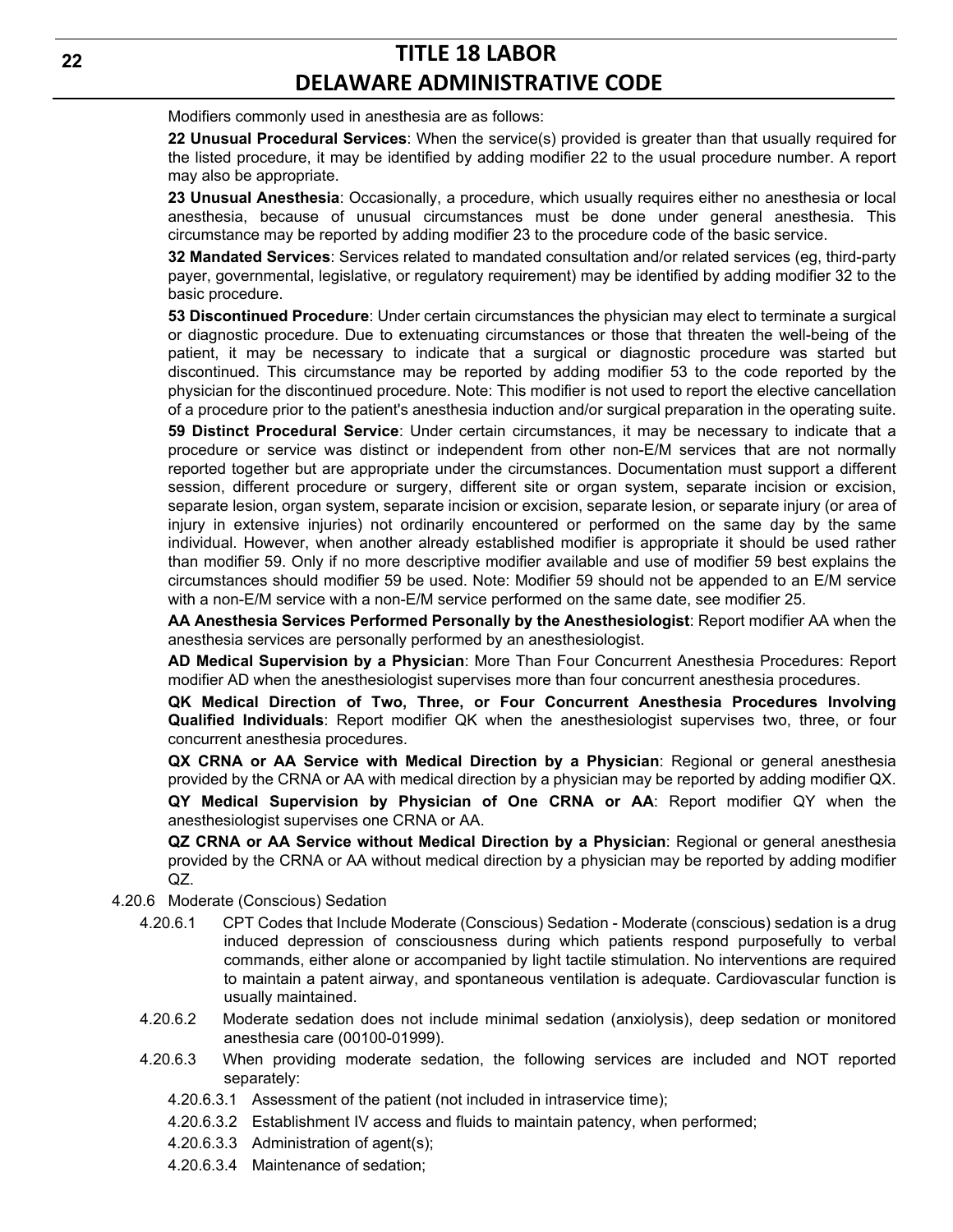- 4.20.6.3.5 Monitoring of oxygen saturation, heart rate and blood pressure; and
- 4.20.6.3.6 Recovery (not included in intraservice time).
- 4.20.6.4 Intraservice time starts with the administration of the sedation agent(s), require continuous face-toface attendance, and ends at the conclusion of personal contact by the physician providing the sedation.
- 4.20.6.5 Do not report 99143-99150 in conjunction with 94760-94762.
- 4.20.6.6 Do not report 99143-99145 in conjunction with codes listed in Appendix G. Do not report 99148- 99150 in conjunction with codes listed in Appendix G when performed in the non-facility setting.

## **Appendix G from the American Medical Association's 2009 CPT Codes Summary of CPT Codes That Include Moderate (Conscious) Sedation**

**Note**: Because these codes include moderate sedation, it is not appropriate for the same physician to report both the service and the sedation codes 99143-99145.

If a physician other than the treating physician provides moderate sedation in a facility for one of the procedures on this list, the other physician should report codes 99148-99150. If this arrangement occurs in the provider's office, these codes would not be reported.

CPT codes 00100-01999 can be used to report associated anesthesia services regardless of whether the procedure is on this list.

| 19298 | 20982 | 22526 | 22527 | 31615 | 31620 | 31622 | 31623 | 31624 | 31625 |
|-------|-------|-------|-------|-------|-------|-------|-------|-------|-------|
| 31628 | 31629 | 31635 | 31645 | 31646 | 31656 | 31725 | 32201 | 32550 | 32551 |
| 33010 | 33011 | 33206 | 33207 | 33208 | 33210 | 33211 | 33212 | 33213 | 33214 |
| 33216 | 33217 | 33218 | 33220 | 33222 | 33223 | 33233 | 33234 | 33235 | 33240 |
| 33241 | 33244 | 33249 | 35470 | 35471 | 35472 | 35473 | 35474 | 35475 | 35476 |
| 36555 | 36557 | 36558 | 36560 | 36561 | 36563 | 36565 | 36566 | 36568 | 36570 |
| 36571 | 36576 | 36578 | 36581 | 36582 | 36583 | 36585 | 36590 | 36870 | 37184 |
| 37185 | 37186 | 37187 | 37188 | 37203 | 37210 | 37215 | 37216 | 43200 | 43201 |
| 43202 | 43204 | 43205 | 43215 | 43216 | 43217 | 43219 | 43220 | 43226 | 43227 |
| 43228 | 43231 | 43232 | 43234 | 43235 | 43236 | 43237 | 43238 | 43239 | 43240 |
| 43241 | 43242 | 43243 | 43244 | 43245 | 43246 | 43247 | 43248 | 43249 | 43250 |
| 43251 | 43255 | 43256 | 43257 | 43258 | 43259 | 43260 | 43261 | 43262 | 43263 |
| 43264 | 43265 | 43267 | 43268 | 43269 | 43271 | 43272 | 43273 | 43453 | 43456 |
| 43458 | 44360 | 44361 | 44363 | 44364 | 44365 | 44366 | 44369 | 44370 | 44372 |
| 44373 | 44376 | 44377 | 44378 | 44379 | 44380 | 44382 | 44383 | 44385 | 44386 |
| 44388 | 44389 | 44390 | 44391 | 44392 | 44393 | 44394 | 44397 | 44500 | 44901 |
| 45303 | 45305 | 45307 | 45308 | 45309 | 45315 | 45317 | 45320 | 45321 | 45327 |
| 45332 | 45333 | 45334 | 45335 | 45337 | 45338 | 45339 | 45340 | 45341 | 45342 |
| 45345 | 45355 | 45378 | 45379 | 45380 | 45381 | 45382 | 45383 | 45384 | 45385 |
| 45386 | 45387 | 45391 | 45392 | 47011 | 48511 | 49021 | 49041 | 49061 | 49440 |
| 49441 | 49442 | 49446 | 50021 | 50382 | 50384 | 50385 | 50386 | 50387 | 50592 |
| 50593 | 58823 | 66720 | 69300 | 77600 | 77605 | 77610 | 77615 | 92953 | 92960 |
| 92961 | 92973 | 92974 | 92975 | 92978 | 92979 | 92980 | 92981 | 92982 | 92984 |
| 92986 | 92987 | 92995 | 92996 | 93312 | 93313 | 93314 | 93315 | 93316 | 93317 |
| 93318 | 93501 | 93505 | 93508 | 93510 | 93511 | 93514 | 93524 | 93526 | 93527 |
| 93528 | 93529 | 93530 | 93539 | 93540 | 93541 | 93542 | 93543 | 93544 | 93545 |
| 93555 | 93556 | 93561 | 93562 | 93571 | 93572 | 93609 | 93613 | 93615 | 93616 |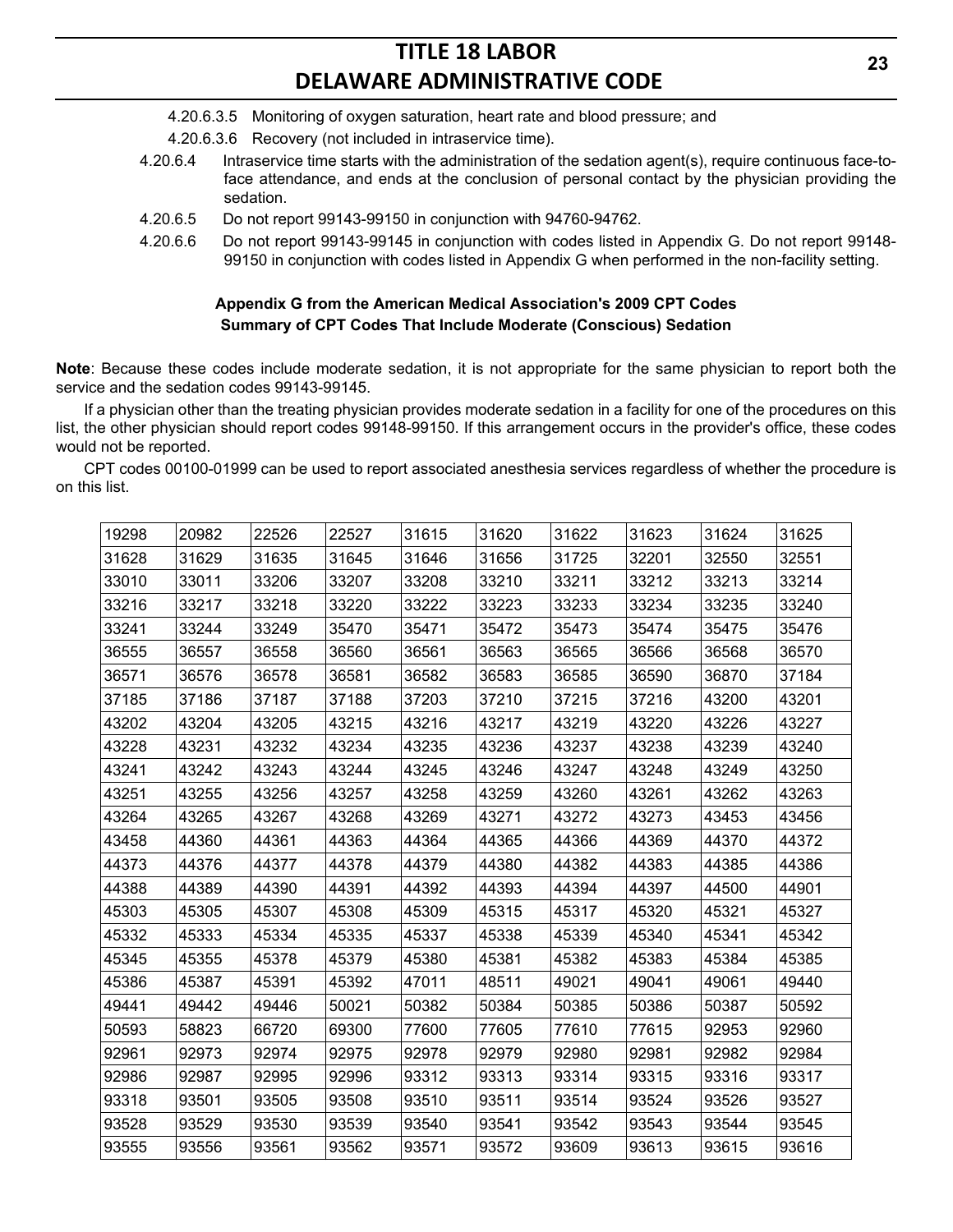| 93618 | 93619 | 0.0000<br>'93620 | 193621 | 93622 | 93624<br>◡ | 93640 | 193641 | 93642 | 93650 |
|-------|-------|------------------|--------|-------|------------|-------|--------|-------|-------|
| 9365  | 93652 |                  |        |       |            |       |        |       |       |

- 4.20.6.7 When a second physician other than the healthcare professional performing the diagnostic or therapeutic services provides moderate sedation in the facility setting (e.g., hospital, outpatient hospital/ambulatory surgery center, skilled nursing facility) for the procedures listed in G, the second physician reports 99148-99150. However, for the circumstance in which these services are performed by the second physician in the non-facility setting (e.g., physician office, freestanding imaging center), codes 99148-99150 are not reported.
- 4.20.6.8 Some CPT codes include moderate (conscious) sedation as an inherent component of the procedure. These are identified in the CPT book with a K symbol. Because these services include moderate (conscious) sedation, special rules apply when reporting the moderate (conscious) sedation CPT codes 99143–99150. Moderate (conscious) sedation services provided by the same physician performing the diagnostic or therapeutic service that the sedation supports and requiring the presence of a second independent trained observer for monitoring purposes (CPT codes 99143–99145) may not be reported in conjunction with CPT codes identified with a K symbol and listed in Appendix G.
- 4.20.6.9 In rare instances a second physician other than the physician performing the diagnostic or therapeutic service may be required to provide the moderate (conscious) sedation service (CPT codes 99148–99150). When these sedation services are performed in a facility setting (e.g., hospital, outpatient hospital/ambulatory surgery center, skilled nursing facility), the second physician may report the moderate (conscious) sedation service with CPT code(s) 99148–99150 in conjunction with CPT codes identified with a K symbol and listed in Appendix G. However, when the second physician performs the moderate (conscious) sedation services in a non facility setting (e.g., physician office, freestanding imaging center) CPT code(s) 99148–99150 should not be reported separately and are not in **Delaware Workers' Compensation Medical Fee Schedule.**  CPT code(s) 99148–99150 should not be reported separately and are not reimbursable when performed in conjunction with CPT codes identified with a K symbol and listed in Appendix G. See Appendix G in *CPT 2008* for a list of CPT codes that includes moderate (conscious) sedation.

### 4.21 **Surgery**

### 4.21.1 **General Guidelines**

### 4.21.1.1 **Global Reimbursement**

The reimbursement allowances for surgical procedures are based on a global reimbursement concept that covers performing the basic service and the normal range of care required after surgery.

- 4.21.1.1.1 Global reimbursement includes:
	- The operation per se
	- Local infiltration, metacarpal/metatarsal/digital block or topical anesthesia
	- Immediate postoperative care, including dictating operative notes, talking with the family and other physicians
	- Writing orders
	- Evaluating the patient in the post anesthesia recovery area
	- Normal, uncomplicated follow-up care for the time periods indicated in the follow- up days (FUD) column to the right of each procedure code. The number in that column establishes the days during which no additional reimbursement is allowed for the usual care provided following surgery, absent complications or unusual circumstances.
	- The maximum reimbursement allowances cover all normal postoperative care, including the removal of sutures by the surgeon or associate. Follow-up days are specified by procedure.
- 4.21.1.1.2 Follow-up days listed are for 0, 10, or 90 days and are listed in the Fee Schedule as 000, 010, or 090.

### 4.21.1.2 **Follow-up Care for Diagnostic Procedures**

Follow-up care for diagnostic procedures (e.g., endoscopy, arthroscopy, injection procedures for radiography) includes only the care related to recovery from the diagnostic procedure itself. Care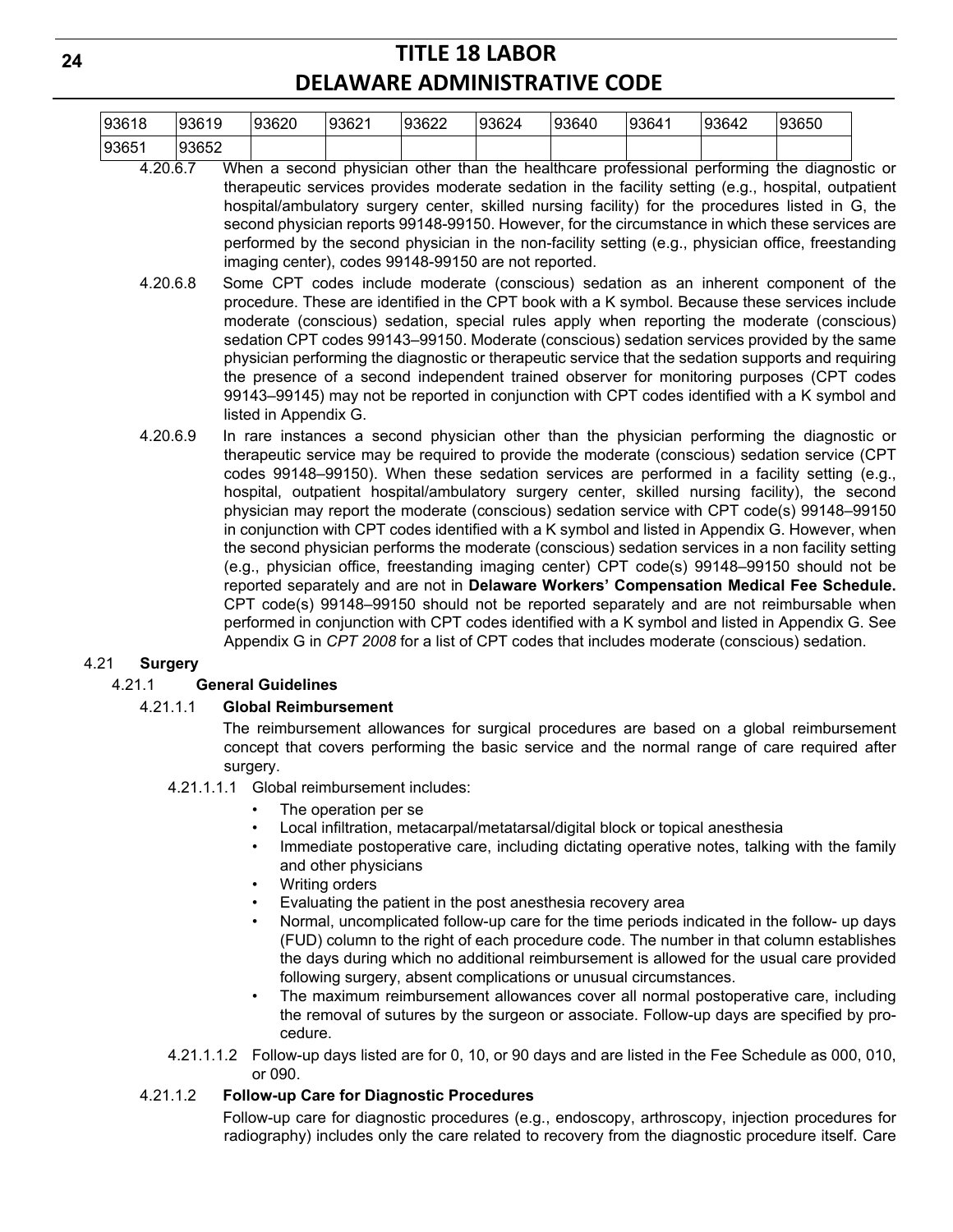of the condition for which the diagnostic procedure was performed or of other concomitant conditions is not included and may be listed separately.

## 4.21.1.3 **Follow-up Care for Therapeutic Surgical Procedures**

Follow-up care for therapeutic surgical procedures includes only care that is usually part of the surgical procedure. Complications, exacerbations, recurrence, or the presence of other diseases or injuries requiring additional services should be reported separately.

## 4.21.1.4 **Separate Procedures**

Some of the procedures or services listed in the CPT codebook that are commonly carried out as an integral component of a total service or procedure have been identified by the inclusion of the term "separate procedure". The codes designated as "separate procedure" should not be reported in addition to the code for the total procedure or service of which it is considered an integral component.

## 4.21.1.5 **Biopsy Procedures**

A biopsy of the skin and another surgical procedure performed on the same lesion on the same day must be billed as one procedure.

## 4.21.1.6 **Repair of Nerves, Blood Vessels, and Tendons with Wound Repairs**

The repair of nerves, blood vessels, and tendons is usually reported under the appropriate system. The repair of associated wounds is included in the primary procedure unless it qualifies as a complex wound, in which case modifier 51 may be applied. Simple exploration of nerves, blood vessels, and tendons exposed in an open wound is also considered part of the essential treatment of the wound closure and is not a separate procedure unless appreciable dissection is required.

### 4.21.1.7 **Suture Removal**

Billing for suture removal by the operating surgeon is not appropriate as this is considered part of the global fee.

## 4.21.1.8 **Supplies and Materials**

Supplies and materials provided by the physician (e.g., sterile trays/drugs) over and above those usually included with the office visit may be listed separately using CPT code 99070 or specific HCPCS Level II codes.

### 4.21.1.9 **Implants**

Implants of any type are to be billed as part of the hospital or ASC billing. Bone morphogenetic protein is an FDA approved biologic fusion and fracture healing aid. Its use in spine and fracture surgery represents the standard of care in our community, and in both on-label and off-label applications is accepted and to be reimbursed to the facility providing the implant, at rates consistent with implant payment rates determined under the respective ASC and hospital reimbursement guidelines.

### 4.21.1.10 **Aspirations and Injections**

Puncture of a cavity or joint for aspiration followed by injection of a therapeutic agent is one procedure and should be billed as such.

### 4.21.1.11 **Surgical Assistant**

4.21.1.11.1 **Physician surgical assistant** — For the purpose of reimbursement, a physician who assists at surgery is reimbursed as a surgical assistant. Assistant surgeons should use modifier 80 and are allowed twenty percent (20%) of the maximum reimbursement allowance (MRA) for the procedure(s).

### 4.21.1.11.2 **Registered Nurse Surgical Assistant or Physician Assistant**

- A physician assistant (PA), or registered nurses (NP) who have completed an approved first assistant training course, may be allowed a fee when assisting a surgeon in the operating room (O.R.).
- The maximum reimbursement allowance for the physician assistant or the registered nurse first assistant (RNFA) is twenty percent (20%) of the surgeon's fee for the procedure(s) performed.
- Under no circumstances will a fee be allowed for an assistant surgeon and a physician assistant or RNFA at the same surgical encounter.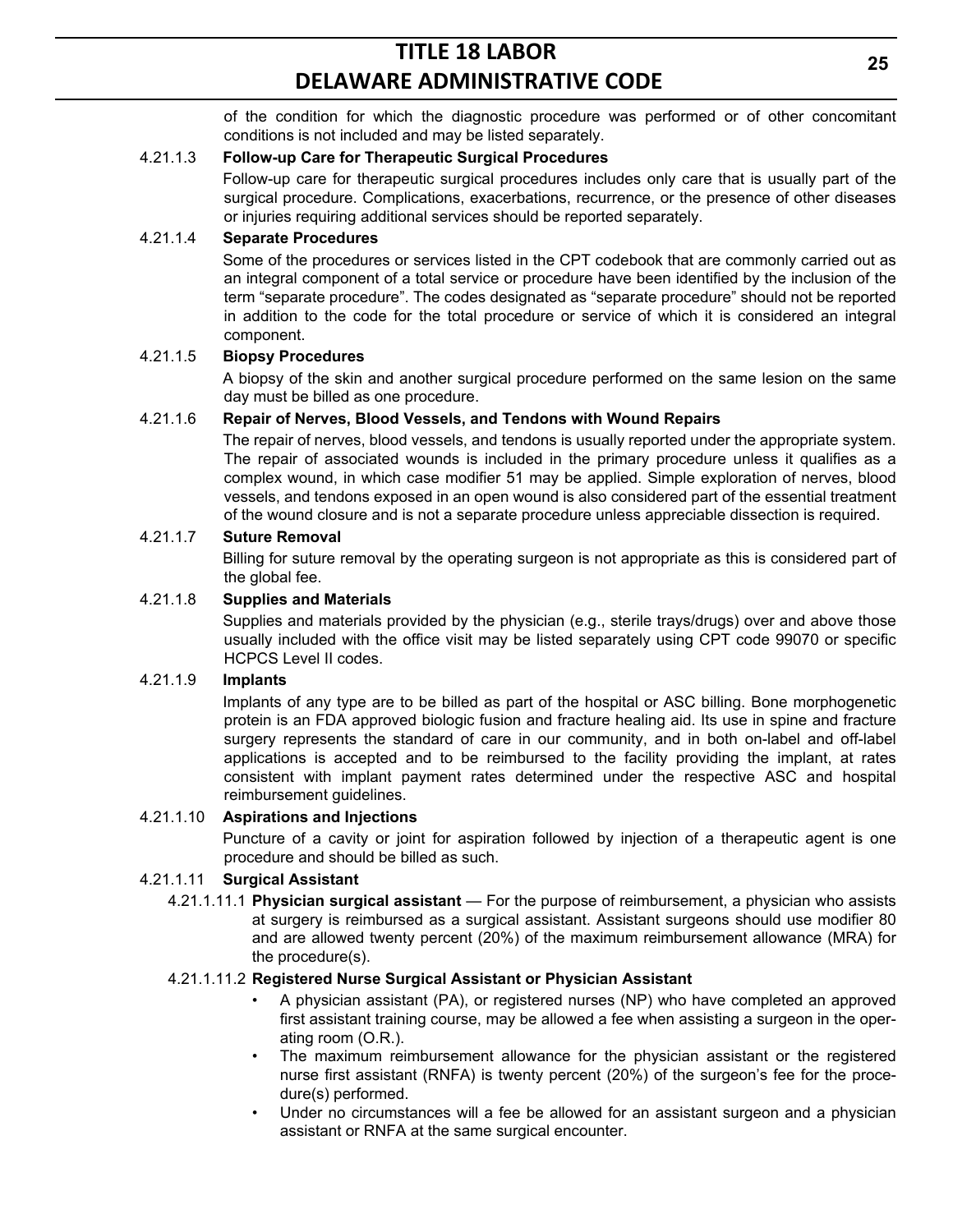• Registered nurses on staff in the O.R. of a hospital, clinic, or outpatient surgery center do not qualify for reimbursement as an RNFA.

### 4.21.1.12 **Operative Reports**

An operative report must be submitted to the payer before reimbursement can be made for the surgeon's or assistant surgeon's services.

#### 4.21.1.13 **Needle Procedures**

Needle procedures (lumbar puncture, thoracentesis, jugular or femoral taps, etc.) should be billed in addition to the medical care on the same day.

## 4.21.1.14 **Therapeutic Procedures**

Therapeutic procedures (injecting into cavities, nerve blocks, etc.) (CPT codes 20526–20610, 64400, and 64450) may be billed in addition to the medical care for a new patient. (Use appropriate level of service plus injection.) In follow-up cases for additional therapeutic injections and/or aspirations, an office visit is only indicated if it is necessary to re-evaluate the patient. In this case, a minimal visit may be listed in addition to the injection. Documentation supporting the office visit charge must be submitted with the bill to the payer. This is clarified in the treatment guidelines in a more specific manner. Trigger point injection is considered one procedure and reimbursed as such regardless of the number of injection sites. Two codes are available for reporting trigger point injections. Use 20552 for injection(s) of single or multiple trigger point(s) in one or two muscles or 20553 when three or more muscles are involved.

#### 4.21.1.15 **Anesthesia by Surgeon**

In certain circumstances it may be appropriate for the attending surgeon to provide regional or general anesthesia. Anesthesia by the surgeon is considered to be more than local or digital anesthesia. Identify this service by adding modifier 47 to the surgical procedure code.

#### 4.21.1.16 **Therapeutic/Diagnostic Injections**

Injections are considered incidental to the procedure when performed with a related invasive procedure.

#### 4.21.1.17 **Intervertebral Biomechanical Device(s) and Use of Code 22851**

Code 22851 describes the application of an intervertebral biomechanical device to a vertebral defect or interspace. Code 22851 should be listed in conjunction with a primary procedure without the use of modifier 51. The use of 22851 is limited to one instance per single interspace or single vertebral defect regardless of the number of devices applied and infers additional qualifying training, experience, sizing, and/or use of special surgical appliances to insert the biomechanical device. Qualifying devices include manufactured synthetic or allograft biomechanical devices, or methyl methacrylate constructs, and are not dependant on a specific manufacturer, shape, or material of which it is constructed. Qualifying devices are machine cut to specific dimensions for precise application to an intervertebral defect. (For example, the use of code 22851 would be appropriate during a cervical arthrodesis (22554) when applying a synthetic alloy cage, a threaded bone dowel, or a machine cut hexahedron cortical, cancellous, or corticocancellous allograft biomechanical device. Surgeons utilizing generic non-machined bony allografts or autografts are referred to code sets 20930–20931, 20936–20938 respectively.)

#### 4.21.1.18 **Spinal and Cranial Services Require Additional Surgeon**

Certain spinal and cranial procedures require the services of an additional surgeon of a different specialty to gain exposure to the spine and brain. These typically are vascular, thoracic and ENT. The surgical exposure portion of these procedures will be billed, dictated and followed separately by the exposure surgeon for their portion of the procedure. Since the exposure surgeon is required based upon the type of surgery recommended by the treating surgeon, it is intended that an approval for the primary procedure includes the approach, and no separate pre-approval or preauthorization is required. The exposure surgeon is bound by the fee schedule regarding reimbursement and all other rules delineated above.

### 4.22 **Ambulatory Surgery Centers**

### 4.22.1 **Definition**

For purposes of this section of the Fee Schedule, "ambulatory surgery center" means an establishment with an organized medical staff of physicians; with permanent facilities that are equipped and operated primarily for the purpose of performing surgical procedures; with continuous physicians and registered

**26**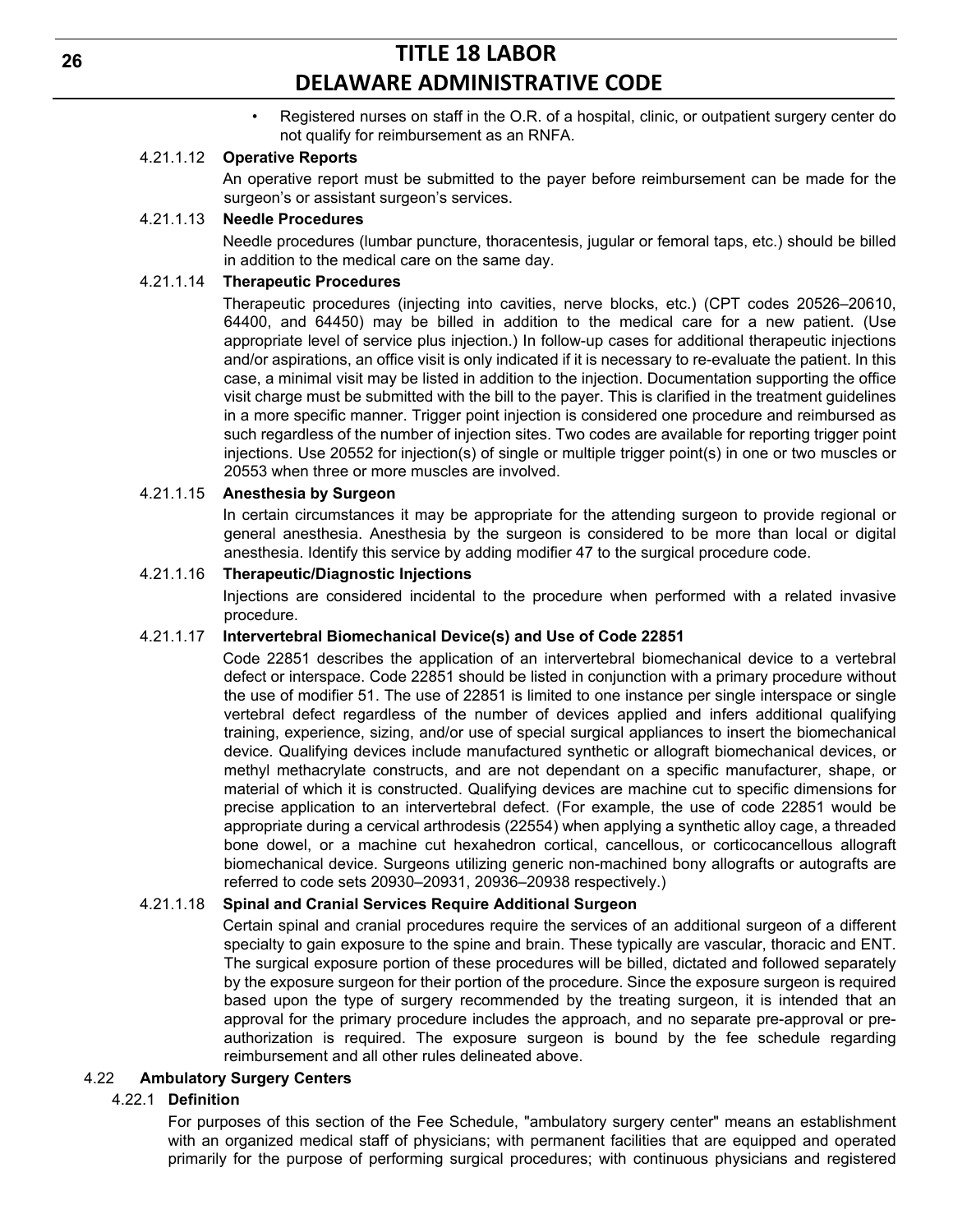nurses on site when the facility is open. An ambulatory surgery center may be a freestanding facility or may be attached to a hospital facility. For purposes of Workers' Compensation reimbursement to ASCs, the facility must be an approved Medicare ASC, or certified by AAA.

#### 4.22.2 **Coding and Billing Rules**

- 4.22.2.1 Facility fees for ambulatory surgery must be billed on the UB-04 form.
- 4.22.2.2 The CPT/HCPCS code(s) of the procedure(s) performed determines the reimbursement for the facility fee. Report all procedures performed.
- 4.22.2.3 The payment rate for an ASC surgical procedure includes all facility services directly related to the procedure performed on the day of surgery. Facility services include:
	- Nursing and technician services
	- Use of the facility
	- Drugs, biologicals, surgical dressings, splints, casts and equipment directly related to the provision of the surgical procedure
	- Materials for anesthesia
	- Administration, record keeping and housekeeping items and services.
- 4.22.2.4 Disposable injection supplies under \$75 are included in the facility fee. Those over \$75 are reimbursed at 85% of the ASC fee for the item.
- 4.22.2.5 Separate payment is not made for the following services that are directly related to the surgery:
	- **Pharmacy**
	- Medical/surgical supplies other than 5 and 6 above in this section,
	- Sterile supplies
	- Operating room services
	- Ambulatory surgical care
	- Recovery room
	- Treatment or Observation room
- 4.22.2.6 Facility fees do not include physician services, x-rays, diagnostic procedures, laboratory procedures, CRNA or anesthesia physician services, prosthetic devices, ambulance services, braces, artificial limbs or DME for use in the patient's home. These items will be reimbursed according to Fee Schedule.

#### 4.22.3 **Modifiers Approved for Ambulatory Surgery Center (ASC) Hospital Outpatient Use**

**25 Significant, Separately Identifiable Evaluation and Management Service by the Same Physician on the Same Day of the Procedure or Other Service:** It may be necessary to indicate that on the day a procedure or service identified by a CPT code was performed, the patient's condition required a significant, separately identifiable E/M service provided above or beyond the usual preoperative and postoperative care associated with the procedure that was performed. A significant, separately E/M service is defined or substantiated by documentation that satisfies the relevant criteria for the respective E/M service to be reported (see Evaluation and Management Services Guidelines for I instructions on determining level of E/ M service). The E/M service may be prompted by the symptom or condition for which the procedure and/or service was provided. As such, different diagnoses are not required for reporting of the E/M service on the same date. This circumstance may be reported adding modifier 25 to the appropriate level E/M code. Note: This modifier is not used to report and E/M service that resulted in a decision to perform surgery. See modifier 57. For significant, separately identifiable non-E/M services, see modifier 59.

**27 Multiple Outpatient Hospital E/M Encounters on the Same Date:** For hospital outpatient reporting purposes, utilization of hospital resources related to separate and distinct E/M encounters performed in multiple outpatient hospital settings on the same date may be reported by adding modifier 27 to each appropriate level outpatient and/or emergency department E/M code(s). This modifier provides a means of reporting circumstances involving evaluation and management services provided by physician(s) in more than one (multiple) outpatient hospital setting(s) (e.g., hospital emergency department, clinic). **Note:** This modifier is not to be used for physician reporting of multiple E/M services performed by the same physician on the same date. For physician reporting of all outpatient evaluation and management services provided by the same physician on the same date and performed in multiple outpatient setting(s) (e.g., hospital emergency department, clinic), see Evaluation and Management, Emergency Department, or Preventive Medicine Services codes.

**50 Bilateral Procedure:** Unless otherwise identified in the listings, bilateral procedures that are performed at the same operative session should be identified by adding modifier 50 to the appropriate five digit code.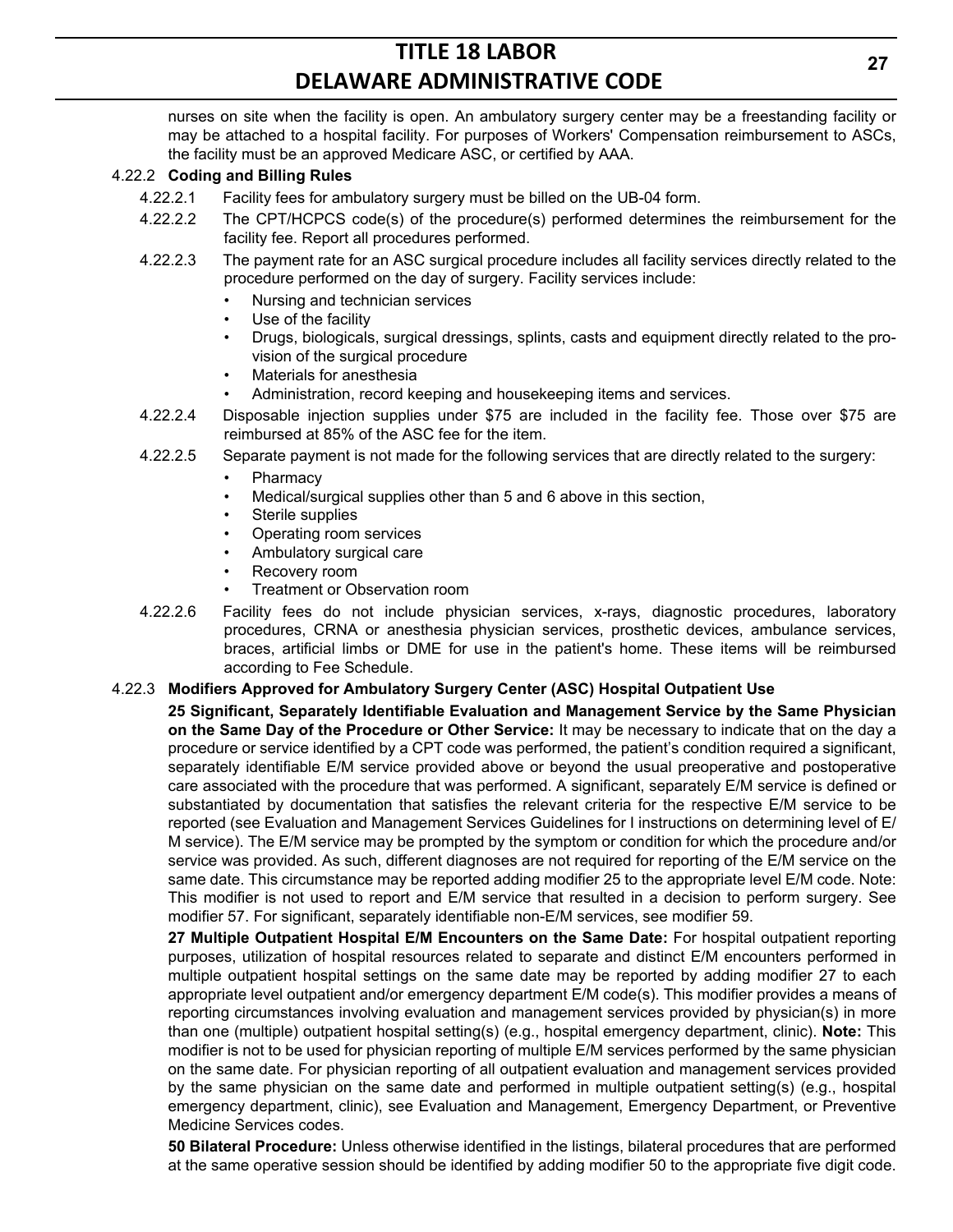**52 Reduced Services:** Under certain circumstances a service or procedure is partially reduced or eliminated at the physician's discretion. Under these circumstances the service provided can be identified by its usual procedure number and the addition of modifier 52, signifying that the service is reduced. This provides a means of reporting reduced services without disturbing the identification of the basic service. **Note:** For hospital outpatient reporting of a previously scheduled procedure/service that is partially reduced or cancelled as a result of extenuating circumstances or those that threaten the well-being of the patient prior to or after administration of anesthesia, see modifiers 73 and 74 (see modifiers approved for ASC hospital outpatient use).

**58 Staged or Related Procedure or Service by the Same Physician During the Postoperative Period:** It may be necessary to indicate that the performance of a procedure or service during the postoperative period was (a) planned or anticipated (staged); (b) more extensive than the original procedure; or (c) for therapy following a surgical procedure. This circumstance may be reported by adding modifier 58 to the staged or related procedure. **Note:** For treatment of a problem that requires a return to the operating or procedure room (e.g., unanticipated clinical condition), see modifier 78.

**59 Distinct Procedural Service:** Under certain circumstances, it may be necessary to indicate that a procedure or service was distinct or independent from other non-E/M services that are not normally reported together but are appropriate under the circumstances. Documentation must support a different session, different procedure or surgery, different site or organ system, separate incision or excision, separate lesion, organ system, separate incision or excision, separate lesion, or separate injury (or area of injury in extensive injuries) not ordinarily encountered or performed on the same day by the same individual. However, when another already established modifier is appropriate it should be used rather than modifier 59. Only if no more descriptive modifier available and use of modifier 59 best explains the circumstances should modifier 59 be used. Note: Modifier 59 should not be appended to an E/M service with a non-E/M service with a non-E/M service performed on the same date, see modifier 25.

**73 Discontinued Out-Patient Hospital/ Ambulatory Surgery Center (ASC) Procedure Prior to the Administration of Anesthesia:** Due to extenuating circumstances or those that threaten the well-being of the patient, the physician may cancel a surgical or diagnostic procedure subsequent to the patient's surgical preparation (including sedation when provided, and being taken to the room where the procedure is to be performed), but prior to the administration of anesthesia (local, regional block(s) or general). Under these circumstances, the intended service that is prepared for but cancelled can be reported by its usual procedure number and the addition of modifier 73. **Note:** The elective cancellation of a service prior to the administration of anesthesia and/or surgical preparation of the patient should not be reported. For physician reporting of a discontinued procedure, see modifier 53.

**74 Discontinued Out-Patient Hospital/ Ambulatory Surgery Center (ASC) Procedure After Administration of Anesthesia:** Due to extenuating circumstances or those that threaten the well-being of the patient, the physician may terminate a surgical or diagnostic procedure after the administration of anesthesia (local, regional block(s), general) or after the procedure was started (incision made, intubation started, scope inserted, etc). Under these circumstances, the procedure started but terminated can be reported by its usual procedure number and the addition of modifier 74. **Note:** The elective cancellation of a service prior to the administration of anesthesia and/or surgical preparation of the patient should not be reported. For physician reporting of a discontinued procedure, see modifier 53.

**76 Repeat Procedure or Service by Same Physician:** It may be necessary to indicate that a procedure or service was repeated subsequent to the original procedure or service. This circumstance may be reported by adding modifier 76 to the repeated procedure/service.

**77 Repeat Procedure by Another Physician:** The physician may need to indicate that a basic procedure or service performed by another physician had to be repeated. This situation may be reported by adding modifier 77 to the repeated procedure/service.

**78 Unplanned Return to the Operating/Procedure Room by the Same Physician Following Initial Procedure for a Related Procedure During the Postoperative Period:** It may be necessary to indicate that another procedure was performed during the postoperative period of the initial procedure (unplanned procedure following initial procedure). When this procedure is related to the first and require the use of an operating or procedure room, it may be reported by adding modifier 78 to the related procedure. (For repeat procedures, see modifier 76.)

**79 Unrelated Procedure or Service by the Same Physician During the Postoperative Period:** The physician may need to indicate that the performance of a procedure or service during the postoperative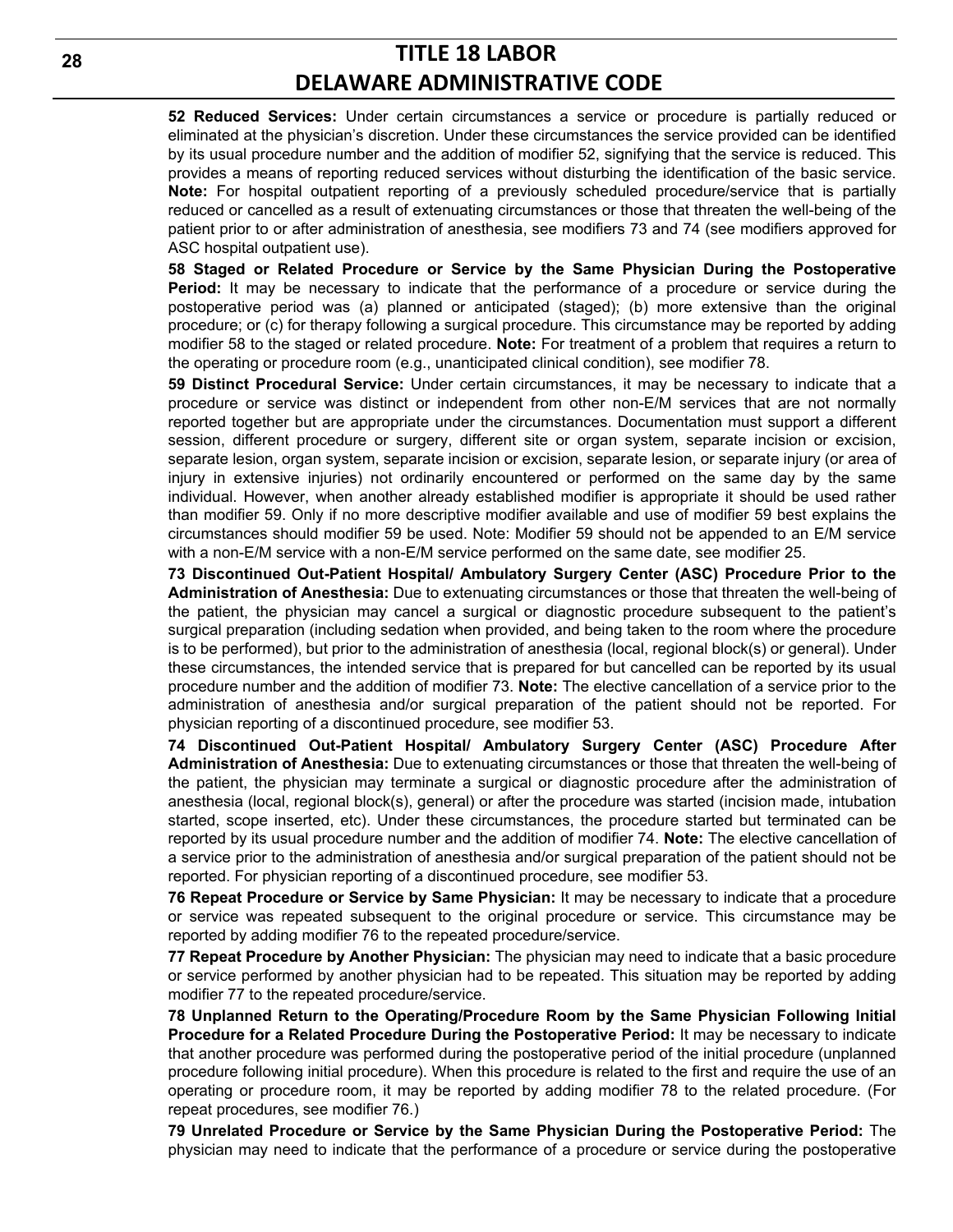period was unrelated to the original procedure. This circumstance may be reported by using modifier 79. (For repeat procedures on the same day, see modifier 76.)

**91 Repeat Clinical Diagnostic Laboratory Test:** In the course of treatment of the patient, it may be necessary to repeat the same laboratory test on the same day to obtain subsequent (multiple) test results. Under these circumstances, the laboratory test performed can be identified by its usual procedure number and the addition of modifier 91. **Note:** This modifier may not be used when tests are rerun to confirm initial results; due to testing problems with specimens or equipment; or for any other reason when a normal, onetime, reportable result is all that is required. This modifier may not be used when other code(s) describe a series of test results (e.g., glucose tolerance tests, evocative/suppression testing). This modifier may only be used for laboratory test(s) performed more than once on the same day on the same patient.

## 4.23 **Multiple Procedures**

## 4.23.1 **Multiple Procedure Reimbursement Rules**

Multiple procedures performed during the same operative session at the same operative site are reimbursed as follows:

- One hundred percent (100%) of the allowable fee for the primary procedure
- One hundred percent (100%) of the allowable fee for the second and subsequent procedures

## 4.23.2 **Bilateral Procedure Reimbursement Rule**

Physicians and staff are sometimes confused by the definition of bilateral. Bilateral procedures are identical procedures (i.e., use the same CPT code) performed on the same anatomic site but on opposite sides of the body.

## 4.23.3 **Multiple Procedure Billing Rules**

- The primary procedure, which is defined as the procedure with the highest RVU, must be billed with the applicable CPT code.
- The second or lesser or additional procedure(s) may be billed by adding modifier 51 to the codes unless the procedure(s) is exempt from modifier 51 or qualifies as an add-on code.

## 4.24 **Repair of Wounds**

### 4.24.1 **Definitions**

Wound repairs are classified as simple, intermediate, or complex.

- 4.24.1.1 **Simple repair.** Simple repair is repair of superficial wounds involving primarily epidermis and dermis or subcutaneous tissues without significant involvement of deeper structures and simple one layer closure/suturing. This includes local anesthesia and chemical or electro cauterization of wounds not closed.
- 4.24.1.2 **Intermediate repair.** Intermediate repair is repair of wounds that requires layered closure of one or more of the subcutaneous tissues and superficial (non-muscle) fascia, in addition to the skin (epidermal and dermal) closure. Single-layer closure of heavily contaminated wounds that require extensive cleaning or removal of particulate matter also constitutes intermediate repair.
- 4.24.1.3 **Complex repair.** Complex repair is repair of wounds requiring more than layered closure, scar revision, debridement (e.g., traumatic lacerations or avulsions), extensive undermining, stents or retention sutures. It may include creation of the defect and necessary preparation for repairs or the debridement and repair of complicated lacerations or avulsions.

### 4.24.2 **Reporting**

The following instructions are for reporting services at the time of the wound repair:

- 4.24.2.1 The repaired wound(s) should be measured and recorded in centimeters, whether curved, angular, or stellate.
- 4.24.2.2 When multiple wounds are repaired, add together the lengths of those in the same classification (see above) and anatomical grouping and report as a single item. When more than one classification of wound is repaired, list the more complicated as the primary procedure and the less complicated as the secondary procedure using modifier 51.
- 4.24.2.3 Debridement is considered a separate procedure only when gross contamination requires prolonged cleansing, when appreciable amounts of devitalized or contaminated tissue are removed, or when debridement is carried out separately without immediate primary closure (extensive debridement of soft tissue and/or bone).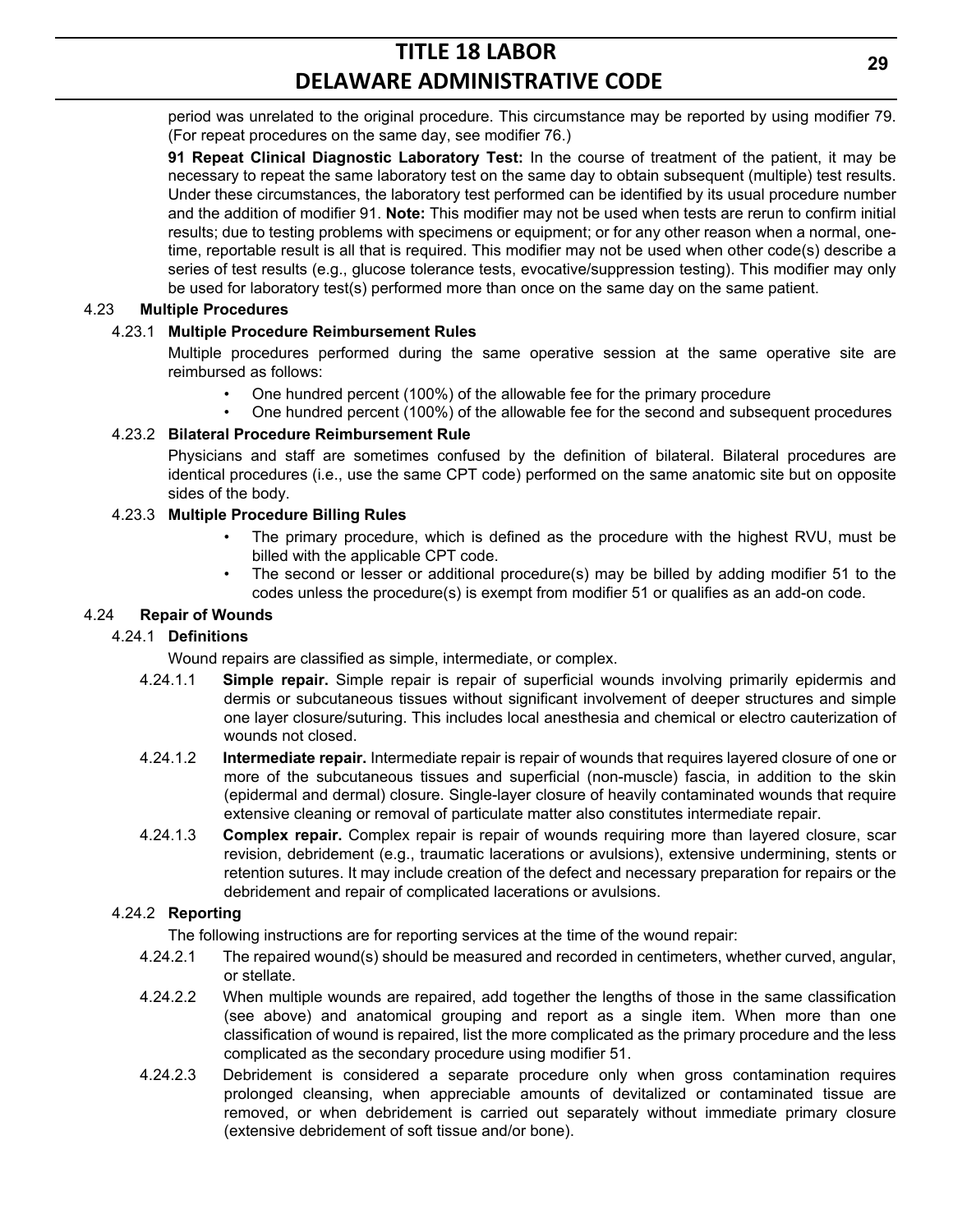- 4.24.2.4 Report involvement of nerves, blood vessels, and tendons under the appropriate system (nervous, musculoskeletal, etc.) for repair. The repair of these wounds is included in the fee for the primary procedure unless it qualifies as a complex wound, in which case modifier 51 applies.
- 4.24.2.5 Simple ligation of vessels in an open wound is considered part of any wound closure, as is simple exploration of nerves, blood vessels, or tendons.
- 4.24.2.6 Adjacent tissue transfers, flaps and grafts include such procedures as Z-plasty, W- plasty, V-4 plasty or rotation flaps. Reimbursement is based on the size of the defect. Closing the donor site with a skin graft is considered an additional procedure and will be reimbursed in addition to the primary procedure. Excision of a lesion prior to repair by adjacent tissue transfer is considered "bundled" into the tissue transfer procedure and is not reimbursed separately.
- 4.24.2.7 Wound exploration codes should not be billed with codes that specifically describe a repair to major structure or major vessel. The specific repair code supersedes the use of a wound exploration code.

## 4.25 **Musculoskeletal System**

## 4.25.1 **Casting and Strapping**

This applies to severe muscle sprains or strains that require casting or strapping.

- 4.25.1.1 Initial (new patient) treatment for soft tissue injuries must be billed under the appropriate office visit code.
- 4.25.1.2 When a cast or strapping is applied during an initial visit, supplies and materials (e.g., stockinet, plaster, fiberglass, ace bandages) may be itemized and billed separately using the appropriate HCPCS Level II code.
- 4.25.1.3 When initial casting and/or strapping is applied for the first time during an established patient visit, reimbursement may be made for the itemized supplies and materials in addition to the appropriate established patient visit.
- 4.25.1.4 Replacement casts or strapping provided during a follow-up visit (established patient) includes reimbursement for the replacement service as well as the removal of casts, splints, or strapping. If a cast is damaged or destroyed and must be replaced, the supplies and the office visit are reimbursed. Office notes should substantiate medical necessity of the visit. Cast supplies may be billed using the appropriate HCPCS Level II code and reimbursed separately.

## 4.25.2 **Fracture Care**

- 4.25.2.1 Fracture care is a global service. It includes the examination, restoration or stabilization of the fracture, application of the first cast, and cast removal. Casting material is not considered part of the global package and may be reimbursed separately. It is inappropriate to bill an office visit since the reason for the encounter is for fracture care. However, if the patient requires surgical intervention, additional reimbursement can be made for the appropriate E/M code to properly evaluate the patient for surgery. Use modifier 57 with the E/M code.
- 4.25.2.2 Reimbursement for fracture care includes the application and removal of the first cast or traction device only. Replacement casting during the period of follow-up care is reimbursed separately.
- 4.25.2.3 The phrase "with manipulation" describes reduction of a fracture.
- 4.25.2.4 Re-reduction of a fracture performed by the primary physician may be identified by the addition of modifier 76 to the usual procedure code to indicate "repeat procedure" by the same physician.
- 4.25.2.5 The term "complicated" appears in some musculoskeletal code descriptions. It implies an infection occurred or the surgery took longer than usual. Be sure the medical record documentation supports the "complicated" descriptor to justify reimbursement.

## 4.25.3 **Arthroscopy**

**Note:** Surgical arthroscopy always includes a diagnostic arthroscopy. Only in the most unusual case is an increased fee justified because of increased complexity of the intra-articular surgery performed.

- 4.25.3.1 Diagnostic arthroscopy should be billed at fifty percent (50%) when followed by open surgery.
- 4.25.3.2 Diagnostic arthroscopy is not billed when followed by arthroscopic surgery.
- 4.25.3.3 If there are only minor findings that do not confirm a significant preoperative diagnosis, the procedure should be billed as a diagnostic arthroscopy.

### 4.25.4 **Arthrodesis Procedures**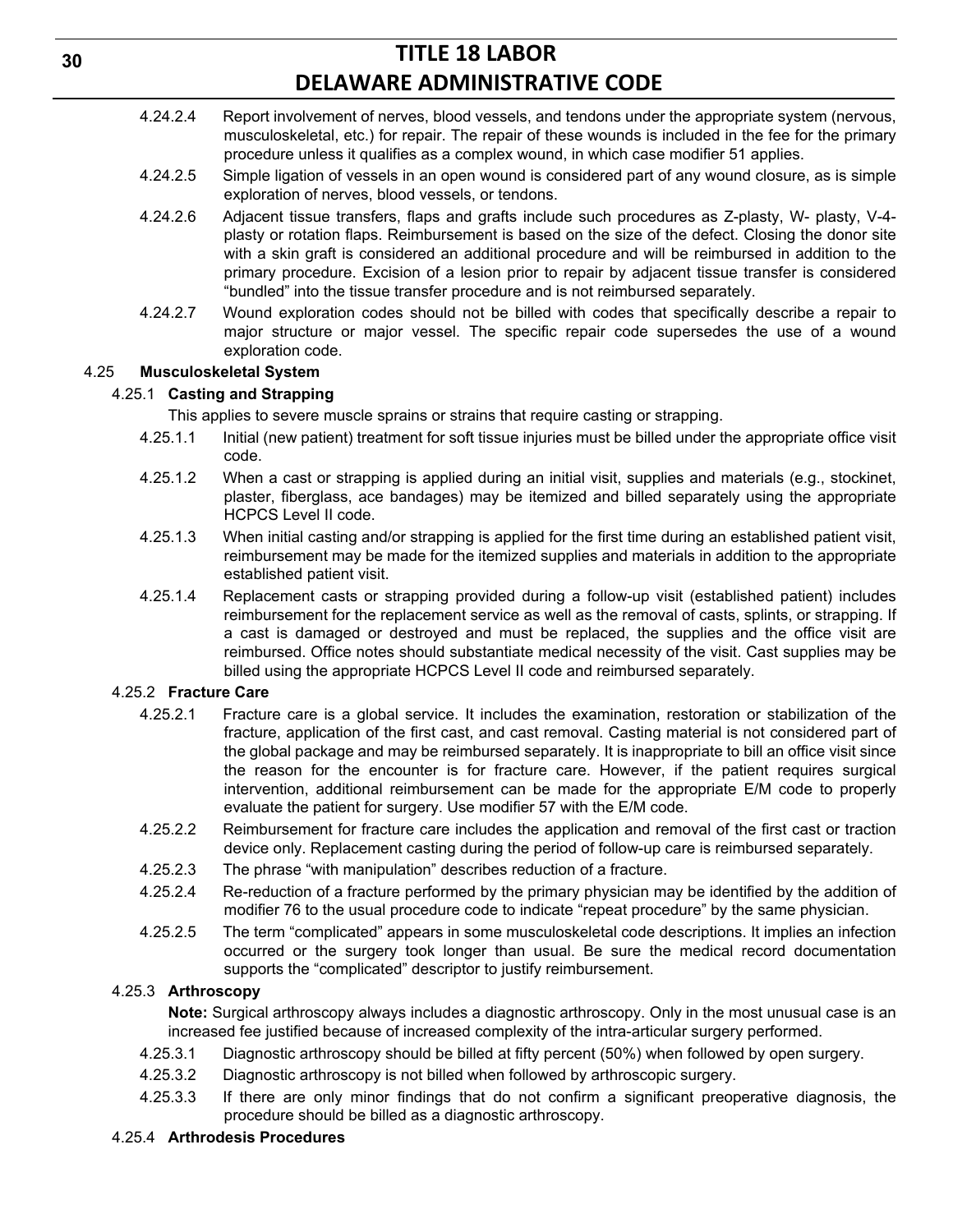Many revisions have occurred in CPT coding for arthrodesis procedures. References to bone grafting and fixation are now procedures which are listed and reimbursed separately from the arthrodesis codes. To help alleviate any misunderstanding about when to code a discectomy in addition to an arthrodesis, the statement "including minimal discectomy" to prepare interspace has been added to the anterior interbody technique. If the disk is removed for decompression of the spinal cord, the decompression should be coded and reimbursed separately.

## 4.25.5 **External Spinal Stimulators Post Fusion**

The following criteria is established for the medically accepted standard of care when determining applicability for the use of an external spinal stimulator.

- 4.25.5.1 Patient has had a previously failed spinal fusion, and/or
- 4.25.5.2 Patient is scheduled for revision or repair of pseudo arthrosis, and/or
- 4.25.5.3 The patient smokes greater than a pack of cigarettes per day and is scheduled for spinal fusion
- 4.25.5.4 The patient is metabolically in poor health, with other medical comorbidities such as diabetes, Rheumatoid arthritis, lupus or other illnesses requiring oral steroids or cytotoxic medications.
- 4.25.5.5 Pre certification is required for use of the external spinal stimulator if the planned use falls outside the above indications.

## 4.25.6 **Carpal Tunnel Release**

The following intra operative services are included in the global service package for carpal tunnel release and should not be reported separately and do not warrant additional reimbursement:

- Surgical approach
- Isolation of neurovascular structures
- Video imaging
- Stimulation of nerves for identification
- Application of dressing, splint, or cast
- Tenolysis of flexor tendons
- Flexor tenosynovectomy
- Excision of lipoma of carpal canal
- Division of transverse carpal ligament
- Use of endoscopic equipment
- Placement and removal of surgical drains or suction device
- Closure of wound

## 4.26 **Radiology**

## 4.26.1 **Payment Ground Rules for Diagnostic and Therapeutic Radiological Services**

## 4.26.1.1 **General Guidelines**

- 4.26.1.1.1 The maximum allowable payment for health care treatment and procedures shall be the lesser of the health care provider's actual charges or ninety percent (90%) of the 75<sup>th</sup> percentile of actual charges within the geozip where the service or treatment is rendered, utilizing information contained in employers' and insurance carriers' national databases. If an employer or insurance carrier contracts with a provider for the purpose of providing services under the Act, the rate negotiated in such contract shall prevail.
- 4.26.1.1.2 Whenever the health care payment system does not set a specific fee for a procedure, treatment or service in the schedule, the amount of reimbursement shall be eighty-five percent (85%) of actual charge ("POC 85"), which actual charge will be fixed as of 10/31/06 and subsequent to such date will be subject to verification, audit and/or review by the Department of Insurance. Reasonable costs of such review or audit shall be reimbursed to the Department of Insurance by the health care provider whose billing is audited.
- 4.26.1.1.3 The payment system will be adjusted yearly pursuant to 19 **Del.C.** §2322B(14).
- 4.26.1.1.4 The maximum allowed rate column for a radiological procedure includes the professional component (PC) and the technical component (TC). Under no circumstances shall the maximum allowed rate for a procedure be more than the combined value of the TC and the PC. This value is applicable in any situation in which a single charge is made to include both professional services and the technical cost of providing that service. Identification of a procedure without modifier 26 indicates that the charge includes both the "professional" and the "technical" components.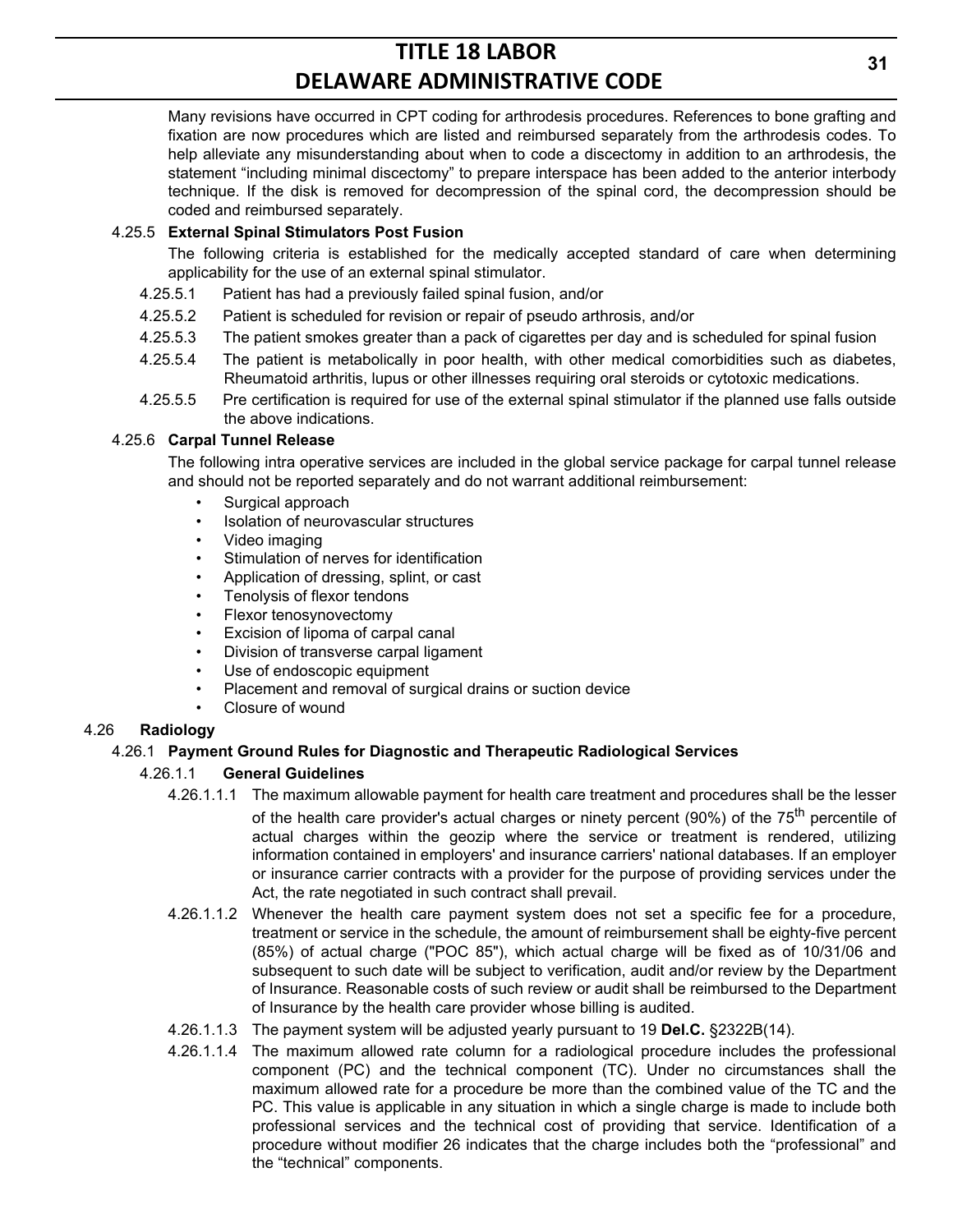- 4.26.1.1.5 The PC fee amount represents the value of the professional radiological services of the physician. This component is applicable in any situation in which the physician submits a bill for these professional services only. It does not include the cost of personnel, materials, space, equipment, or other facilities.
- 4.26.1.1.6 A written report, signed by the interpreting physician, is considered an integral part of a radiological procedure or interpretation and shall not be reimbursed separately. To identify a charge for the PC, use the five-digit CPT procedure code followed by modifier 26. If a "0" fee amount appears in the PC column, the procedure is assumed to be purely technical in nature and no PC charge will be allowed.
- 4.26.1.1.7 The TC includes the charges for personnel, materials, including ionic contrast media and drugs, film or xerography, space, equipment, and other facility resources. The technical component maximum allowable reimbursement excludes radioisotope cost. To identify a charge for the TC only, use the procedure code followed by modifier TC.
- 4.26.1.1.8 A complete examination includes all of the necessary views for optimal examination of the body part for the suspected condition. If the reimbursement of multiple single views exceeds the cost of a complete examination, reimbursement shall be based on the complete examination value.

#### 4.26.1.2 **Definitions and items unique to radiology are listed below:**

- 4.26.1.2.1 Noninvasive/interventional diagnostic imaging includes standard radiographs, single or multiple views, contrast studies, computerized tomography, and magnetic resonance imaging. In the event that radiographs have to be repeated in the course of a radiographic encounter due to substandard quality, only one unit of service for the code can be billed.
- 4.26.1.2.2 Interventional/invasive diagnostic imaging—When a contrast can be administered orally (upper GI) or rectally (barium enema), the administration is included as part of the procedure and no administration service is billed. When contrast material is parenterally administered, whether the timing of the injection has to correlate with the procedure or not (e.g., IVP, CT scans, gadolinium), the administration and the injection (e.g., CPT codes 36000, 36406, 36410, and 90772–90774) are included in the contrast studies.

#### 4.26.1.3 **Subject Listings**

Subject listings apply when radiological services are performed by or under the responsible supervision of a physician.

### 4.26.1.3.1 **Supervision and Interpretation**

When two physicians perform a procedure, the radiological portion of the procedure is designated as "radiological supervision and interpretation." When a physician performs both the procedure and provides imaging supervision and interpretation, a combination of CPT procedure codes outside the 70000 series and imaging supervision and interpretation codes are to be used. Note: The Radiological Supervision and Interpretation codes are not applicable to the radiation oncology subsection.

### 4.26.1.3.2 **Review of Diagnostic Studies**

No separate charge is warranted for prior studies reviewed in conjunction with a visit, consultation, record review, or other evaluation by the medical practitioner or other medical personnel; neither the professional component value modifier 26 nor the radiological consultation CPT code 76140 is reimbursable. The review of diagnostic tests is included in the evaluation and management codes.

#### 4.26.1.3.3 **Written Report(s)**

A written report, signed by the interpreting physician, should be considered an integral part of a radiological procedure or interpretation.

#### 4.26.1.3.4 **Unbundling of "Entrance" Fees**

Unbundling of fees to free standing diagnostic radiology centers will not be allowed. Any entrance fees billed in addition to the global or testing procedure code will not be reimbursed.

#### 4.26.1.3.5 **Injection Procedure**

Fees include all usual pre- and postinjection care specifically related to the injection procedure, necessary local anesthesia, placement of needle or catheter, and injection of contrast media with or without auto power injection. The phrase "with contrast" used in the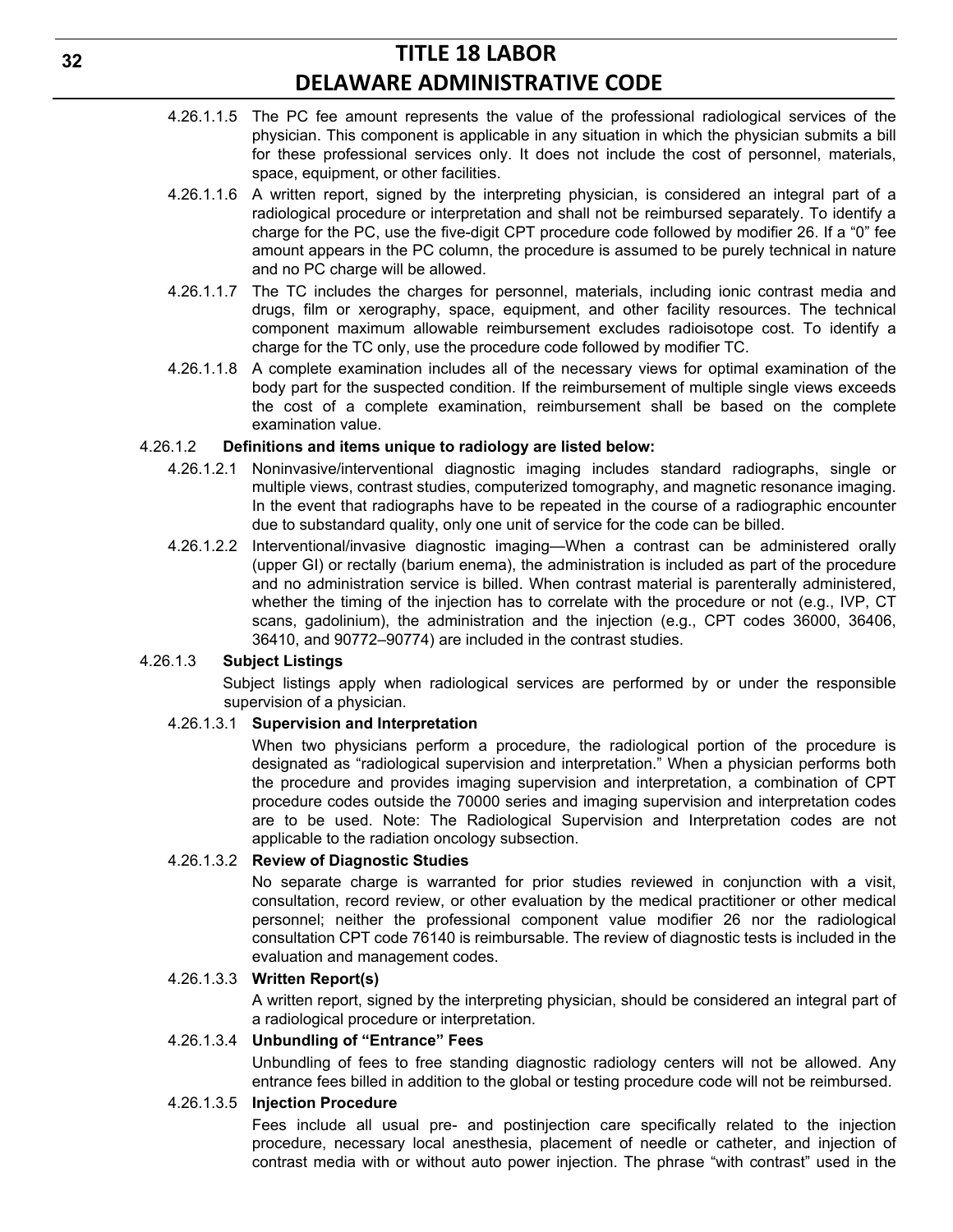codes for procedures performed using contrast for imaging enhancement represents contrast material administered intravascularly, intra-articularly, or intrathecally.

For intra-articular injection, use the appropriate joint injection code. If radiographic arthrography is performed, also use the arthrography supervision and interpretation code for the appropriate joint (which includes fluoroscopy). If CT or MR arthrography is performed without radiographic arthrography, use the appropriate joint injection code, the appropriate CT or MR code ("with contrast" or "without followed by contrast"), and the appropriate imaging guidance code for needle placement for contrast injection.

For spine examinations using computed tomography, magnetic resonance imaging, magnetic resonance angiography, "with contrast" includes intrathecal or intravascular injection. For intrathecal injection, use also CPT code 61055 or 62284. Injection intravascular (IV) contrast material is part of the "with contrast" CT, CTA, MRI, MRA procedure and shall not be reimbursed separately. When introducing additional materials through the same puncture site, reimbursement shall be allowed for the materials only. Title 19 Section 2322B(5) will apply to such charges. Oral and/or rectal contrast administration alone does not qualify as a study "with contrast."

#### 4.26.2 **Payment Modifiers for Diagnostic and Therapeutic Radiological Services**

- 4.26.2.1 A modifier indicates a service or procedure performed has been altered by some specific circumstance but has not changed its definition or code. The modifying circumstance shall be identified by the appropriate modifier following the procedure code. When two modifiers are applicable to a single code, indicate each modifier on the bill. If more than one modifier is used, place the "Multiple Modifiers" modifier 99 immediately after the procedure code. This indicates that one or more additional modifier codes will follow.
- 4.26.2.2 Only certain modifiers in each of the categories (Evaluation and Management Services, Anesthesia, Surgery, Pathology/Laboratory, Radiology, General Medicine, and Physical Medicine) will be recognized for reimbursement purposes. The modifiers listed below may differ from those published by the American Medical Association. Medical providers submitting workers' compensation billing shall use only the modifiers set out in the fee schedule.
- 4.26.2.3 The following modifiers will be recognized for reimbursement by the fee schedule for diagnostic and therapeutic radiology services codes:

**22 Increased Procedural Services:** When the work required to provide a service is substantially greater than typically required, it may be identified by adding modifier 22 to the usual procedure code. Documentation must support the substantial additional work and the reason for the additional work (i.e., increased intensity, time, technical difficulty of procedure, and severity of patient's condition, physical and mental effort required). Note: This modifier should not be appended to an E/M. Add an additional 20% to the value of the procedure code when billed with this modifier.

**26 Professional Component Only:** Certain procedures are a combination of a physician component and a technical component. When the physician component is reported separately, the service may be identified by adding modifier 26 to the usual procedure number.

**50 Bilateral Procedure:** Unless otherwise identified in the listings, bilateral procedures that are performed at the same operative session should be identified by adding modifier 50 to the appropriate five-digit code.

**52 Reduced Services:** Under certain circumstances, a service or procedure is partially reduced or eliminated at the physician's discretion. Under these circumstances, the service provided can be identified by its usual procedure number and the addition of modifier 52 signifying that the service is reduced. This provides a means of reporting reduced services without disturbing the identification of the basic service. Note: For hospital outpatient reporting of a previously scheduled procedure/service that is partially reduced or cancelled as a result of extenuating circumstances or those that threaten the well-being of the patient prior to or after administration of anesthesia, see modifiers 73 and 74 (see modifiers approved for ASC hospital outpatient use).

**53 Discontinued Procedure:** Under certain circumstances, the physician may elect to terminate a surgical or diagnostic procedure. Due to extenuating circumstances or those that threaten the wellbeing of the patient, it may be necessary to indicate that a surgical or diagnostic procedure was started but discontinued. This circumstance may be reported by adding modifier 53 to the code for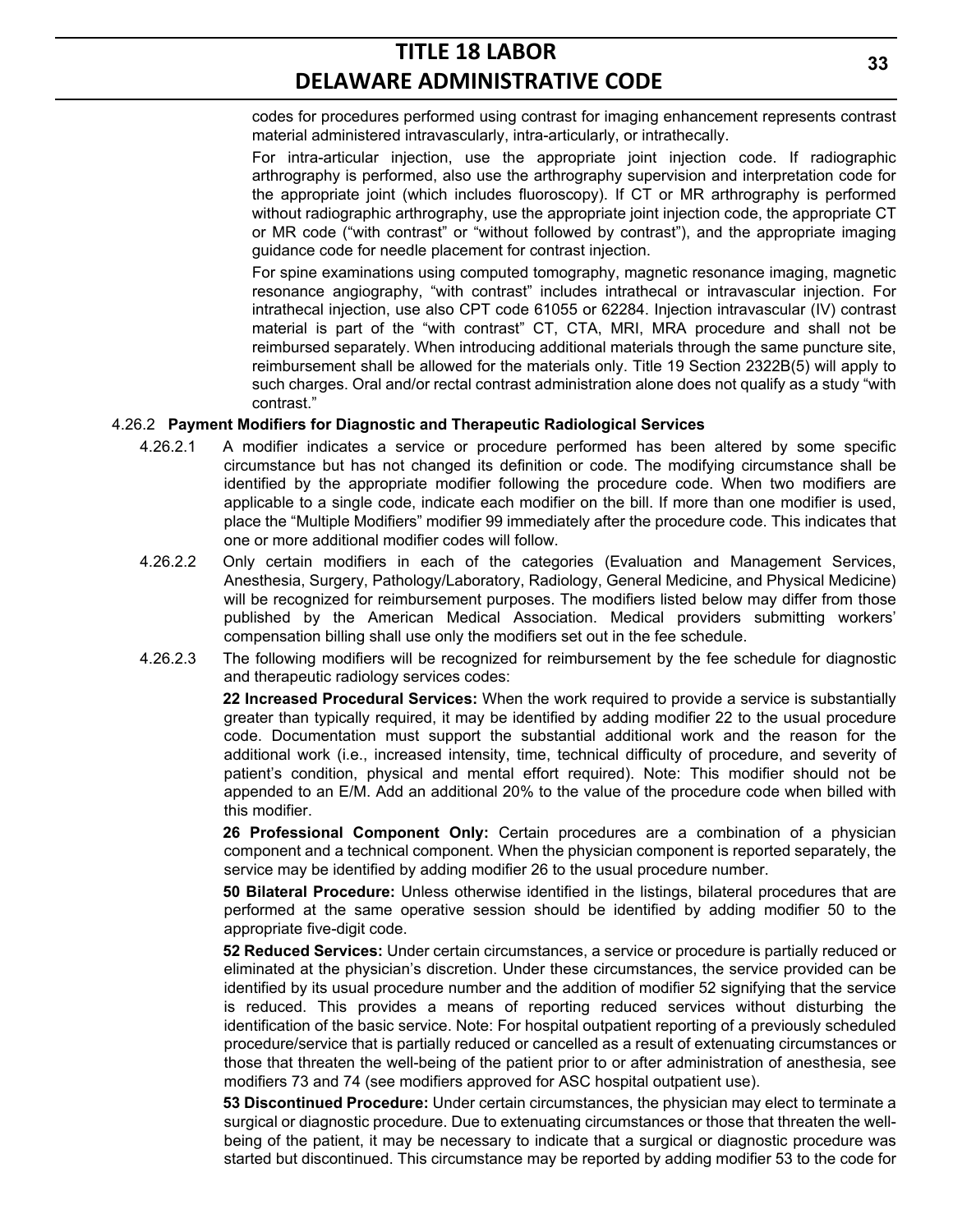the discontinued procedure. Note: This modifier is not used to report the elective cancellation of a procedure before the patient's anesthesia induction and/or surgical preparation in the operating suite. For outpatient hospital/ambulatory surgery center (ASC) reporting of a previously scheduled procedure/service that is partially reduced or cancelled as a result of extenuating circumstances or those that threaten the well-being of the patient prior to or after administration of anesthesia, see modifier 73 and 74 (see modifiers approved for ASC hospital outpatient use).

**59 Distinct Procedural Service:** Under certain circumstances, it may be necessary to indicate that a procedure or service was distinct or independent from other non-E/M services that are not normally reported together but are appropriate under the circumstances. Documentation must support a different session, different procedure or surgery, different site or organ system, separate incision or excision, separate lesion, organ system, separate incision or excision, separate lesion, or separate injury (or area of injury in extensive injuries) not ordinarily encountered or performed on the same day by the same individual. However, when another already established modifier is appropriate it should be used rather than modifier 59. Only if no more descriptive modifier available and use of modifier 59 best explains the circumstances should modifier 59 be used. Note: Modifier 59 should not be appended to an E/M service with a non-E/M service with a non-E/ M service performed on the same date, see modifier 25.

**76 Repeat Procedure or Service by Same Physician:** It may be necessary to indicate that a procedure or service was repeated subsequent to the original procedure or service. This circumstance may be reported by adding modifier 76 to the repeated procedure/service.

**77 Repeat Procedure by Another Physician:** The physician may need to indicate that a basic procedure or service performed by another physician had to be repeated. This situation may be reported by adding modifier 77 to the repeated procedure/service.

**99 Multiple Modifiers:** Under certain circumstances, two or more modifiers may be necessary to completely delineate a service. In such situations, modifier 99 should be added to the basic procedure and other applicable modifiers may be listed as part of the description of the service.

**LT Left Side:** Used to identify procedures performed on the left side of the body.

**RT Right Side:** Used to identify procedures performed on the right side of the body.

**TC Technical Component Only:** Certain procedures are a combination of a physician component and a technical component. When the technical component is reported separately, the service may be identified by adding modifier TC to the usual procedure number.

### 4.27 **Laboratory/Pathology**

#### 4.27.1 **Payment Ground Rules for Pathology and Laboratory Services**

#### 4.27.1.1 **General Guidelines**

- 4.27.1.1.1 The maximum allowable payment for health care treatment and procedures shall be the lesser of the health care provider's actual charges or ninety percent (90%) of the 75<sup>th</sup> percentile of actual charges within the geozip where the service or treatment is rendered, utilizing information contained in employers' and insurance carriers' national databases. If an employer or insurance carrier contracts with a provider for the purpose of providing services under the Act, the rate negotiated in such contract shall prevail.
- 4.27.1.1.2 Whenever the health care payment system does not set a specific fee for a procedure, treatment or service in the schedule, the amount of reimbursement shall be eighty-five percent (85%) of actual charge ("POC 85"), which actual charge will be fixed as of 10/31/06 and subsequent to such date will be subject to verification, audit and/or review by the Department of Insurance. Reasonable costs of such review or audit shall be reimbursed to the Department of Insurance by the health care provider whose billing is audited.
- 4.27.1.1.3 The payment system will be adjusted yearly pursuant to 19 **Del.C.** §2322B(14).
- 4.27.1.1.4 Physicians should include CPT codes for specific performance of diagnostic tests/studies for which specific CPT codes are available. Items used by all physicians in reporting their services are presented in the introduction. Definitions and explanations unique to pathology and laboratory are included below.

#### 4.27.1.2 **Services in Pathology & Laboratory**

Services are those provided by the pathologist or by the technologists under responsible supervision of a physician. The fees listed in this section include recording of the specimen,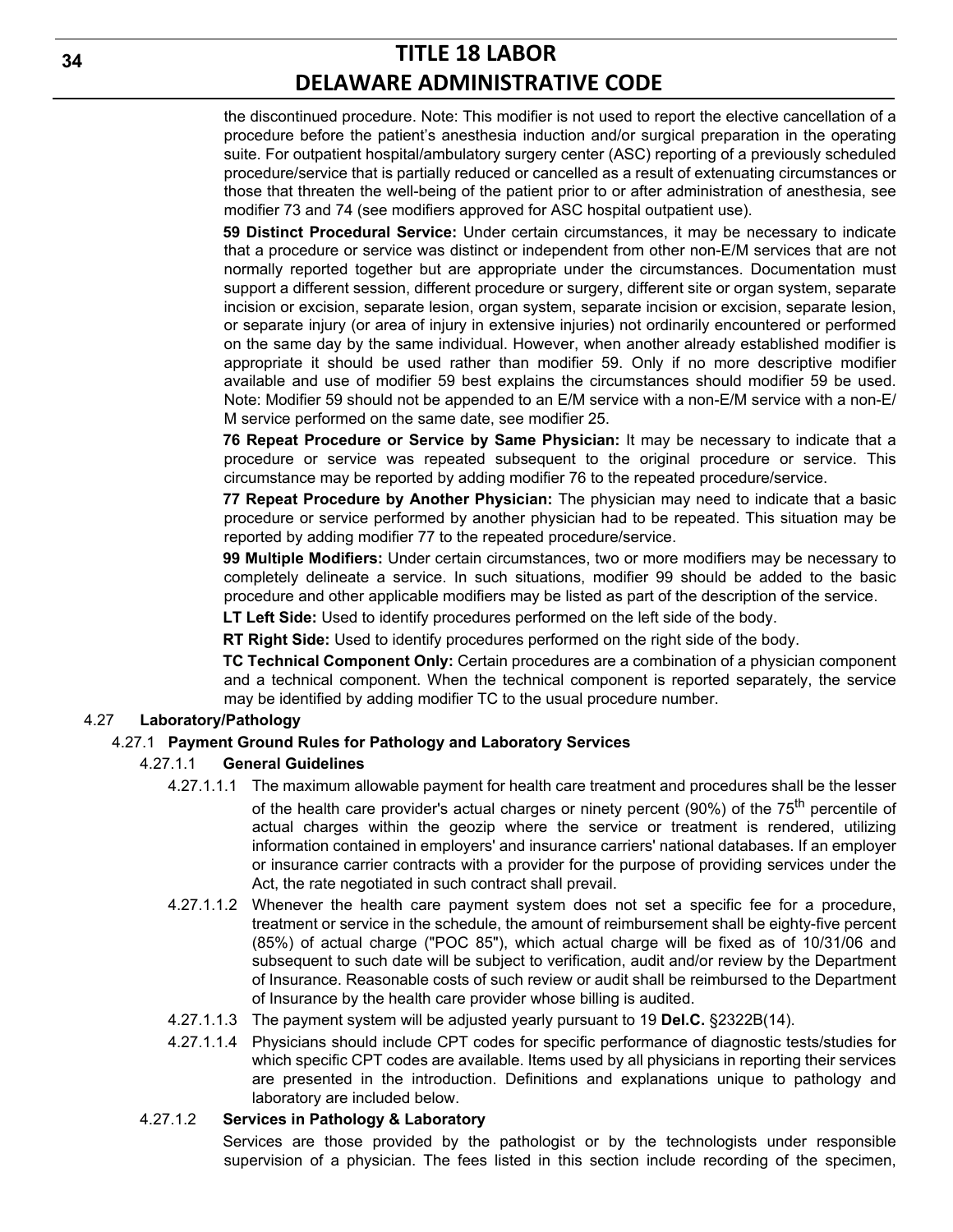performance of the test, and reporting of the result. The fees do not include specimen collection, specimen transfer, or individual patient administrative services.

### 4.27.1.3 **Review of Diagnostic Studies**

The medical practitioner or other medical personnel warrant no separate charge for the review of prior studies in conjunction with a visit, consultation, record review, or other evaluation. Neither the professional component modifier 26 nor the pathology consultation CPT codes 80500 and 80502 are reimbursable under this circumstance. The review of diagnostic tests is included in the evaluation and management (E/M) codes.

#### 4.27.1.4 **Referral Laboratory Tests**

The laboratory tests and services listed in this section when performed by other than the billing physician shall be billed at the value charged by the referral (outside) laboratory under the applicable procedure number with the appropriate modifier 90; the name of the referral laboratory and the charge made by that laboratory should also be identified.

#### 4.27.1.5 **Collection and Handling Procedures**

Fees assigned to each test represent only the cost of performing the individual test, whether it is manual or automated (mechanized). The collection, handling, and patient administrative services have been assigned separate fees and separate code numbers.

- 4.27.1.5.1 Report a collection, handling, and patient administrative service separately, where applicable. For venipuncture, see CPT code 36415. For collection of capillary blood specimen, see CPT code 36416. For collection of blood specimen from a completely implantable venous access device, see CPT code 36540. For handling, see CPT codes 99000 and 99001.
- 4.27.1.5.2 Only the physician or laboratory drawing the blood or obtaining the specimen is entitled to a collection and handling fee.
- 4.27.1.5.3 Relative value units for specimen collection, handling, and patient administrative service are assigned in relation to the complexity of the process.
- 4.27.1.5.4 Although there is no billing for the test itself, the physician or laboratory performing the service can report a collection and handling charge. The test ordered and the name of the testing facility should be indicated.
- 4.27.1.5.5 When collection and handling are performed at the testing facility (laboratory), the laboratory may include separate charges for these services.

### 4.27.1.6 **Professional Component**

The maximum allowable reimbursement includes the professional component (PC) plus the technical component (TC). This value is applicable in any situation in which a single charge is made to include both professional services and the technical cost of providing that service.

- 4.27.1.6.1 Identification of a procedure by the five-digit CPT code without modifier 26 indicates that the charge includes both the professional and technical components. The professional component percentage represents the value of the professional pathology services of the physician. This includes: examination of the injured employee, when indicated performance and/or supervision of the procedure, interpretation, and written report of the laboratory procedure, and consultation with he authorized treating physician. This component is applicable in any situation in which the physician submits a bill for these professional services only. It does not include the cost of personnel, materials, space, equipment, or other facilities. To identify the charge for the professional component, use the five-digit CPT code followed by modifier 26.
- 4.27.1.6.2 The technical component includes the charges for personnel, materials, space, equipment, and other facilities, and should be reported using modifier TC. In no instance will the sum of the charges for the professional and technical components of a service be greater than the value of the total service listed.

#### 4.27.1.7 **Separate or Multiple Procedures**

It is appropriate to designate multiple procedures that are rendered at the same session by separate entries.

#### 4.27.1.8 **Unusual Service or Procedure**

Services that may necessitate skills and time of the physician over and above that usually required should be substantiated by special report (detailed below).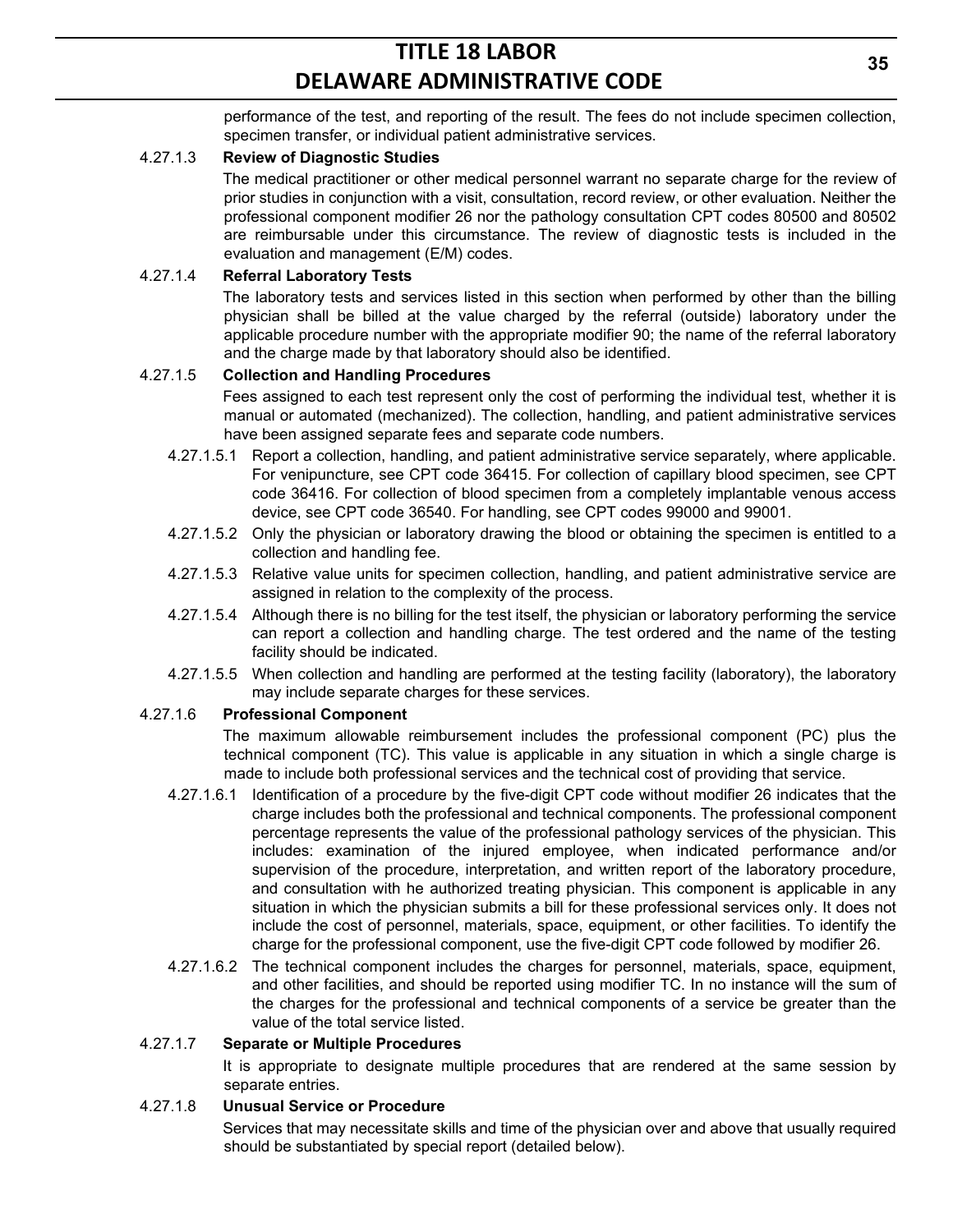#### 4.27.1.9 **Unlisted Service or Procedure**

When an unlisted service or procedure is provided, the values used should be substantiated by special report (detailed below). Identify by name or description.

#### 4.27.1.10 **Special Report**

A service that is rarely provided, unusual, variable, or new may require a special report in determining medical appropriateness of the service. Pertinent information should include an adequate definition or description of the nature, extent, and need for the procedure; and the time, effort, and equipment necessary to provide the service. Additional items that may be included are:

- Complexity of symptoms
- Final diagnosis
- Pertinent physical findings
- Diagnostic and therapeutic procedures
- Concurrent problems
- Follow-up care

## 4.27.2 **Payment Modifiers for Pathology and Laboratory Services**

- 4.27.2.1 A modifier indicates a service or procedure performed has been altered by some specific circumstance but has not changed its definition or code. The modifying circumstance shall be identified by use of the appropriate modifier following the procedure code. When two modifiers are applicable to a single code, indicate each modifier on the bill. If more than one modifier is used, place the "Multiple Modifiers" code 99 immediately after the procedure code. This indicates that one or more additional modifier codes will follow. Only certain modifiers in each of the categories (Evaluation and Management Services, Anesthesia, Surgery, Pathology/Laboratory, Radiology, General Medicine, and Physical Medicine) will be recognized for reimbursement purposes.
- 4.27.2.2 The modifiers listed below may differ from those published by the American Medical Association. Providers submitting workers' compensation billing shall use only the modifiers set out in the fee schedule.
- 4.27.2.3 The following modifiers will be recognized for reimbursement by the fee schedule for pathology and laboratory codes:

**22 Increased Procedural Services:** When the work required to provide a service is substantially greater than typically required, it may be identified by adding modifier 22 to the usual procedure code. Documentation must support the substantial additional work and the reason for the additional work (i.e., increased intensity, time, technical difficulty of procedure, and severity of patient's condition, physical and mental effort required). Note: This modifier should not be appended to an E/M. Add an additional 20% to the value of the procedure code when billed with this modifier.

**26 Professional Component Only:** Certain procedures are a combination of a physician component and a technical component. When the physician component is reported separately, the service may be identified by adding modifier 26 to the usual procedure number.

**53 Discontinued Procedure:** Under certain circumstances, the physician may elect to end a surgical or diagnostic procedure. Due to extenuating circumstances or those that threaten the wellbeing of the patient, it may be necessary to indicate that a surgical or diagnostic procedure was started but discontinued. This circumstance may be reported by adding modifier 53 to the code for the discontinued procedure. Note: This modifier is not used to report the elective cancellation of a procedure before the patient's anesthesia induction and/or surgical preparation in the operating suite. For outpatient hospital/ambulatory surgery center (ASC) reporting of a previously scheduled procedure/service that is partially reduced or cancelled as a result of extenuating circumstances or those that threaten the well-being of the patient prior to or after administration of anesthesia, see modifier 73 and 74 (see modifiers approved for ASC hospital outpatient use).

**59 Distinct Procedural Service:** Under certain circumstances, it may be necessary to indicate that a procedure or service was distinct or independent from other non-E/M services that are not normally reported together but are appropriate under the circumstances. Documentation must support a different session, different procedure or surgery, different site or organ system, separate incision or excision, separate lesion, organ system, separate incision or excision, separate lesion, or separate injury (or area of injury in extensive injuries) not ordinarily encountered or performed on the same day by the same individual. However, when another already established modifier is

**36**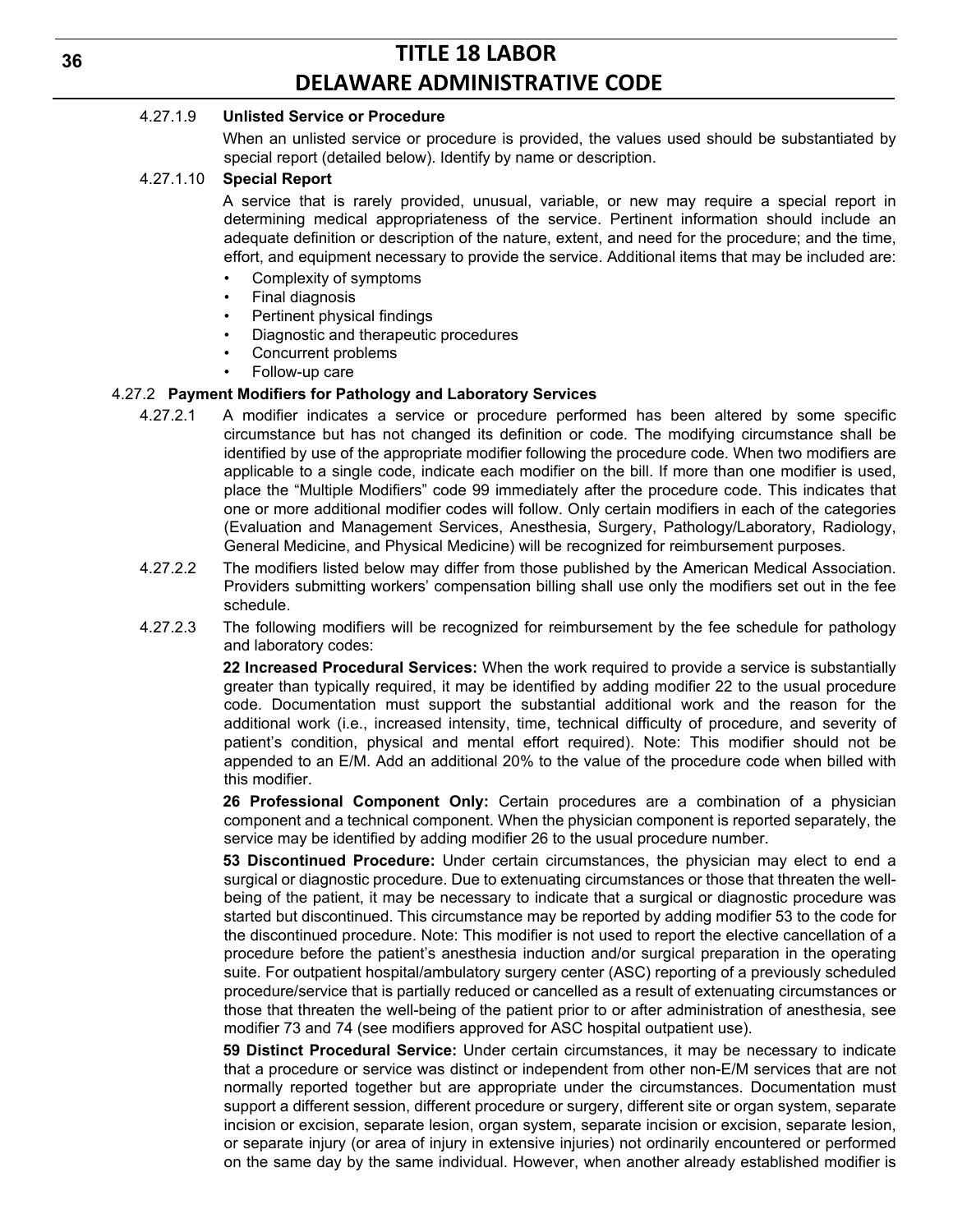appropriate it should be used rather than modifier 59. Only if no more descriptive modifier available and use of modifier 59 best explains the circumstances should modifier 59 be used. Note: Modifier 59 should not be appended to an E/M service with a non-E/M service with a non-E/ M service performed on the same date, see modifier 25.

**90 Reference (Outside) Laboratory:** When laboratory procedures are performed by a party other than the treating or reporting physician, the procedure may be identified by adding modifier 90 to the usual procedure number.

**91 Repeat Clinical Diagnostic Laboratory Test:** In the course of treatment of the patient, it may be necessary to repeat the same laboratory test on the same day to obtain subsequent (multiple) test results. Under these circumstances, the laboratory test performed can be identified by its usual procedure number and the addition of modifier 91. Note: This modifier may not be used when tests are rerun to confirm initial results; due to testing problems with specimens or equipment; or for any other reason when a normal, one-time, reportable result is all that is required. This modifier may not be used when other code(s) describe a series of test results (e.g., glucose tolerance tests, evocative/suppression testing). This modifier may only be used for laboratory test(s) performed more than once on the same day on the same patient.

**92 Alternative Laboratory Platform Testing:** When laboratory testing is being performed using a kit or transportable instrument that wholly or in part consists of a singe use, disposable a analytical chamber, the service may be identified by adding modifier 92 to the usual laboratory procedure code (HIV testing 86701-86703). The test does not require permanent dedicated space; hence by its design it may be hand carried or transported to the vicinity of the patient for immediate testing at that site, although location of the testing is not itself determinative of the use of this modifier.

**99 Multiple Modifiers:** Under certain circumstances, two or more modifiers may be necessary to completely delineate a service. In such situations modifier 99 should be added to the basic procedure, and other applicable modifiers may be listed as part of the description of the service.

**TC Technical Component Only:** Certain procedures are a combination of a physician component and a technical component. When the technical component is reported separately, the service may be identified by adding modifier TC to the usual procedure number.

### 4.28 **Physical Medicine**

### 4.28.1 **Payment Ground Rules for Physical Medicine Services**

### 4.28.1.1 **General Guidelines**

- 4.28.1.1.1 Protocols used by physicians in reporting their services are generally described below. Some of the commonalties with other subsections may be repeated here. If no appropriate code is found for medical services performed by a medical provider, use the appropriate unlisted code (e.g., CPT code 99199), and adequately describe the service provided. Chiropractic and physical therapy service reimbursements are explained in this section.
- 4.28.1.1.2 Supplies and materials provided by the medical provider (e.g., sterile trays), over and above that usually provided during an office visit, or other services rendered, may be charged for separately and coded separately. A physician office visit code may be charged in addition to the code for modalities/procedures only if the accompanying documentation clearly indicates that the physician or medical provider actually examined the worker during the office visit.

#### 4.28.1.2 **Initial Evaluation and Re-evaluation by Physical Therapists or Occupational Therapists**

- 4.28.1.2.1 CPT code 97001, Physical therapy evaluation, is a one-time-only charge per episode of care. CPT code 97002, Physical therapy re-evaluation, may be charged at the discretion of the clinician based on patient presentation at a particular visit. The use of the 97002 code shall not exceed once per month unless unusual and/or unforeseen circumstances exist.
- 4.28.1.2.2 CPT code 97003, Occupational therapy evaluation, is a one-time-only charge per episode of care. CPT code 97004, Occupational therapy re-evaluation, may be charged at the discretion of the treating clinician based on patient presentation at a particular visit. The use of the 97004 code shall not exceed once per month unless unusual and/or unforeseen circumstances exist.

### 4.28.1.3 **Exam Visits to Occupational Therapists or Physical Therapists**

Services performed by a physical therapist and/or occupational therapist shall be performed in conjunction with the authorized treating physician detailing the type, frequency, and duration of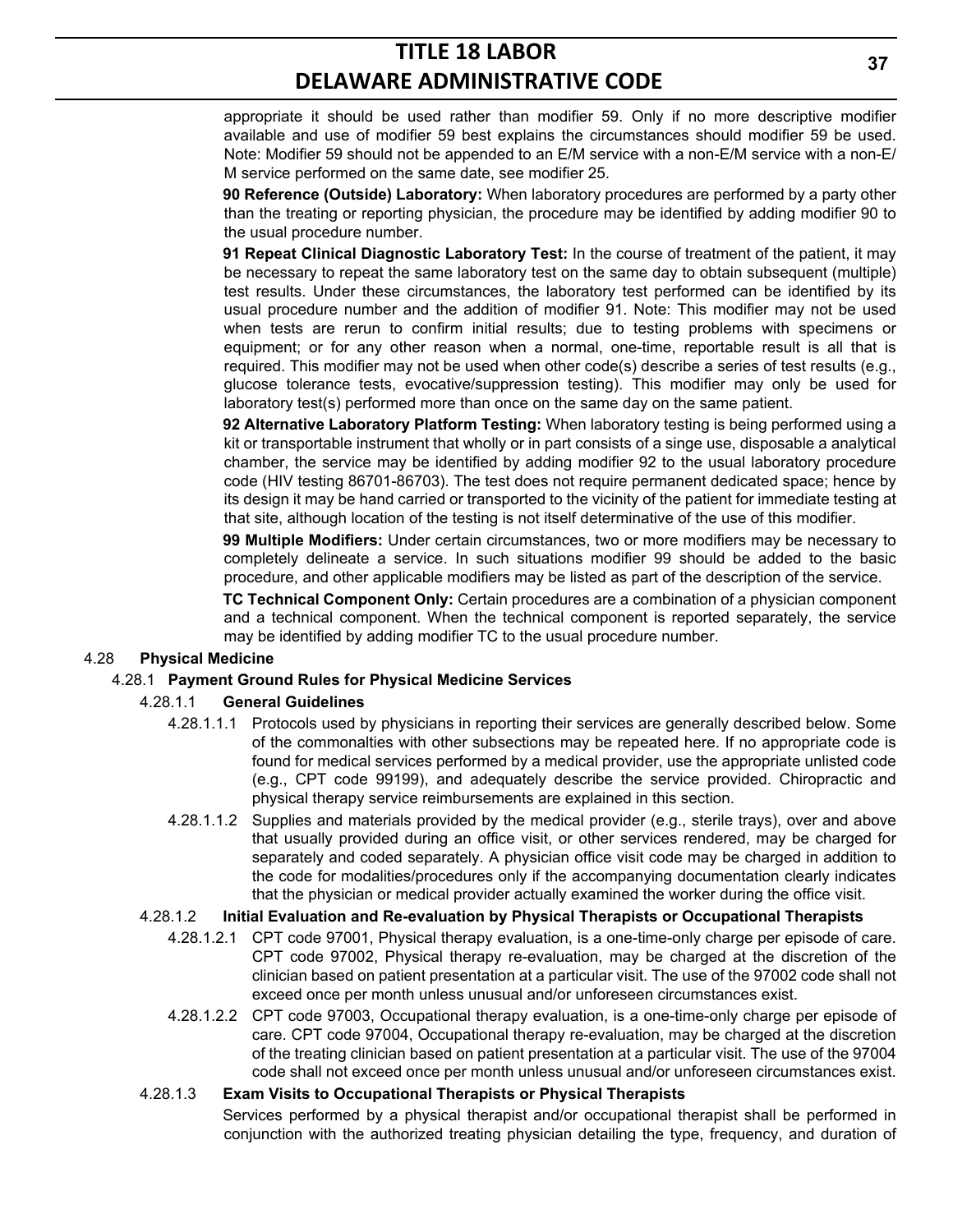therapy to be provided. Only physical therapists and/or occupational therapists procedures and services are billable.

#### 4.28.1.4 **Manipulation Codes**

Manipulation performed by physical therapists are billed under the 97140 (manual therapy) CPT code and there is no special modifier necessitated with the use of the 97140 code.

Special codes are designated for use by chiropractors and osteopaths to bill for manipulation services. When billing for manipulation services, licensed chiropractors may bill using CPT codes 98940–98943. Licensed osteopaths may bill using CPT codes 98925–98929. The chiropractic manipulative treatment codes include a pre manipulation patient assessment. Additional evaluation and management (E/M) services may be reported separately using modifier 25, if the injured employee's condition requires a significant, separately identifiable E/M service, which is above and beyond the usual pre service and post service work associated with the procedure.

#### 4.28.1.5 **Fabrication of Orthotics**

Orthotics must be billed separately for professional fitting and supplies. CPT code 97760 must be used for a medical provider or therapist to fabricate orthotics. Custom-made orthotics and prosthetics are exempt from the medical supplies reimbursement formula; however, usual, customary, and reasonable charges will apply or by agreement of the parties. Additional medical supplies may not exceed medical supplies reimbursement formula.

#### 4.28.1.6 **TENS Units**

TENS units (transcutaneous electrical nerve stimulation) must be prescribed by the authorized treating physician. Rental equipment is subject to usual, customary, and reasonable charges or by agreement. Rental equipment is exempt from the reimbursement formula. The purchase of such units will be subject to durable/medical supplies reimbursement formula utilizing the appropriate.

#### 4.28.2 **Payment Modifiers for Physical Medicine Services**

- 4.28.2.1 A modifier indicates a service or procedure performed has been altered by some specific circumstance but has not changed its definition or code. The modifying circumstance shall be identified by the appropriate modifier following the procedure code. When two modifiers are applicable to a single code, indicate each modifier on the bill. If more than one modifier is used, place the "Multiple Modifiers" modifier 99 immediately after the procedure code. This indicates that one or more additional modifier codes will follow. Only certain modifiers in each of the categories (Evaluation and Management, Anesthesia, Surgery, Pathology/Laboratory, Radiology, General Medicine, and Physical Medicine) will be recognized for reimbursement purposes.
- 4.28.2.2 The modifiers listed below may differ from those published by the American Medical Association. Medical providers submitting workers' compensation billing shall use only the modifiers set out in the fee schedule.
- 4.28.2.3 The following modifiers will be recognized for reimbursement by the fee schedule for physical medicine services codes:

**22 Increased Procedural Services:** When the work required to provide a service is substantially greater than typically required, it may be identified by adding modifier 22 to the usual procedure code. Documentation must support the substantial additional work and the reason for the additional work (i.e., increased intensity, time, technical difficulty of procedure, and severity of patient's condition, physical and mental effort required). Note: This modifier should not be appended to an E/M. Add an additional 20% to the value of the procedure code when billed with this modifier.

**24 Unrelated Evaluation and Management Service by the Same Physician during a Postoperative Period:** The physician may need to indicate that an evaluation and management service was performed during a postoperative period for a reason(s) unrelated to the original procedure. This circumstance may be reported by adding modifier 24 to the appropriate level of E/ M service.

**26 Professional Component Only:** Certain procedures are a combination of a physician component and a technical component. When the physician component is reported separately, the service may be identified by adding modifier 26 to the usual procedure number.

**52 Reduced Services:** Under certain circumstances, a service or procedure is partially reduced or eliminated at the physician's discretion. Under these circumstances, the service provided can be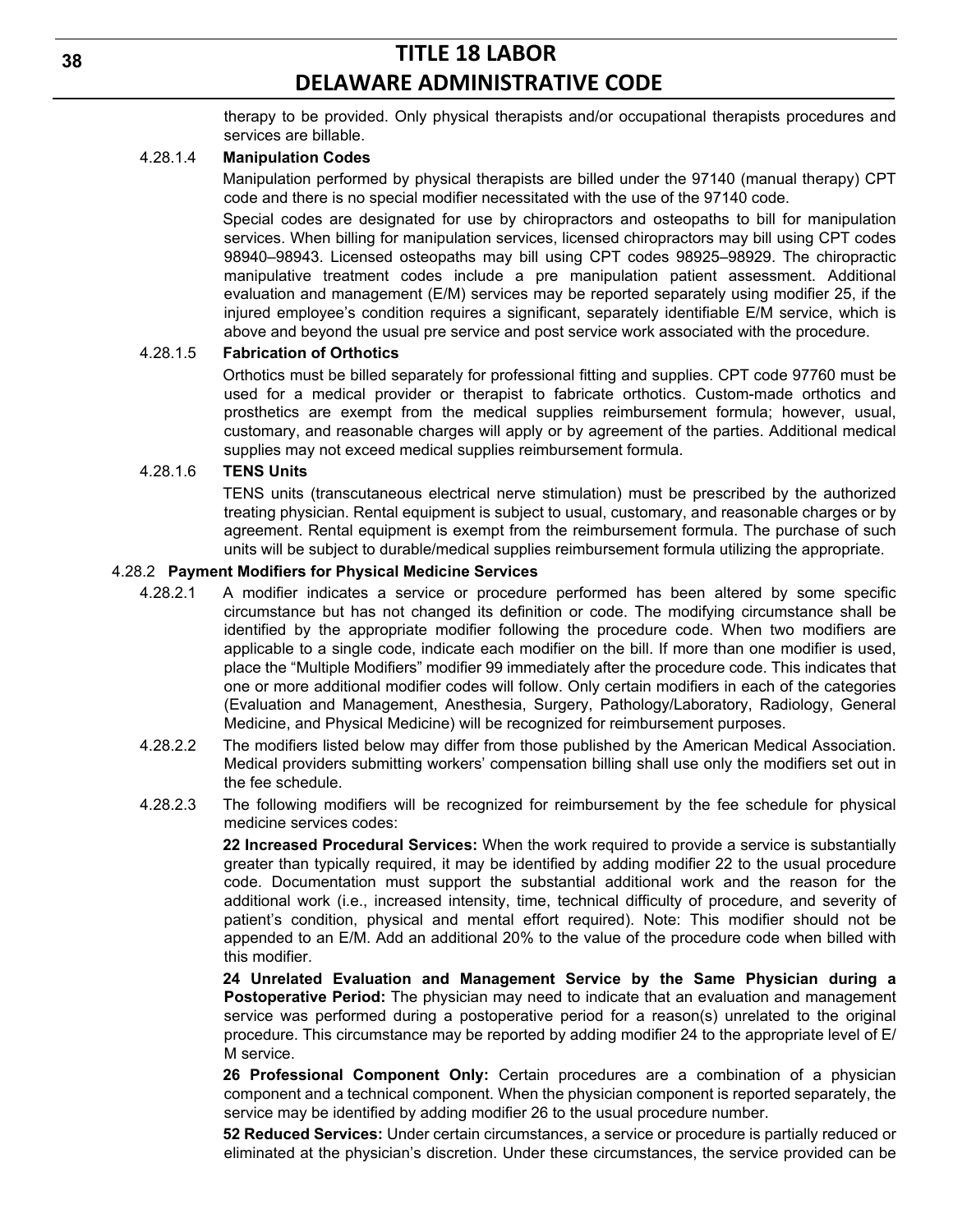identified by its usual procedure number and the addition of modifier 52 signifying that the service is reduced. This provides a means of reporting reduced services without disturbing the identification of the basic service. Note: For hospital outpatient reporting of a previously scheduled procedure/service that is partially reduced or cancelled as a result of extenuating circumstances or those that threaten the well-being of the patient prior to or after administration of anesthesia, see modifiers 73 and 74 (see modifiers approved for ASC hospital outpatient use).

**53 Discontinued Procedure:** Under certain circumstances, the physician may elect to end a surgical or diagnostic procedure. Due to extenuating circumstances or those that threaten the wellbeing of the patient, it may be necessary to indicate that a surgical or diagnostic procedure was started but discontinued. This circumstance may be reported by adding modifier 53 to the code for the discontinued procedure. Note: This modifier is not used to report the elective cancellation of a procedure before the patient's anesthesia induction and/or surgical preparation in the operating suite. For outpatient hospital/ambulatory surgery center (ASC) reporting of a previously scheduled procedure/service that is partially reduced or cancelled as a result of extenuating circumstances or those that threaten the well-being of the patient prior to or after administration of anesthesia, see modifiers 73 and 74 (see modifiers approved for ASC hospital outpatient use).

**59 Distinct Procedural Service:** Under certain circumstances, it may be necessary to indicate that a procedure or service was distinct or independent from other non-E/M services that are not normally reported together but are appropriate under the circumstances. Documentation must support a different session, different procedure or surgery, different site or organ system, separate incision or excision, separate lesion, organ system, separate incision or excision, separate lesion, or separate injury (or area of injury in extensive injuries) not ordinarily encountered or performed on the same day by the same individual. However, when another already established modifier is appropriate it should be used rather than modifier 59. Only if no more descriptive modifier available and use of modifier 59 best explains the circumstances should modifier 59 be used. Note: Modifier 59 should not be appended to an E/M service with a non-E/M service with a non-E/ M service performed on the same date, see modifier 25.

**99 Multiple Modifiers:** Under certain circumstances, two or more modifiers may be necessary to completely delineate a service. In such situations modifier 99 should be added to the basic procedure, and other applicable modifiers may be listed as part of the description of the service.

### 4.29 **Durable Medical Equipment and Supplies**

- 4.29.1 The maximum allowable payment for health care treatment and procedures shall be the lesser of the health care provider's actual charges or ninety percent (90%) of the 75<sup>th</sup> percentile of actual charges within the geozip where the service or treatment is rendered, utilizing information contained in employers' and insurance carriers' national databases. If an employer or insurance carrier contracts with a provider for the purpose of providing services under the Act, the rate negotiated in such contract shall prevail.
- 4.29.2 Whenever the health care payment system does not set a specific fee for a procedure, treatment or service in the schedule, the amount of reimbursement shall be eighty-five percent (85%) of actual charge ("POC 85"), which actual charge will be fixed as of 10/31/06 and subsequent to such date will be subject to verification, audit and/or review by the Department of Insurance. Reasonable costs of such review or audit shall be reimbursed to the Department of Insurance by the health care provider whose billing is audited.
- 4.29.3 The payment system will be adjusted yearly pursuant to 19 **Del.C.** §2322B(14).
- 4.29.4 Certain supplies and materials are to be provided by the physician that are usually included with the visit or other services performed. Fees covering ordinary dressings, materials or drugs used in diagnosis and treatment shall not be charged for separately, but shall be included in the amount for the office or hospital treatment. If the record of the case shows that it was necessary to use an extraordinary amount of dressing material or drugs, these will be paid for using – HCPCS Level II Codes.
- 4.30 The OWC Preferred Drug List

## **OWC PREFERRED DRUG LIST**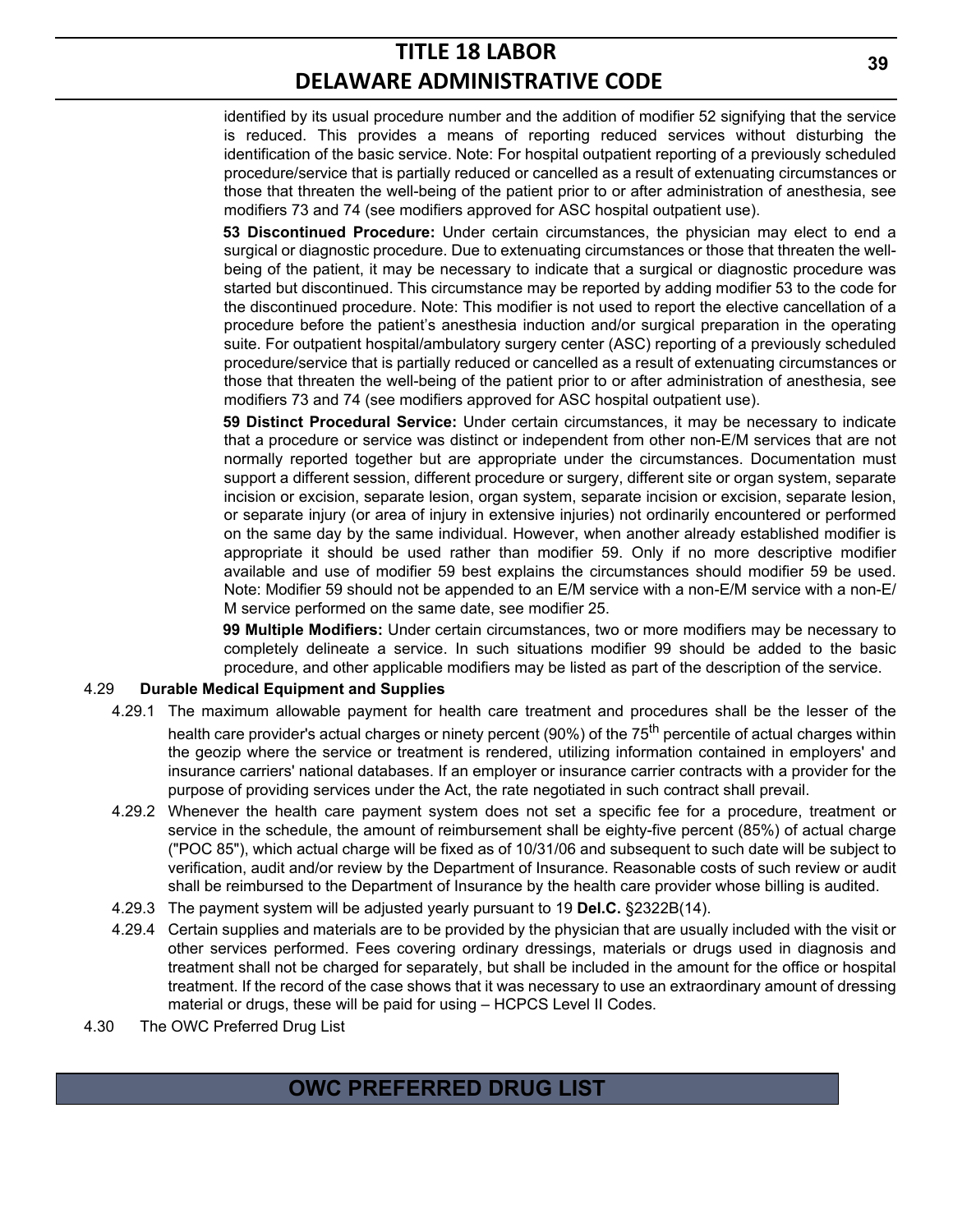Use the formulary below only for NSAID analgesics, opiod analagesics, skeletal muscle relaxants. Physicians are encouraged to prescribe generic drugs. If the physician feels it is medically necessary to prescribe a nonpreferred drug and there is no generic equivalent then it can be done without prior authorization. Please note that the Reference Trade Name listed below is used only as an example of the generic drug.

 The use of sustained release/controlled release medication may be used when a continuous around-the-clock analgesic is needed for moderate to severe pain requiring treatment for an extended period of time.

| <b>ANALGESICS: NSAIDS</b>                 |                                    |  |  |  |  |
|-------------------------------------------|------------------------------------|--|--|--|--|
| <b>PREFERRED DRUG</b>                     | <b>Reference Trade Name</b>        |  |  |  |  |
| DICLOFENAC POTASSIUM 50MG TABLET ORAL     | CATAFLAM 50 MG TABLET              |  |  |  |  |
| DICLOFENAC SODIUM 100MG TAB.SR 24H ORAL   | <b>VOLTAREN-XR 100 MG TABLET</b>   |  |  |  |  |
| DICLOFENAC SODIUM 25MG TABLET DR ORAL     | <b>VOLTAREN 25 MG TABLET EC</b>    |  |  |  |  |
| DICLOFENAC SODIUM 50MG TABLET DR ORAL     | <b>VOLTAREN 50 MG TABLET EC</b>    |  |  |  |  |
| DICLOFENAC SODIUM 75MG TABLET DR ORAL     | <b>VOLTAREN 75 MG TABLET EC</b>    |  |  |  |  |
| DIFLUNISAL 250MG TABLET ORAL              | DOLOBID 250MG TABLET               |  |  |  |  |
| DIFLUNISAL 500MG TABLET ORAL              | DOLOBID 500 MG TABLET              |  |  |  |  |
| ETODOLAC 200MG CAPSULE ORAL               | LODINE 200 MG CAPSULE              |  |  |  |  |
| ETODOLAC 300MG CAPSULE ORAL               | LODINE 300 MG CAPSULE              |  |  |  |  |
| ETODOLAC 400MG TAB.SR 24H ORAL            | LODINE XL 400MG TABLET SA          |  |  |  |  |
| ETODOLAC 400MG TABLET ORAL                | LODINE 400 MG TABLET               |  |  |  |  |
| ETODOLAC 500MG TAB.SR 24H ORAL            | LODINE XL 500 MG TABLET SA         |  |  |  |  |
| ETODOLAC 500MG TABLET ORAL                | <b>LODINE 500MG TABLET</b>         |  |  |  |  |
| ETODOLAC 600MG TAB.SR 24H ORAL            | LODINE XL 600MG TABLET SA          |  |  |  |  |
| FENOPROFEN CALCIUM 200MG CAPSULE ORAL     | <b>NALFON 200 MG PULVULE</b>       |  |  |  |  |
| FENOPROFEN CALCIUM 300MG CAPSULE ORAL     | NALFON 300 MG CAPSULE              |  |  |  |  |
| FENOPROFEN CALCIUM 600MG TABLET ORAL      | NALFON 600MG TABLET                |  |  |  |  |
| FLURBIPROFEN 100MG TABLET ORAL            | ANSAID 100 MG TABLET               |  |  |  |  |
| FLURBIPROFEN 50MG TABLET ORAL             | ANSAID 50MG TABLET                 |  |  |  |  |
| <b>IBUPROFEN 100MG TAB CHEW ORAL</b>      | ADVIL 100 MG TABLET CHEW           |  |  |  |  |
| <b>IBUPROFEN 100MG TABLET ORAL</b>        | <b>MOTRIN 100MG CAPLET</b>         |  |  |  |  |
| <b>IBUPROFEN 100MG/5ML GEL ORAL</b>       | ELIXSURE IB SUSPENSION             |  |  |  |  |
| <b>IBUPROFEN 100MG/5ML ORAL SUSP ORAL</b> | MOTRIN 100 MG/5 ML SUSPENSION      |  |  |  |  |
| <b>IBUPROFEN 200MG CAPSULE ORAL</b>       | ADVIL MIGRAINE 200 MG CAPSULE      |  |  |  |  |
| <b>IBUPROFEN 200MG TABLET ORAL</b>        | MOTRIN IB 200 MG CAPLET            |  |  |  |  |
| <b>IBUPROFEN 300MG TABLET ORAL</b>        | MOTRIN 300 MG TABLET               |  |  |  |  |
| <b>IBUPROFEN 400MG TABLET ORAL</b>        | <b>MOTRIN 400 MG TABLET</b>        |  |  |  |  |
| <b>IBUPROFEN 40MG/ML DROPS SUSP ORAL</b>  | MOTRIN 40MG/ML SUSP DROPS          |  |  |  |  |
| <b>IBUPROFEN 50MG TAB CHEW ORAL</b>       | <b>MOTRIN 50MG TABLET CHEWABLE</b> |  |  |  |  |
| IBUPROFEN 600MG TABLET ORAL               | MOTRIN 600 MG TABLET               |  |  |  |  |
| <b>IBUPROFEN 800MG TABLET ORAL</b>        | <b>MOTRIN 800 MG TABLET</b>        |  |  |  |  |
| <b>INDOMETHACIN 25MG CAPSULE ORAL</b>     | <b>INDOCIN 25MG CAPSULE</b>        |  |  |  |  |
| INDOMETHACIN 25MG/5ML ORAL SUSP ORAL      | INDOCIN 25 MG/5 ML SUSPENSION      |  |  |  |  |
| INDOMETHACIN 50MG CAPSULE ORAL            | <b>INDOCIN 50MG CAPSULE</b>        |  |  |  |  |
| INDOMETHACIN 50MG RECTAL SUPPOSITORY      | <b>INDOCIN 50 MG SUPPOSITORY</b>   |  |  |  |  |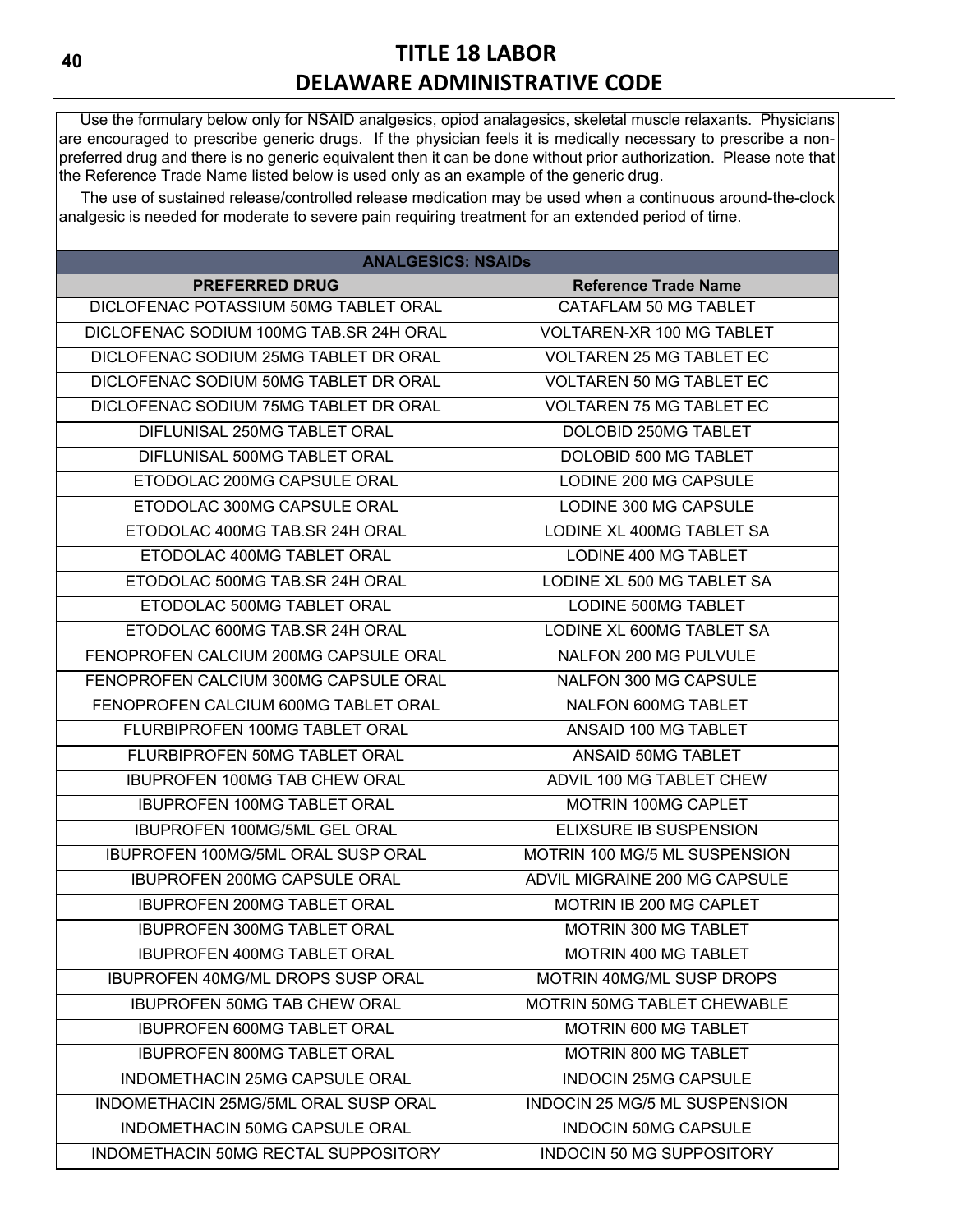| INDOMETHACIN 75MG CAPSULE SA ORAL                     | <b>INDOCIN SR 75MG CAPSULE SA</b> |  |  |  |  |
|-------------------------------------------------------|-----------------------------------|--|--|--|--|
| KETOPROFEN 100MG PELLETED 24HR CAPSULE<br><b>ORAL</b> | ORUVAIL 100MG CAPSULE SA          |  |  |  |  |
| KETOPROFEN 12.5MG TABLET ORAL                         | ORUDIS KT 12.5 MG TABLET          |  |  |  |  |
| KETOPROFEN 150MG PELLETED 24HR CAPSULE<br><b>ORAL</b> | ORUVAIL 150MG CAPSULE SA          |  |  |  |  |
| KETOPROFEN 200MG PELLETED 24HR CAPSULE<br><b>ORAL</b> | ORUVAIL 200 MG CAPSULE SA         |  |  |  |  |
| KETOPROFEN 25MG CAPSULE ORAL                          | <b>ORUDIS 25MG CAPSULE</b>        |  |  |  |  |
| KETOPROFEN 50MG CAPSULE ORAL                          | ORUDIS 50MG CAPSULE               |  |  |  |  |
| KETOPROFEN 75MG CAPSULE ORAL                          | ORUDIS 75MG CAPSULE               |  |  |  |  |
| KETOROLAC TROMETHAMINE 10MG TABLET ORAL               | <b>TORADOL 10 MG TABLET</b>       |  |  |  |  |
| MECLOFENAMATE SODIUM 100MG CAPSULE ORAL               | MECLOMEN 100MG CAPSULE            |  |  |  |  |
| MECLOFENAMATE SODIUM 50MG CAPSULE ORAL                | MECLOMEN 50MG CAPSULE             |  |  |  |  |
| NABUMETONE 500MG TABLET ORAL                          | <b>RELAFEN 500 MG TABLET</b>      |  |  |  |  |
| NABUMETONE 750MG TABLET ORAL                          | <b>RELAFEN 750 MG TABLET</b>      |  |  |  |  |
| NAPROXEN 125MG/5ML ORAL SUSP ORAL                     | NAPROSYN 125 MG/5 ML SUSPENSION   |  |  |  |  |
| NAPROXEN 250MG TABLET ORAL                            | NAPROSYN 250 MG TABLET            |  |  |  |  |
| NAPROXEN 375MG TABLET DELAYED-RELEASE ORAL            | EC-NAPROSYN 375 MG TABLET         |  |  |  |  |
| NAPROXEN 375MG TABLET ORAL                            | NAPROSYN 375 MG TABLET            |  |  |  |  |
| NAPROXEN 500MG TABLET DELAYED-RELEASE ORAL            | EC-NAPROSYN 500 MG TABLET         |  |  |  |  |
| NAPROXEN 500MG TABLET ORAL                            | NAPROSYN 500 MG TABLET            |  |  |  |  |
| NAPROXEN SODIUM 220MG TABLET ORAL                     | ALEVE 220 MG TABLET               |  |  |  |  |
| NAPROXEN SODIUM 275MG TABLET ORAL                     | ANAPROX 275 MG TABLET             |  |  |  |  |
| NAPROXEN SODIUM 550MG TABLET ORAL                     | ANAPROX DS 550 MG TABLET          |  |  |  |  |
| NAPROXEN SODIUM 550MG TABLET SA ORAL                  | NAPRELAN 500 TABLET SA            |  |  |  |  |
| OXAPROZIN 600MG TABLET ORAL                           | DAYPRO 600 MG CAPLET              |  |  |  |  |
| PIROXICAM 10MG CAPSULE ORAL                           | FELDENE 10 MG CAPSULE             |  |  |  |  |
| PIROXICAM 20MG CAPSULE ORAL                           | FELDENE 20MG CAPSULE              |  |  |  |  |
| PREDNISONE TAB5 MG                                    | STERAPRED 5MG UNIPACK             |  |  |  |  |
| PREDNISONE TAB10 MG                                   | <b>STERAPRED DS UNIPACK</b>       |  |  |  |  |
| SALSALATE 500MG, 750MG CAPSULE/TABLET                 | <b>DISALCID CAPSULE/TABLET</b>    |  |  |  |  |
| <b>SULINDAC 150MG TABLET ORAL</b>                     | <b>CLINORIL 150MG TABLET</b>      |  |  |  |  |
| SULINDAC 200MG TABLET ORAL                            | CLINORIL 200 MG TABLET            |  |  |  |  |
| TOLMETIN SODIUM 200MG TABLET ORAL                     | TOLECTIN 200MG TABLET             |  |  |  |  |
| TOLMETIN SODIUM 400MG CAPSULE ORAL                    | TOLECTIN DS 400MG CAPSULE         |  |  |  |  |
| TOLMETIN SODIUM 600MG TABLET ORAL                     | <b>TOLECTIN 600MG TABLET</b>      |  |  |  |  |
| <b>SKELETAL MUSCLE RELAXANTS</b>                      |                                   |  |  |  |  |
| <b>PREFERRED DRUG</b>                                 | <b>Reference Trade Name</b>       |  |  |  |  |
| <b>BACLOFEN 10MG TABLET ORAL</b>                      | <b>LIORESAL 10MG TABLET</b>       |  |  |  |  |
| BACLOFEN 20MG TABLET ORAL                             | LIORESAL 20MG TABLET              |  |  |  |  |
| CHLORZOXAZONE 250MG TABLET ORAL                       | REMULAR-S 250MG TABLET            |  |  |  |  |
| CHLORZOXAZONE 500MG TABLET ORAL                       | PARAFON FORTE DSC 500MG CAPSULE   |  |  |  |  |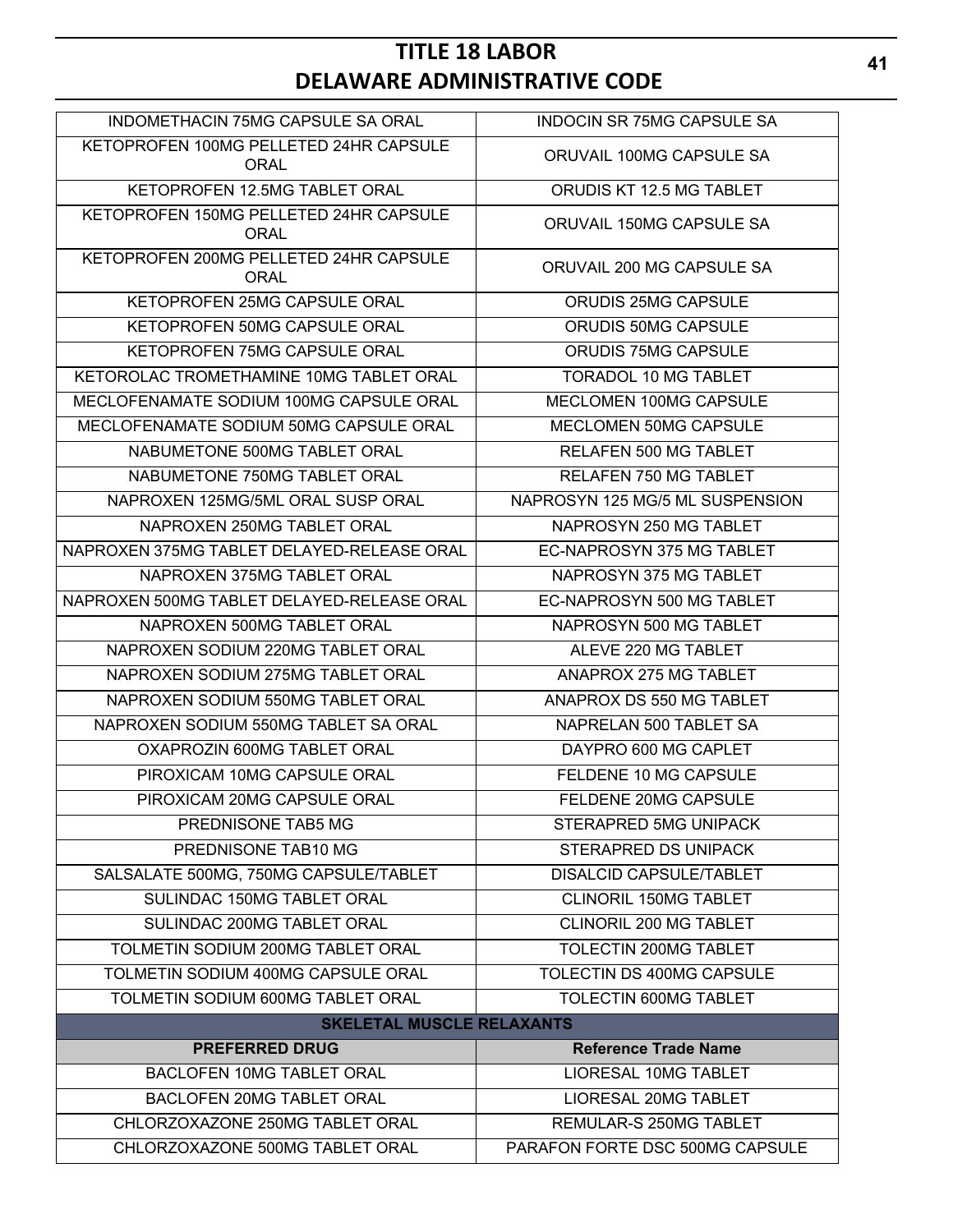| CYCLOBENZAPRINE HCL 10MG TABLET ORAL                           | FLEXERIL 10 MG TABLET                |
|----------------------------------------------------------------|--------------------------------------|
| DIAZEPAM 5 MG TABLET ORAL                                      | <b>VALIMUM 5 MG TABLET</b>           |
| METHOCARBAMOL 500MG TABLET ORAL                                | ROBAXIN 500 MG TABLET                |
| METHOCARBAMOL 750MG TABLET ORAL                                | ROBAXIN-750 TABLET                   |
| METHOCARBAMOL/ASPIRIN 400-325MG TABLET ORAL                    | ROBAXISAL TABLET                     |
| ORPHENADRINE CITRATE 100MG TABLET SA ORAL                      | NORFLEX 100 MG TABLET SA             |
| ORPHENADRINE/ASPIRIN/CAFFEINE 25-385-30 TABLET                 |                                      |
| ORAL                                                           | NORGESIC TABLET                      |
| ORPHENADRINE/ASPIRIN/CAFFEINE 50-770-60 TABLET<br><b>ORAL</b>  | NORGESIC FORTE TABLET                |
| TIZANIDINE HCL 2MG TABLET ORAL                                 | ZANAFLEX 2 MG TABLET                 |
| TIZANIDINE HCL 4MG TABLET ORAL                                 | ZANAFLEX 4 MG TABLET                 |
| <b>OPOID ANALGESICS</b>                                        |                                      |
| <b>PREFERRED DRUG</b>                                          | <b>Reference Trade Name</b>          |
| BUTORPHANOL TARTRATE 10MG/ML SPRAY NASAL                       | STADOL NS 10MG/ML SPRAY              |
| CODEINE PHOS 15MG/5ML SOLUTION ORAL                            | N/A                                  |
| CODEINE PHOS 30MG TABLET SOL ORAL                              | N/A                                  |
| CODEINE PHOS 60MG TABLET SOL ORAL                              | N/A                                  |
| CODEINE PHOS/ACETAMINOPHEN 12-120MG/5 ELIXIR<br><b>ORAL</b>    | <b>TYLENOL W/CODEINE ELIXIR</b>      |
| CODEINE PHOS/ACETAMINOPHEN 12-120MG/5 ORAL<br><b>SUSP ORAL</b> | CAPITAL W/CODEINE ORAL SUSPENSION    |
| CODEINE PHOS/ACETAMINOPHEN 15-300MG TABLET<br><b>ORAL</b>      | <b>TYLENOL W/CODEINE #2 TABLET</b>   |
| CODEINE PHOS/ACETAMINOPHEN 30-300MG TABLET<br><b>ORAL</b>      | <b>TYLENOL W/CODEINE #3 TABLET</b>   |
| CODEINE PHOS/ACETAMINOPHEN 30-650MG TABLET<br><b>ORAL</b>      | PHENAPHEN-650 W/CODEINE TABLET       |
| CODEINE PHOS/ACETAMINOPHEN 60-300MG TABLET<br><b>ORAL</b>      | <b>TYLENOL W/CODEINE #4 TABLET</b>   |
| CODEINE PHOS/ASPIRIN 30-325MG TABLET ORAL                      | <b>EMPIRIN W/CODEINE 30MG TABLET</b> |
| CODEINE PHOS/ASPIRIN 60-325MG TABLET ORAL                      | EMPIRIN W/CODEINE 60MG TABLET        |
| <b>CODEINE SULF 15MG TABLET ORAL</b>                           | N/A                                  |
|                                                                |                                      |
| CODEINE SULF 30MG TABLET ORAL                                  | N/A                                  |
| CODEINE SULF 60MG TABLET ORAL                                  | N/A                                  |
| CODEINE/APAP/CAFFEIN/BUTALB 30MG CAPSULE<br><b>ORAL</b>        | <b>FIORICET W/CODEINE CAPSULE</b>    |
| CODEINE/ASA/CAFFEINE/BUTALB 30MG CAPSULE<br><b>ORAL</b>        | FIORINAL/CODEINE #3 CAPSULE          |
| HYDROCODONE BIT/ACETAMINOPHEN 10-250MG<br><b>TABLET ORAL</b>   | STAGESIC-10 CAPLET                   |
| HYDROCODONE BIT/ACETAMINOPHEN 10-325MG<br><b>TABLET ORAL</b>   | NORCO 10/325 TABLET                  |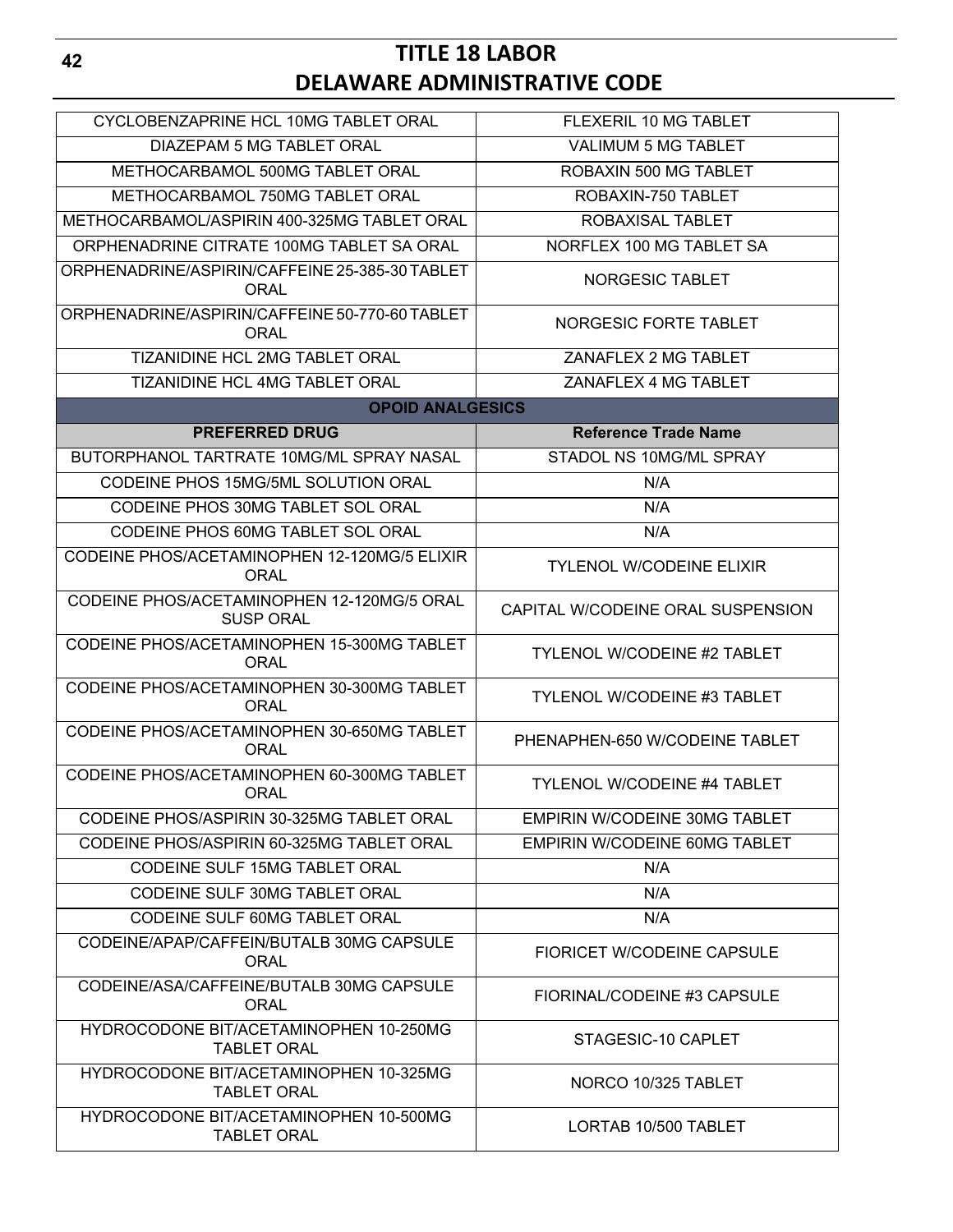| HYDROCODONE BIT/ACETAMINOPHEN 10-650MG<br><b>TABLET ORAL</b>    | LORCET 10/650 TABLET        |
|-----------------------------------------------------------------|-----------------------------|
| HYDROCODONE BIT/ACETAMINOPHEN 10-660MG<br><b>TABLET ORAL</b>    | <b>VICODIN HP TABLET</b>    |
| HYDROCODONE BIT/ACETAMINOPHEN 10-750MG<br><b>TABLET ORAL</b>    | MAXIDONE 10/750 MG TABLET   |
| HYDROCODONE BIT/ACETAMINOPHEN 2.5-167/5<br><b>ELIXIR ORAL</b>   | <b>LORTAB ELIXIR</b>        |
| HYDROCODONE BIT/ACETAMINOPHEN 2.5-167/5<br><b>SOLUTION ORAL</b> | N/A                         |
| HYDROCODONE BIT/ACETAMINOPHEN 2.5-500MG<br><b>TABLET ORAL</b>   | LORTAB 2.5/500 TABLET       |
| HYDROCODONE BIT/ACETAMINOPHEN 5-325MG<br><b>TABLET ORAL</b>     | NORCO 5/325 TABLET          |
| HYDROCODONE BIT/ACETAMINOPHEN 5-500MG<br><b>CAPSULE ORAL</b>    | LORCET HD CAPSULE           |
| HYDROCODONE BIT/ACETAMINOPHEN 5-500MG<br><b>TABLET ORAL</b>     | VICODIN 5/500 TABLET        |
| HYDROCODONE BIT/ACETAMINOPHEN 7.5-325MG<br><b>TABLET ORAL</b>   | NORCO 7.5/325 TABLET        |
| HYDROCODONE BIT/ACETAMINOPHEN 7.5-500MG<br><b>TABLET ORAL</b>   | LORTAB 7.5/500 TABLET       |
| HYDROCODONE BIT/ACETAMINOPHEN 7.5-650MG<br><b>TABLET ORAL</b>   | <b>LORCET PLUS TABLET</b>   |
| HYDROCODONE BIT/ACETAMINOPHEN 7.5-750MG<br><b>TABLET ORAL</b>   | <b>VICODIN ES TABLET</b>    |
| HYDROCODONE BIT/ASPIRIN 5-500MG TABLET ORAL                     | <b>LORTAB ASA TABLET</b>    |
| HYDROMORPHONE HCL 1MG/ML LIQUID ORAL                            | DILAUDID-5 1 MG/ML LIQUID   |
| HYDROMORPHONE HCL 2MG TABLET ORAL                               | <b>DILAUDID 2 MG TABLET</b> |
| HYDROMORPHONE HCL 4MG TABLET ORAL                               | <b>DILAUDID 4 MG TABLET</b> |
| HYDROMORPHONE HCL 8MG TABLET ORAL                               | <b>DILAUDID 8 MG TABLET</b> |
| IBUPROFEN/HYDROCODONE BIT 200-7.5MG TABLET<br><b>ORAL</b>       | <b>VICOPROFEN TABLET</b>    |
| MEPERIDINE HCL 100MG TABLET ORAL                                | DEMEROL 100MG TABLET        |
| MEPERIDINE HCL 50MG TABLET ORAL                                 | DEMEROL 50 MG TABLET        |
| MEPERIDINE HCL 50MG/5ML SYRUP ORAL                              | DEMEROL 50 MG/5 ML SYRUP    |
| MEPERIDINE HCL/PROMETH HCL 50-25MG CAPSULE<br><b>ORAL</b>       | MEPROZINE 50/25 CAPSULE     |
| METHADONE HCL 10MG TABLET ORAL                                  | DOLOPHINE HCL 10 MG TABLET  |
| <b>OPIOID ANALGESICS</b>                                        |                             |
| <b>PREFERRED DRUG</b>                                           | <b>Reference Trade Name</b> |
| METHADONE HCL 10MG/5ML SOLUTION ORAL                            | N/A                         |
| METHADONE HCL 10MG/ML ORAL CONC. ORAL                           | METHADOSE 10 MG/ML ORAL CON |
| METHADONE HCL 40MG TABLET SOL ORAL                              | METHADOSE 40 MG TABLET DISP |
| METHADONE HCL 5MG TABLET ORAL                                   | DOLOPHINE HCL 5 MG TABLET   |
| METHADONE HCL 5MG/5ML SOLUTION ORAL                             | N/A                         |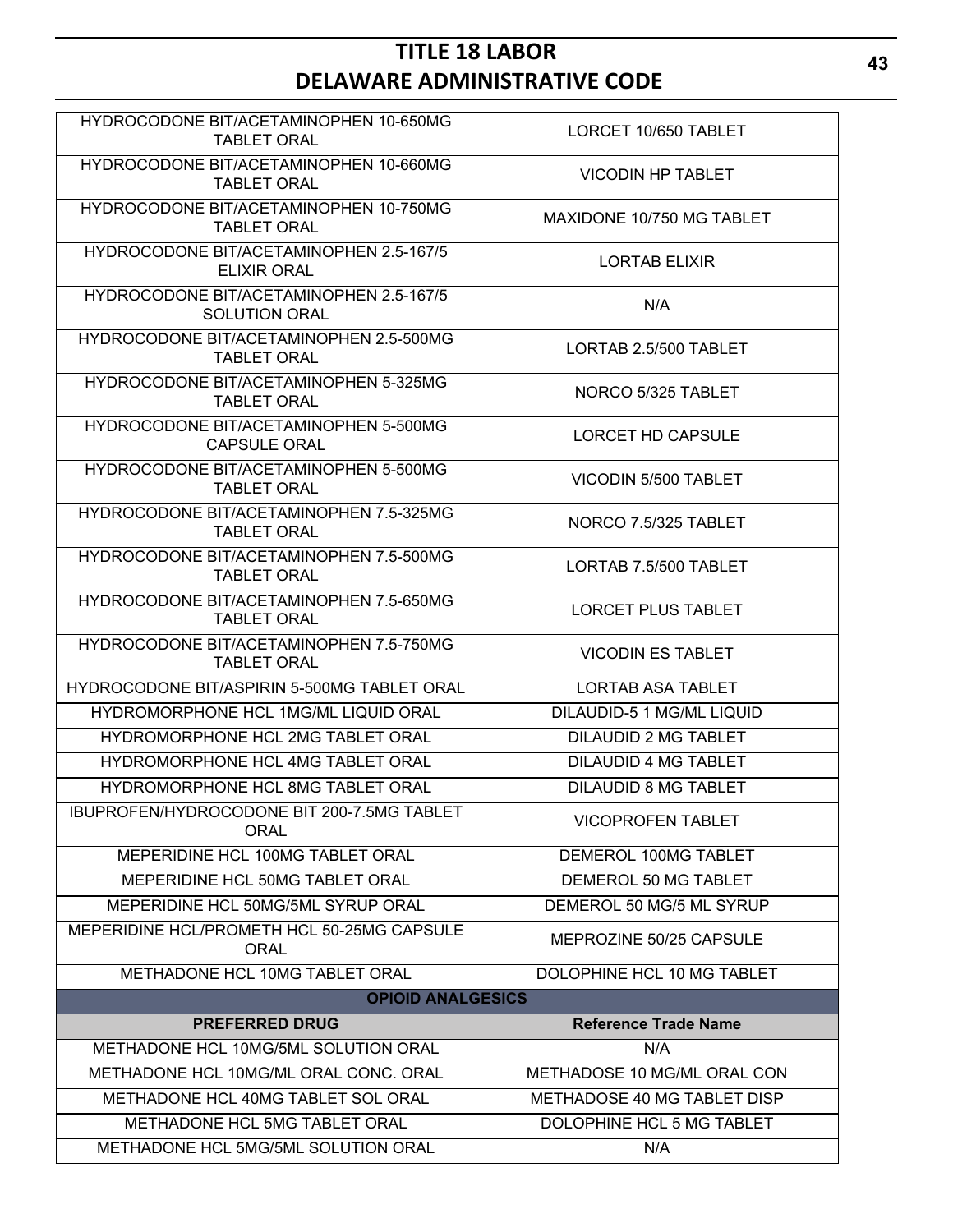| MORPHINE SULFATE 10MG RECTAL SUPPOSITORY                       | ROXANOL 10MG SUPPOSITORY      |
|----------------------------------------------------------------|-------------------------------|
| MORPHINE SULFATE 10MG SOLUBLE TABLET                           | N/A                           |
| MORPHINE SULFATE 10MG/5ML SOLUTION ORAL                        | MSIR 10 MG/5 ML ORAL SOLUTION |
| MORPHINE SULFATE 15MG SOLUBLE TABLET                           | N/A                           |
| MORPHINE SULFATE 15MG TABLET ORAL                              | <b>MSIR 15MG TABLET</b>       |
| MORPHINE SULFATE 20MG RECTAL SUPPOSITORY                       | ROXANOL 20MG SUPPOSITORY      |
| MORPHINE SULFATE 20MG/5ML SOLUTION ORAL                        | MSIR 20 MG/5 ML ORAL SOLUTION |
| MORPHINE SULFATE 20MG/ML SOLUTION ORAL                         | ROXANOL 20 MG/ML SOLUTION     |
| MORPHINE SULFATE 30MG RECTAL SUPPOSITORY                       | ROXANOL 30MG SUPPOSITORY      |
| MORPHINE SULFATE 30MG SOLUBLE TABLET                           | N/A                           |
| MORPHINE SULFATE 30MG TABLET ORAL                              | <b>MSIR 30MG TABLET</b>       |
| MORPHINE SULFATE 5MG RECTAL SUPPOSITORY                        | ROXANOL 5MG SUPPOSITORY       |
| OXYCODONE HCL 15MG TABLET ORAL                                 | ROXICODONE 15 MG TABLET       |
| OXYCODONE HCL 20MG/ML ORAL CONC. ORAL                          | OXYFAST 20 MG/ML SOLUTION     |
| OXYCODONE HCL 30MG TABLET ORAL                                 | ROXICODONE 30 MG TABLET       |
| OXYCODONE HCL 5MG CAPSULE ORAL                                 | OXYIR 5 MG CAPSULE            |
| OXYCODONE HCL 5MG TABLET ORAL                                  | ROXICODONE 5 MG TABLET        |
| OXYCODONE HCL 5MG/5ML SOLUTION ORAL                            | ROXICODONE 5 MG/5 ML SOLUTION |
| OXYCODONE HCL/ACETAMINOPHEN 10-325MG<br><b>TABLET ORAL</b>     | PERCOCET 10/325 MG TABLET     |
| OXYCODONE HCL/ACETAMINOPHEN 10-650MG<br><b>TABLET ORAL</b>     | PERCOCET 10/650 MG TABLET     |
| OXYCODONE HCL/ACETAMINOPHEN 2.5-325MG<br><b>TABLET ORAL</b>    | PERCOCET 2.5/325 MG TABLET    |
| OXYCODONE HCL/ACETAMINOPHEN 5-325/5ML<br><b>SOLUTION ORAL</b>  | ROXICET 5/325 ORAL SOLUTION   |
| OXYCODONE HCL/ACETAMINOPHEN 5-325MG TABLET<br>ORAL             | PERCOCET 5/325 MG TABLET      |
| OXYCODONE HCL/ACETAMINOPHEN 5-500MG<br><b>CAPSULE ORAL</b>     | <b>TYLOX 5/500 CAPSULE</b>    |
| OXYCODONE HCL/ACETAMINOPHEN 7.5-325MG<br><b>TABLET ORAL</b>    | PERCOCET 7.5/325 MG TABLET    |
| OXYCODONE HCL/ACETAMINOPHEN 7.5-500MG<br><b>TABLET ORAL</b>    | PERCOCET 7.5/500 MG TABLET    |
| OXYCODONE/ASPIRIN 4.88-325MG TABLET ORAL                       | PERCODAN TABLET               |
| OXYMORPHONE HCL 5MG RECTAL SUPPOSITORY                         | NUMORPHAN 5 MG SUPPOSITORY    |
| PENTAZOCINE/ACETAMINOPHEN CAPLET                               | <b>TALACEN CAPLET</b>         |
| PENTAZOCINE/NALOXONE TABLET                                    | <b>TALWIN NX TABLET</b>       |
| PROPOXYPHENE HCL 65MG CAPSULE ORAL                             | DARVON 65 MG PULVULE          |
| PROPOXYPHENE HCL/ACETAMINOPHEN 65-650MG<br><b>TABLET ORAL</b>  | WYGESIC 65/650 TABLET         |
| PROPOXYPHENE HCL/ASA/CAFFEINE 32-389-32<br><b>CAPSULE ORAL</b> | DARVON COMPOUND-32 PULVULE    |
| PROPOXYPHENE HCL/ASA/CAFFEINE 65-389<br><b>CAPSULE ORAL</b>    | DARVON COMPOUND-65 PULVULE    |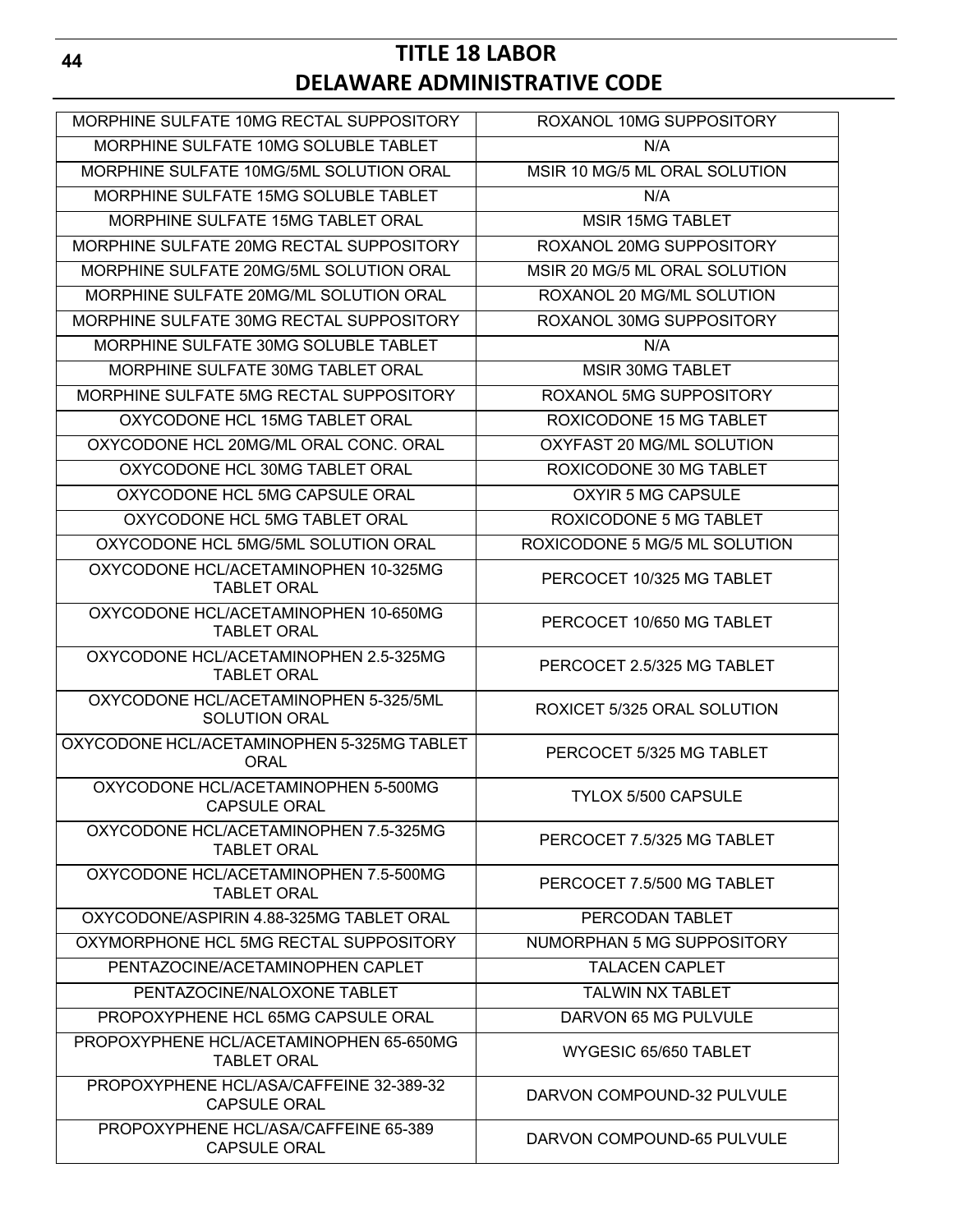| PROPOXYPHENE NAPSYL 100MG TABLET ORAL                      | DARVON-N 100 MG TABLET      |
|------------------------------------------------------------|-----------------------------|
| PROPOXYPHENE/ACETAMINOPHEN 100-325MG<br><b>TABLET ORAL</b> | TRYCET 100/325 MG TABLET    |
| PROPOXYPHENE/ACETAMINOPHEN 100-650MG<br><b>TABLET ORAL</b> | DARVOCET-N 100 TABLET       |
| PROPOXYPHENE/ACETAMINOPHEN 50-325MG TABLET<br>ORAL         | DARVOCET-N 50 TABLET        |
| TRAMADOL HCL 50MG TABLET ORAL                              | ULTRAM 50 MG TABLET         |
| TRAMADOL HCL/ACETAMINOPHEN 37.5-325MG<br>TABLET ORAL       | ULTRACET TABLET             |
| <b>ADJUVANTS</b>                                           |                             |
| <b>PREFERRED DRUG</b>                                      | <b>Reference Trade Name</b> |
| AMITRIPTYLINE HCL 10MG, 25MG, 50MG, 75MG, 100MG            | <b>ELAVIL TABLETS</b>       |
| DESYREL TABLETS 50MG, 100MG                                | <b>TAZADONE HCL</b>         |
| GABAPENTIN CAPSULES 100MG, 300MG, 400MG                    | NEURONTIN CAPSULES          |
| NORTRIPTYLINE HCL CAPSULES 10MG, 25MG, 50MG,<br>75MG       | <b>PAMELOR CAPSULES</b>     |
| 12 DE Reg. 1515 (06/01/09)<br>13 DE Reg. 1558 (06/01/10)   |                             |

**14 DE Reg. 1375 (06/01/11)**

#### **5.0 Utilization Review**

- 5.1 Pursuant to chapter 101, title 29 of the **Delaware Code**, the Department of Labor has developed a utilization review program with the intent of providing reference for employers, insurance carriers, and health care providers for evaluation of health care and charges. The intended purpose of utilization review services is to provide prompt resolution of issues related to treatment and/or compliance with the health care payment system or practice guidelines for those claims which have been acknowledged to be compensable, without the employer or its insurance carrier obtaining legal representation, or incurring the costs associated with legal involvement in the utilization review process.
- 5.2 An employer or insurance carrier may engage in utilization review to evaluate the quality, reasonableness and/ or necessity of proposed or provided health care services for acknowledged compensable claims. Any person conducting a utilization review program for workers' compensation shall be required to contract with the Office of Workers' Compensation once every two (2) years and certify compliance with Workers' Compensation Utilization Management Standards or Health Utilization Management Standards of Utilization Review Accreditation Council ("URAC") sufficient to achieve URAC accreditation or submit evidence of accreditation by URAC.
- 5.3 At this time, Utilization Review is limited to health care recommendations subject to practice guidelines developed by the HCAP.
- 5.4 An employer or insurance carrier may request utilization review by complying with all the terms and conditions set forth on the forms attached hereto. Upon completion and submission of the forms, information package and medical records package by the employer or insurance carrier, the designated utilization review company will review treatment to determine if it is in compliance with the practice guidelines developed by the Health Care Advisory Panel and adopted and implemented by the Department of Labor. (See Appendix A)
	- 5.4.1 The utilization review company shall be randomly selected by the Department of Labor. The utilization review company first assigned to the case will remain with that case throughout its duration. The Department of Labor will collect all documentation required to be submitted pursuant to the utilization review process and send such documentation for review to the utilization review company.
	- 5.4.2 If the claim is denied by an employer or insurance carrier for non-compliance with any applicable Practice Guideline, only the first bill for such treatment, and not all subsequent bills for the same service, need be denied and referred to utilization review.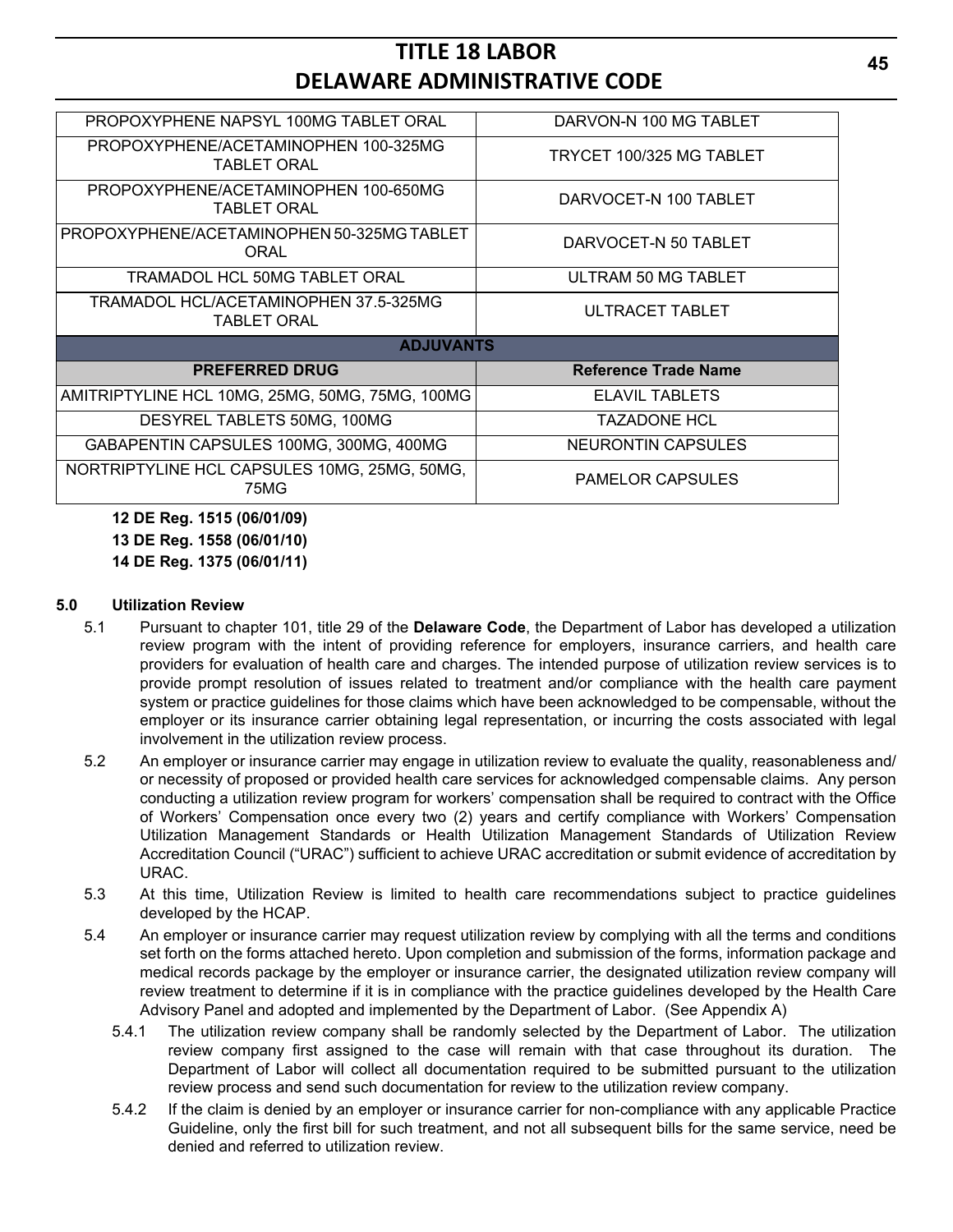- 5.4.3 In the instance of a compensable claim where the treatment is outside the applicable Practice Guideline for which the health care provider requests pre-authorization but the employer/carrier advises that it does not pre-authorize treatment, such response should be interpreted as tantamount to a denial of such treatment so that the claimant may file a Petition with the IAB to determine whether the treatment is compensable.
- 5.4.4 In the instance of a compensable claim in which open surgery is recommended by the health care provider and stated by him/her to be within the applicable Practice Guideline, the following procedure shall be followed to facilitate resolution of payment for such treatment: The operating surgeon must specify the particular surgery to be performed and must certify in writing that: (a) the surgery is causally related to the work accident, and (b) the surgery is within the Practice Guideline, with specific reference to the Practice Guideline provision relied upon.
	- 5.4.4.1 The information set forth above must be set forth by the operating surgeon in a separate written report, not through a copy of office notes and/or records. The employer/carrier must within 30 days from receipt of the above either accept/pre-authorize or deny such treatment. If the treatment is denied as non-compliant with the Practice Guidelines, it must be referred to Utilization Review within 15 days of date of denial in accordance with §2322F(h)(j). If the treatment is denied as not causally related to the compensable work accident, the claimant may file a Petition with the Industrial Accident Board to determine whether the treatment is compensable. If the employer/ carrier neither accepts/pre-authorizes nor denies the treatment within the 30-day period referenced above, then the treatment will be deemed compensable if performed.
- 5.4.5 All past, prospective and concurrent health care decisions must be reviewed and a Utilization Review determination made no later than three (3) working days from receipt of the aforementioned information by the company performing the review, for emergency care, but no later than 15 calendar days from receipt of the aforementioned information by the company performing the review.
- 5.5 If a party disagrees with the findings following utilization review, a petition may be filed with the Industrial Accident Board for *de novo* review.
	- 5.5.1 The decision of the utilization review company shall be forwarded by the Department of Labor, by Certified Mail, Return Receipt Requested, to the claimant, the health care provider in question, and the employer or its insurance carrier. A decision of the utilization review company shall be final and conclusive between the parties unless within 45 days from the date of receipt of the utilization review decision any interested party files a petition with the Industrial Accident Board for de novo review.
- 5.6 If there are no current practice guidelines applicable to the health care provided, a party may file a petition with the Industrial Accident Board seeking a determination of the appropriateness of treatment.

## **APPENDIX A**

## **DELAWARE DEPARTMENT OF LABOR MEDICAL UTILIZATION REVIEW PROGRAM REQUEST FOR UTILIZATION REVIEW** (Pursuant to **19 Del.C. §2322 F(j)**)

**PLEASE TYPE OR CLEARLY PRINT ALL INFORMATION.** All information and addresses must be verified as current and accurate.

|    | 1. Date of Request <b>Example 20</b> No. 1 No. 1 No. 1 No. 1 No. 1 No. 1 No. 1 No. 1 No. 1 No. 1 No. 1 No. 1 No. 1 No                                                                                                          |           |  |
|----|--------------------------------------------------------------------------------------------------------------------------------------------------------------------------------------------------------------------------------|-----------|--|
|    |                                                                                                                                                                                                                                |           |  |
| 3. |                                                                                                                                                                                                                                |           |  |
|    | 4. Claimant's Name                                                                                                                                                                                                             |           |  |
|    | Age___________ Sex__________                                                                                                                                                                                                   |           |  |
|    |                                                                                                                                                                                                                                | Tel. No.  |  |
|    | City                                                                                                                                                                                                                           | State Zip |  |
| 5. | Employer________________                                                                                                                                                                                                       |           |  |
| 6. | Party Requesting Review Management and the contract of the contract of the contract of the contract of the contract of the contract of the contract of the contract of the contract of the contract of the contract of the con |           |  |
|    | Primary Contact at Party's Office                                                                                                                                                                                              |           |  |
|    |                                                                                                                                                                                                                                |           |  |
|    | Address                                                                                                                                                                                                                        | Tel. No.  |  |
|    |                                                                                                                                                                                                                                |           |  |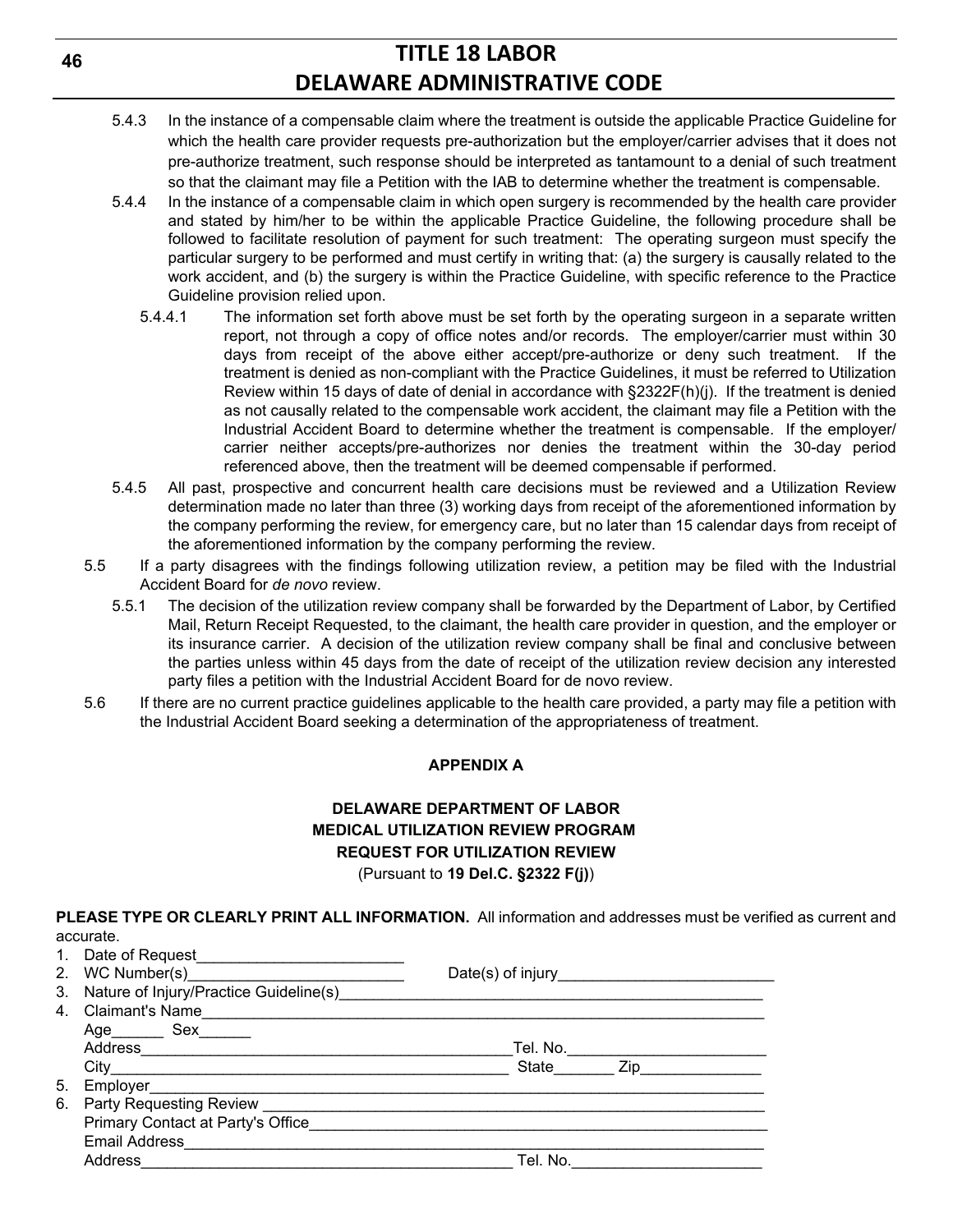| City                                                     | State _______ |                                                                                                                                                                                                                                |
|----------------------------------------------------------|---------------|--------------------------------------------------------------------------------------------------------------------------------------------------------------------------------------------------------------------------------|
| 7(a). Health Care Provider to be eviewed                 |               |                                                                                                                                                                                                                                |
| Specialty (if applicable)<br><u>Landon Communication</u> |               |                                                                                                                                                                                                                                |
|                                                          |               |                                                                                                                                                                                                                                |
| Address                                                  | Tel. No.      |                                                                                                                                                                                                                                |
| City                                                     | State _____   | Zip and the contract of the contract of the contract of the contract of the contract of the contract of the contract of the contract of the contract of the contract of the contract of the contract of the contract of the co |
| 7(b). Health Care Provider to be Reviewed                |               |                                                                                                                                                                                                                                |
| Specialty (if applicable)<br>Specialty (if applicable)   |               |                                                                                                                                                                                                                                |
| Date of first treatment                                  |               |                                                                                                                                                                                                                                |
|                                                          | Tel. No.      |                                                                                                                                                                                                                                |
| Citv                                                     | State         | $\mathsf{Zip}$                                                                                                                                                                                                                 |

 $\mathcal{L}_\text{max}$  , and the set of the set of the set of the set of the set of the set of the set of the set of the set of the set of the set of the set of the set of the set of the set of the set of the set of the set of the  $\mathcal{L}_\text{max}$  , and the set of the set of the set of the set of the set of the set of the set of the set of the set of the set of the set of the set of the set of the set of the set of the set of the set of the set of the  $\mathcal{L}_\text{max}$  , and the set of the set of the set of the set of the set of the set of the set of the set of the set of the set of the set of the set of the set of the set of the set of the set of the set of the set of the  $\mathcal{L}_\text{max}$  , and the set of the set of the set of the set of the set of the set of the set of the set of the set of the set of the set of the set of the set of the set of the set of the set of the set of the set of the  $\mathcal{L}_\text{max}$  , and the set of the set of the set of the set of the set of the set of the set of the set of the set of the set of the set of the set of the set of the set of the set of the set of the set of the set of the

 $\mathcal{L}_\text{max}$  , and the set of the set of the set of the set of the set of the set of the set of the set of the set of the set of the set of the set of the set of the set of the set of the set of the set of the set of the

8. Treatment to be reviewed: Specify the health care service to be reviewed and the timeframe within which the treatment was or will be rendered.

My signature certifies the following: (a) all names and addresses on this form have been verified as current and accurate; (b) two identical copies of associated medical material are being submitted for review; and (c) all items listed in the table of contents are in each copy of the medical material.

Print Name of Requester Signature of Requester

### **COPY THIS FORM OR REPRODUCE EXACTLY IN APPEARANCE AND CONTENT. SEE INSTRUCTIONS ON BACK**

Rev. 02/2011 1 of 2

### **REQUIRED CONTENT, PRESENTATION AND BINDING METHOD FOR ALL MATERIALS SUBMITTED FOR UTILIZATION REVIEW**

In accordance with 19 Del.C. §2322 F(j) and the regulations adopted pursuant thereto, all information and medical records submitted to the Department of Labor, Office of Workers' Compensation must represent all of the facts of this case.

### INFORMATION PACKAGE · REQUIRED CONTENT

"Completed and signed Request for Utilization Review Form.

"Proof of date of issuance of claim denial (so the Department of Labor is able to verify that Utilization Review was requested within 15 days of the date of the claim denial).

## MEDICAL RECORDS PACKAGE· REQUIRED CONTENT

Section 1. All reports, notes, etc., from provider being reviewed from the date of injury or the two (2) year period immediately preceding the treatment to be reviewed, whichever is shorter, and the time frame within which the treatment to be reviewed was or will be rendered, as submitted to the requesting party.

Section 2. All reports, notes, etc., of other treating providers from the date of injury or the one (1) year period immediately preceding the treatment to be reviewed, whichever is shorter, as submitted to the requesting party.

Section 3. All diagnostic test results from the date of injury or the two (2) year period immediately preceding the treatment to be reviewed, whichever is shorter, as submitted to the requesting party.

NOTE Do not include copies of any billing statements or comments/instructions directed to the Utilization Review panel. All material must be presented in identified sections; each section's content must be presented in chronological order.

### REQUIRED PRESENTATION AND BINDING METHOD FOR ALL SUBMITTED MATERIALS

a. All submitted material must be presented in two (2) identical bound copies.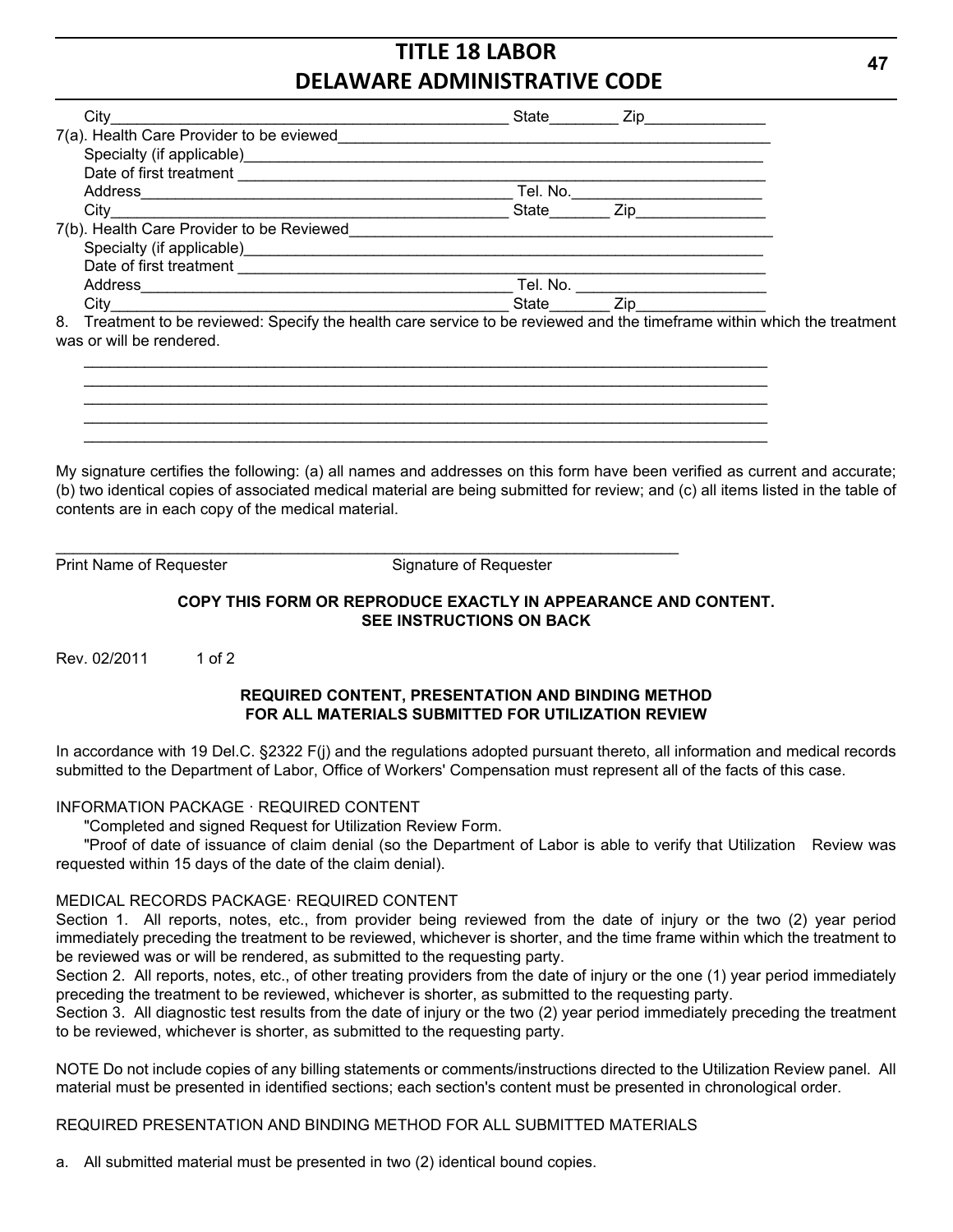## **48**

## **TITLE 18 LABOR DELAWARE ADMINISTRATIVE CODE**

b. If tabs are used for the sections, they must be positioned to the right side of the document.

Mail or Deliver to: Department of Labor Office of Workers' Compensation 4425 N. Market St. Wilmington, DE 19802 302-761-8200

## **6.0 Forms**

- 6.1 The Physician's Report of Workers' Compensation Injury "Progress" Report is to be completed by the health care provider and provided to the employee, the employer and the employer's insurance carrier, if applicable, upon any material change in the employee's physical capability which impacts the employee's return to work status. The "Progress" Report need not be completed by the health care provider upon each and every visit, but rather only in the instance of any material change in the injured employee's physical capability which impacts the employee's return to work status. "Progress" Reports provided in contravention of the above will not be subject to any charge for completion and submission.
- 6.2 The Physicians Report of Workers' Compensation Injury "Progress" Report and Instructions (Physicians Form) follow.

## **PHYSICIAN'S FORM INSTRUCTIONS/DEFINITIONS**

**The use of this form is required by the Delaware Workers' Compensation Statute, 19 Del.C. §2322E, to report all information specific to this workers' compensation injury. In the event the physician electronically generates this information, the physician's submission is required to contain all the information specific to this workers' compensation injury as set forth in the Physician's Form.**

**Complete all applicable fields. Your office notes and records do not replace this form.**

**1. Report Type**: Check "Initial" if this is the first visit related to this described injury. Check "Progress" when there has been any material change in the injured employee's physical capability which impacts the employee's return to work status. Check "Closing" if: injured worker is discharged from care.

### **2. Case Information:**

- **Injured Worker's Name**: Name of the injured worker.
- **Date of Birth**: The injured worker's date of birth.
- **Date of Injury:** Date of this injury.
- **Exam Date:** Date of office visit if applicable.
- **Physician's Phone/Fax**: The telephone and fax numbers of the physician completing this form.
- **Employer Name:** The name of the employer associated with the claim.
- **Employer Phone/Fax:** The telephone and fax numbers of the employer.
- **Insurer Name**: The name of the insurance carrier associated with the claim, if known.
- **Insurer Claim #**: The claim number assigned by the insurance carrier or self-insured employer, if known.
- **Insurer Phone/Fax**: The telephone and fax numbers of the insurance carrier associated with the claim, if known.
- **3. Initial Visit**: Relate in injured worker's words description of accident/injury.
- **4. Work Related Medical Diagnosis(es)**: State the injured worker's work related medical diagnosis(es).
- **5. Treatment Plan**: Complete all applicable portions regarding treatment. Indicate frequency and duration.
	- **Diagnostic tools/tests**: EMG, MRI, CT-scan, etc.
	- **Procedures**: Any medical procedure including surgical procedures, castings, etc.
	- **Therapy:** Physical therapy, occupational therapy, home exercise, etc., including plan specifications.
	- **Medications**: Antibiotics, analgesics, anti-inflammatory drugs, etc.
	- **Other:** Any treatment not covered above.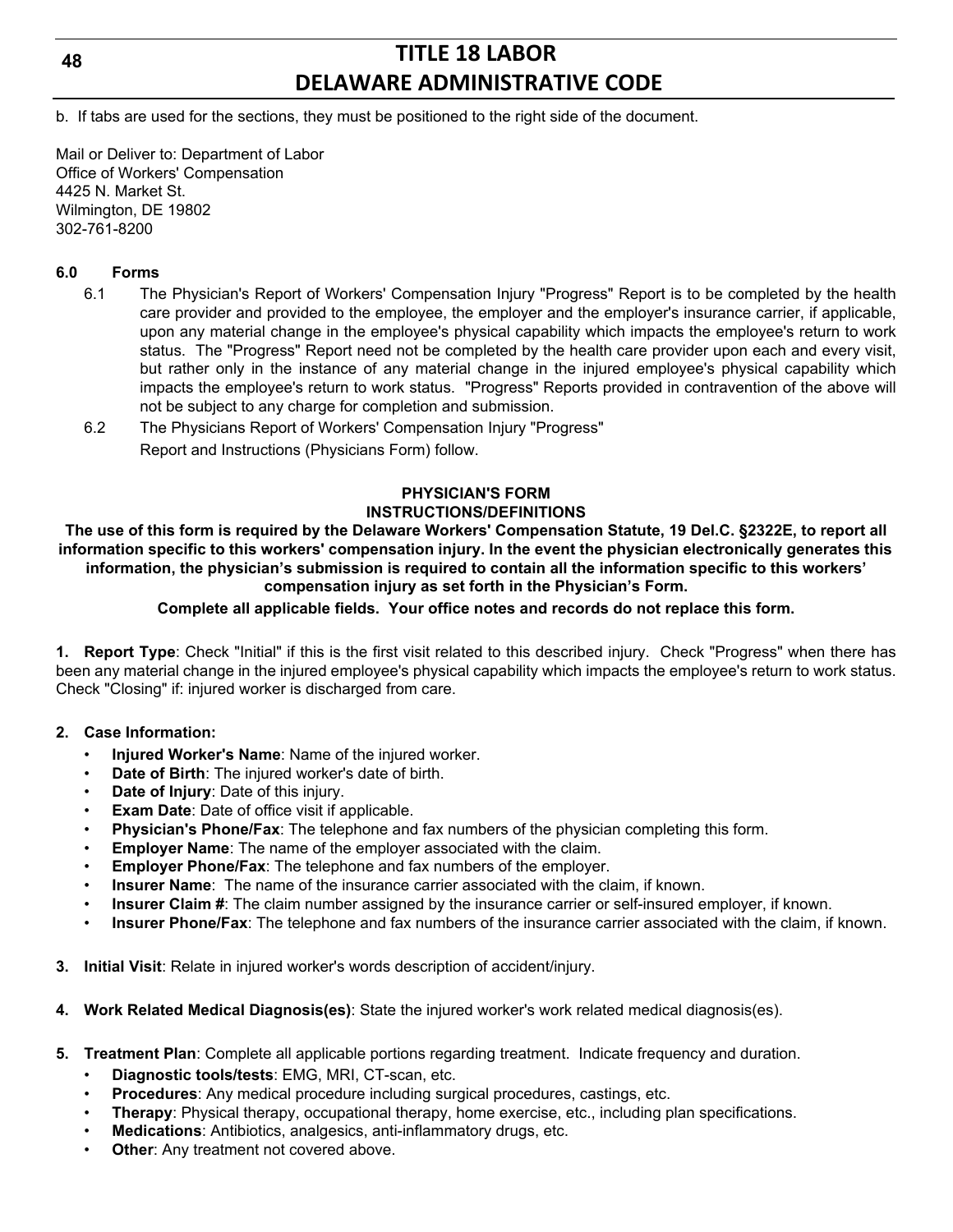**6. Hours Per Day Patient Can Work**: Circle the number of hours applicable to this patient.

**7. D.O.T. Classification of Work**: Circle the classification of work applicable to this patient.

**8. Work Postures/Positional Tolerances**: Comment as appropriate in the space provided regarding the patient's abilities/limitations for the postures/positions listed.

**9. Comments:** To be used to explain/clarify any information required by this form.

**10. Restrictions**: Check applicable category.

**11. Return to Work**: Provide regular duty/modified duty start date.

**12. Reevaluation Date**: Provide date of next evaluation.

**13. Physician Information**: Type or print the name of the physician and circle "yes" or "no" as to whether the physician is a Certified Provider. The health care provider most responsible for the treatment of the employee's work-related injury must sign and date the report.

**THE HEALTH CARE PROVIDER MOST RESPONSIBLE FOR THE TREATMENT OF THE EMPLOYEE'S WORK-RELATED INJURY SHALL COMPLETE AND SUBMIT, AS EXPEDITIOUSLY AS POSSIBLE AND NOT LATER THAN 10 DAYS AFTER THE DATE OF FIRST EVALUATION OR TREATMENT, A REPORT OF EMPLOYEE CONDITION AND LIMITATIONS, ON A FORM ADOPTED FOR THAT PURPOSE PURSUANT TO THIS SECTION, AND SHALL EXPEDITIOUSLY PROVIDE COPIES OF THE REPORT OF EMPLOYEE CONDITION AND LIMITATIONS TO THE EMPLOYEE, THE EMPLOYER AND THE EMPLOYER'S INSURANCE CARRIER, IF APPLICABLE, AS REQUIRED BY 19 DEL. C. §2322E(B).**

## DELAWARE WORKERS' COMPENSATION PHYSICIAN'S REPORT OF WORKER'S COMPENSATION INJURY **A COPY OF THIS REPORT MUST BE SENT TO THE INJURED WORKER, EMPLOYER AND THE INSURER**

| WORKER'S NAME                                                                                                                                                                                                                  | REPORT TYPE __ Initial __Progress ___ Closing |                                                                                   |  |
|--------------------------------------------------------------------------------------------------------------------------------------------------------------------------------------------------------------------------------|-----------------------------------------------|-----------------------------------------------------------------------------------|--|
|                                                                                                                                                                                                                                |                                               | Employer Name                                                                     |  |
| DOB                                                                                                                                                                                                                            |                                               |                                                                                   |  |
|                                                                                                                                                                                                                                |                                               | Date of Injury______________________Insurer Name_________________________________ |  |
|                                                                                                                                                                                                                                |                                               | EXAM DATE ___________________Insurer Claim No.__________________________________  |  |
|                                                                                                                                                                                                                                |                                               | Physician's Phone/Fax___________Insurer Phone/Fax_______________________________  |  |
| <b>INITIAL VISIT ONLY</b><br>Injured worker's description of accident/injury_________________________________                                                                                                                  |                                               |                                                                                   |  |
|                                                                                                                                                                                                                                |                                               |                                                                                   |  |
| <b>TREATMENT PLAN:</b>                                                                                                                                                                                                         |                                               |                                                                                   |  |
|                                                                                                                                                                                                                                |                                               |                                                                                   |  |
|                                                                                                                                                                                                                                |                                               |                                                                                   |  |
| Therapy experience of the contract of the contract of the contract of the contract of the contract of the contract of the contract of the contract of the contract of the contract of the contract of the contract of the cont |                                               |                                                                                   |  |
|                                                                                                                                                                                                                                |                                               |                                                                                   |  |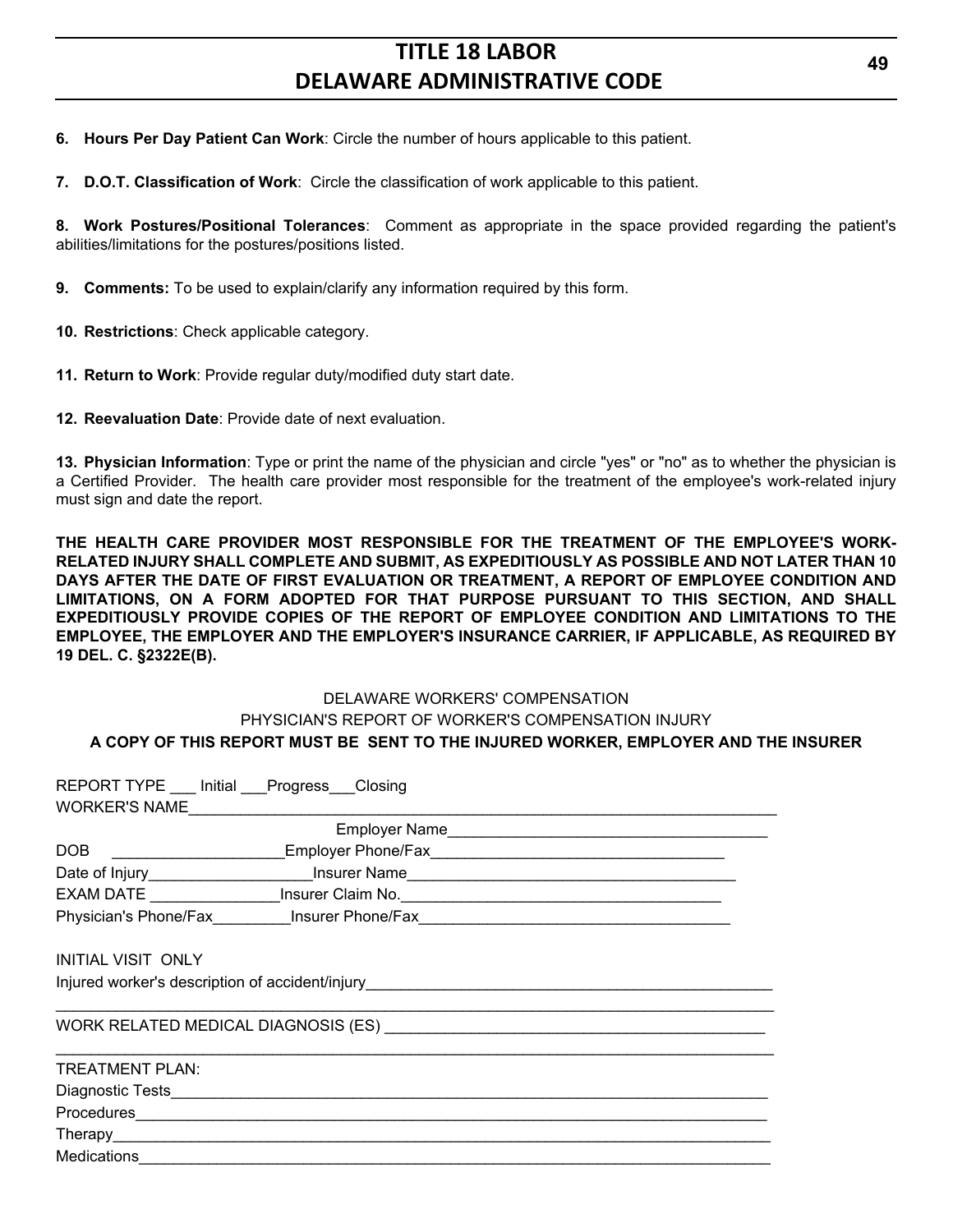Hrs. per day patient can work: (circle one) 8 6 4 2 0

#### **D.O.T. Classification of Work (Circle one)**

- Sedentary Exerting up to 10 lbs. of force occasionally and/or a negligible amount of force frequently to lift, carry, push, pull or otherwise move objects, including the human body. Sedentary work involves sitting most of the time, but may involve walking or standing for brief periods of time.
- Light Exerting up to 20 lbs. of force occasionally and/or up to 10 lbs. of force frequently and/or negligible amount of force constantly to move objects. Physical demand requirements are in excess of those for Sedentary Work.
- Medium Exerting 20 to 50 lbs. of force occasionally and/or 10 to 25 lbs. of force frequently and or greater than negligible up to 10 lbs. of force constantly to move objects. Physical Demand requirements are in excess of those for Light Work.
- Heavy Exerting 50 to 100 lbs. of force occasionally and/or 25 to 50 lbs. of force frequently and/or 10 to 20 lbs. of force constantly to move objects. Physical Demand requirements are in excess of those for Medium Work.
- Very Heavy Exerting in excess of 100 lbs. of force occasionally and/or in excess of 50 lbs. of force frequently and/ or in excess of 20 lbs. of force constantly to move objects. Physical Demand requirements are in excess of those for Heavy Work.

Definitions:

**Occasionally**: activity or condition exists up to 1/3 of the time **Frequently**: activity or condition exists from 1/3 to 2/3 of the time **Constantly**: activity or condition exists 2/3 or more of the time

Work Postures/Positional tolerances: Comment **as appropriate** in the space provided regarding the patient's abilities/ limitations for the following Postures/Positions. (e.g. Sitting: No more than 30 minutes continuously)

| Walking: __________________________________Climbing: ____________________________                     |  |
|-------------------------------------------------------------------------------------------------------|--|
|                                                                                                       |  |
|                                                                                                       |  |
|                                                                                                       |  |
|                                                                                                       |  |
|                                                                                                       |  |
| Above safe work capacities are: temporary ______ permanent _____ anticipate full duty release _______ |  |
| RELEASE TO FULL DUTY WITH NO RESTRICTIONS (Please Circle) YES (Start date ) NO                        |  |
|                                                                                                       |  |
|                                                                                                       |  |
|                                                                                                       |  |

**PROVIDER FORM** Revised 03/2011

6.3 The Employer's Modified Duty Availability Report and Instructions (Employers' Form) follow.

**50**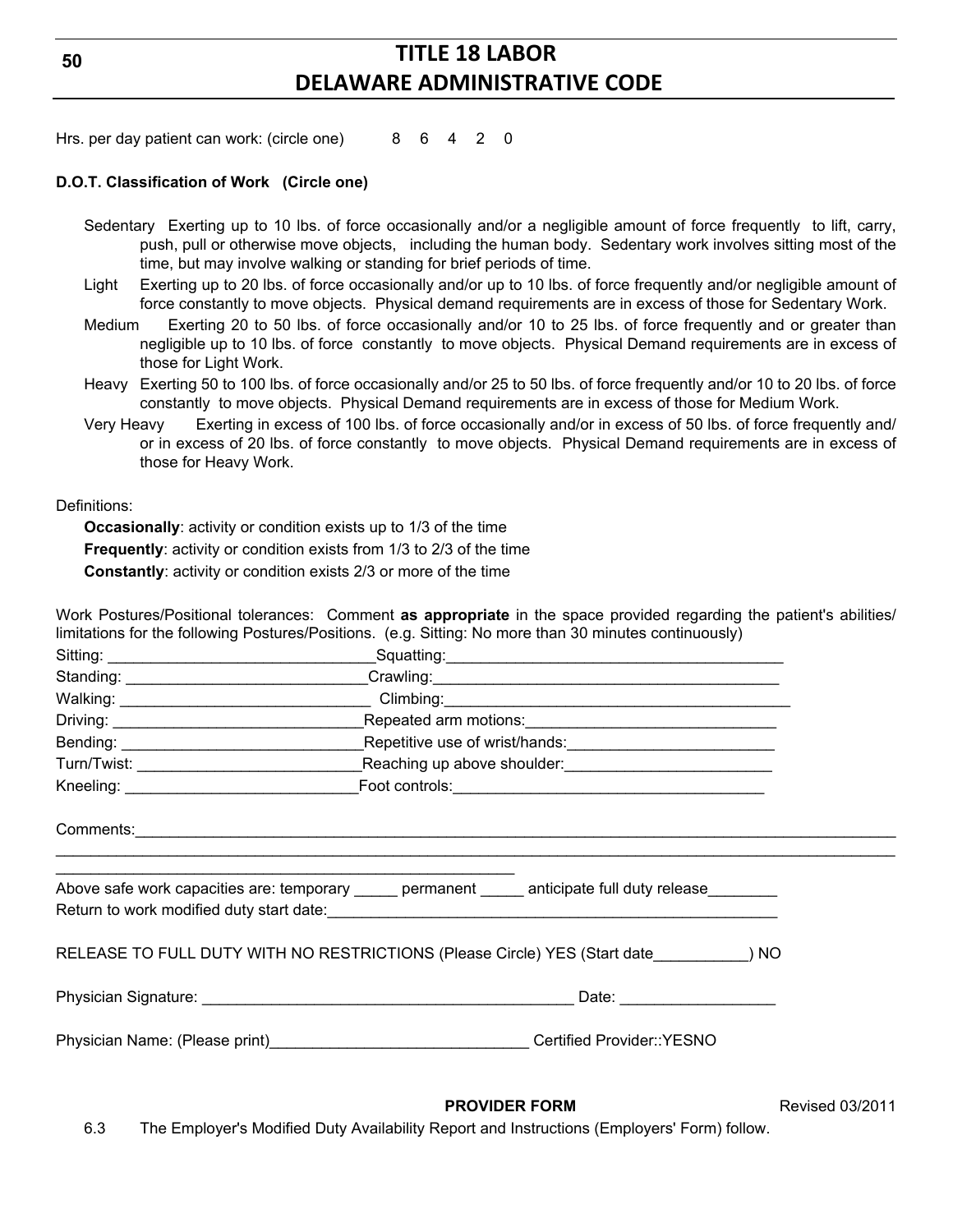## **EMPLOYER'S FORM**

## **INSTRUCTIONS/DEFINITIONS**

## **The use of this form is required by the Delaware Workers' Compensation Statute, 19 Del.C. §2322E, to report all information specific to this workers' compensation injury.**

#### *Complete all applicable fields.*

#### **1. Case Information:**

- **Employer Name:** The name of the employer associated with the claim.
- **Employee Name**: Name of the injured worker.
- **Modification Duty Information**: Complete all applicable fields
- **Employer Fax:** The telephone and fax numbers of the employer.
- **Job Title**: Provide job title for position available.
- **Job Description**: Provide description of physical requirements of job duties for position available.
- **Environment/Working Conditions**: Identify any environmental factors relevant to position available.
- **2. Hours Per Day Job Available**: Circle the number of hours applicable.

**3. Additional Information**: Circle the applicable work status categories for the position available, and comment as appropriate in the space provided regarding the work postures/positional requirements for the modified duty job available.

- **4. Employer**: Provide job availability date.
- **5. Comments**: To be used to explain/clarify any information required by this form.

**6. Employer Information**: The person responsible for completing this form on behalf of the employer must sign and date this form.

**WITHIN FOURTEEN (14) DAYS OF RECEIVING A NOTICE OF INJURY, THE EMPLOYER SHALL PROVIDE THIS FORM TO THE INJURED WORKER'S HEALTH CARE PROVIDER/PHYSICIAN AND THE EMPLOYER'S INSURANCE CARRIER AS REQUIRED BY 19 DEL.C. §2322E(d).**

**IF THE "PHYSICIAN'S REPORT OF WORKERS' COMPENSATION INJURY" RELEASES THE EMPLOYEE TO FULL DUTY, DO NOT COMPLETE THIS FORM.**

**THE HEALTH CARE PROVIDER/PHYSICIAN MUST COMPLETE HIS/HER PORTION OF THIS FORM AND SIGN AND RETURN IT TO THE EMPLOYER WITHIN FOURTEEN (14) DAYS OF THE NEXT DATE OF SERVICE AFTER THE PHYSICIAN'S RECEIPT OF THE FORM FROM THE EMPLOYER, BUT NOT LATER THAN TWENTY-ONE (21) DAYS FROM THE PHYSICIAN'S RECEIPT OF SUCH FORM.**

## DELAWARE WORKERS' COMPENSATION EMPLOYER'S MODIFIED DUTY AVAILABILITY REPORT

|                                                     |            | DATE: |
|-----------------------------------------------------|------------|-------|
| EMPLOYER:                                           | FAX#:      |       |
| EMPLOYEE:                                           |            |       |
| IS MODIFIED DUTY AVAILABLE:<br>Yes<br>No.           |            |       |
| IF AVAILABLE, FOR WHAT PERIOD OF TIME:<br>Weeks     | Indefinite |       |
| <b>JOB TITLE:</b>                                   |            |       |
| <b>JOB DESCRIPTION:</b>                             |            |       |
| ENVIRONMENT/WORKING CONDITIONS (e.g., Temperature): |            |       |
|                                                     |            |       |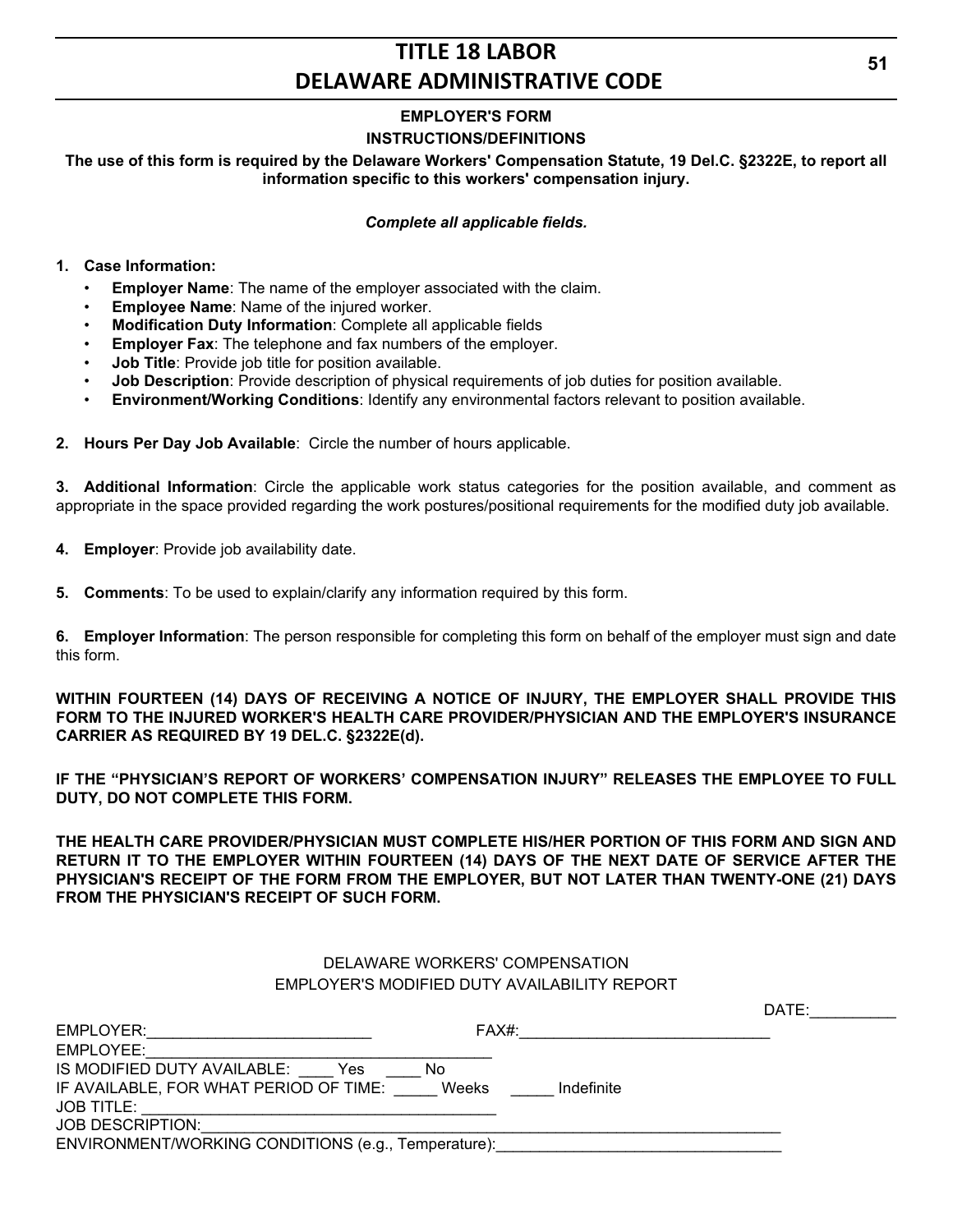- Hrs. per day job available: (circle minimum and maximum) 8 6 4 2 0**D.O.T. Classification of Work** (Circle one) Sedentary Exerting up to 10 lbs. of force occasionally and/or a negligible amount of force frequently to lift, carry, push, pull or otherwise move objects, including the human body. Sedentary work involves sitting most of the time, but may involve walking or standing for brief periods of time.
	- Light Exerting up to 20 lbs. of force occasionally and/or up to 10 lbs. of force frequently and/or negligible amount of force constantly to move objects. Physical demand requirements are in excess of those for Sedentary Work.
	- Medium Exerting 20 to 50 lbs. of force occasionally and/or 10 to 25 lbs. of force frequently and or greater than negligible up to 10 lbs. of force constantly to move objects. Physical Demand requirements are in excess of those for Light Work.
	- Heavy Exerting 50 to 100 lbs. of force occasionally and/or 25 to 50 lbs. of force frequently and/or 10 to 20 lbs. of force constantly to move objects. Physical Demand requirements are in excess of those for Medium Work.
	- Very Heavy Exerting in excess of 100 lbs. of force occasionally and/or in excess of 50 lbs. of force frequently and/ or in excess of 20 lbs. of force constantly to move objects. Physical Demand requirements are in excess of those for Heavy Work.

Definitions:

**Occasionally**: activity or condition exists up to 1/3 of the time **Frequently**: activity or condition exists from 1/3 to 2/3 of the time **Constantly**: activity or condition exists 2/3 or more of the time

Work Postures/Positional requirements: Comment as appropriate in the space provided regarding the following Postures/ Positions for the modified duty job available.

|                                                                                                                                                                                                                                | Walking: __________________________Climbing: ___________________________________                                                                                                                                                   |  |
|--------------------------------------------------------------------------------------------------------------------------------------------------------------------------------------------------------------------------------|------------------------------------------------------------------------------------------------------------------------------------------------------------------------------------------------------------------------------------|--|
|                                                                                                                                                                                                                                |                                                                                                                                                                                                                                    |  |
|                                                                                                                                                                                                                                |                                                                                                                                                                                                                                    |  |
|                                                                                                                                                                                                                                |                                                                                                                                                                                                                                    |  |
|                                                                                                                                                                                                                                |                                                                                                                                                                                                                                    |  |
|                                                                                                                                                                                                                                |                                                                                                                                                                                                                                    |  |
|                                                                                                                                                                                                                                | Comments: <u>Comments: Comments:</u> Comments: Comments: Comments: Comments: Comments: Comments: Comments: Comments: Comments: Comments: Comments: Comments: Comments: Comments: Comments: Comments: Comments: Comments: Comments: |  |
| Employer and the state of the state of the state of the state of the state of the state of the state of the state of the state of the state of the state of the state of the state of the state of the state of the state of t |                                                                                                                                                                                                                                    |  |
|                                                                                                                                                                                                                                | PHYSICIAN: I approve the job described above. () Yes. () No.                                                                                                                                                                       |  |
|                                                                                                                                                                                                                                | If no, reasons for disapproval/recommended modifications: example and the set of the set of the set of the set of the set of the set of the set of the set of the set of the set of the set of the set of the set of the set o     |  |
|                                                                                                                                                                                                                                | Date: 2008. Experience and the set of the set of the set of the set of the set of the set of the set of the set of the set of the set of the set of the set of the set of the set of the set of the set of the set of the set      |  |
| Physician Name (Please print) Physician Name (Please print)                                                                                                                                                                    | Certified provider: YES NO                                                                                                                                                                                                         |  |

The Health Care Provider/Physician MUST complete his/her portion of this form and SIGN and RETURN it to the EMPLOYER within fourteen (14) days of the next date of service after the HC Provider/Physician's receipt of the form from the employer, but not later than twenty-one (21) days from the HC Provider/Physician's receipt off such form.

**EMPLOYER FORM** Revised 09/2010

**11 DE Reg. 1661 (06/01/08) 12 DE Reg. 67 (07/01/08)**